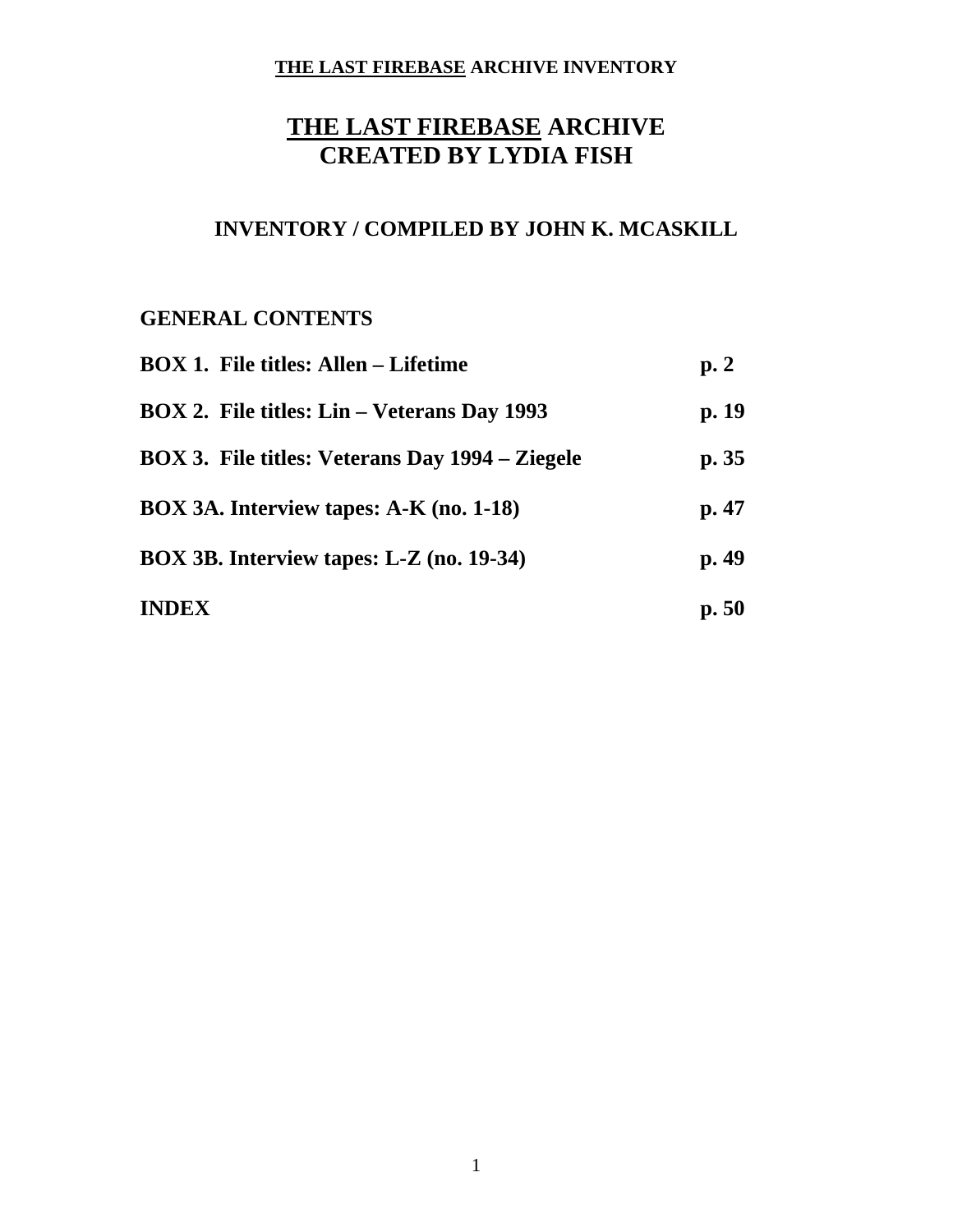## **BOX 1.**

Folder titles in **bold.**

## **Abercrombie, Sharon.**

"Vietnam ritual" Creation spirituality 8/4 (July/Aug. 1992), p. 18-21. (3 copies – 1 complete issue, 2 photocopies). "An account of a memorable occasion of remembering and healing with Robert Bly, Matthew Fox and Michael Mead"—Contents page.

## **Abrams, Arnold.**

- "Feeling the pain : hands reach out to the vets' names and offer remembrances" Newsday (Nov. 9, 1984), part II, p. 2-3. (photocopy)
- **Acai, Steve.** (Raleigh, NC and North Carolina Vietnam Veterans Memorial Committee) (see also **Interview tapes** Box 3A Tape 1)
	- Correspondence with LF (ALS and TLS), photos, copies of articles concerning the Vietnam Veterans Memorial, the visit of the Moving Wall to North Carolina and the development of the NC VVM. Also includes some family news (Lydia Fish's mother was resident in NC). (ca. 50 items, 1986-1991)

## **Allen, Christine Hope.**

"Public celebrations and private grieving : the public healing process after death" [paper read at the American Studies Assn. meeting Nov. 4, 1983] (17 leaves, photocopy)

## Allen, Henry (see folder titled: **Vietnam Veterans Memorial articles**)

Allen, Jane Addams (see folder titled: **The statue**)

## **Allen, Leslie.**

- "Offerings at the Wall" American heritage 46/1 (Feb./Mar. 1995), p. 92-103. (3 copies – complete issue) with letter from Timothy C. Forbes (President, American heritage magazine) to Lydia Fish (TLS Jan. 17, 1995) presenting a copy to Prof. Fish who is featured in the article.
- Alveriz, Dennis (see folder titled: **Pineapple**; folder titled: **Transcriptions of interviews ...;** and **Interview tapes** Box 3A Tapes 2, 3 and 16)
- American Foundation for Accountability of POW/MIA (see folder titled: **Veterans Day 1987**)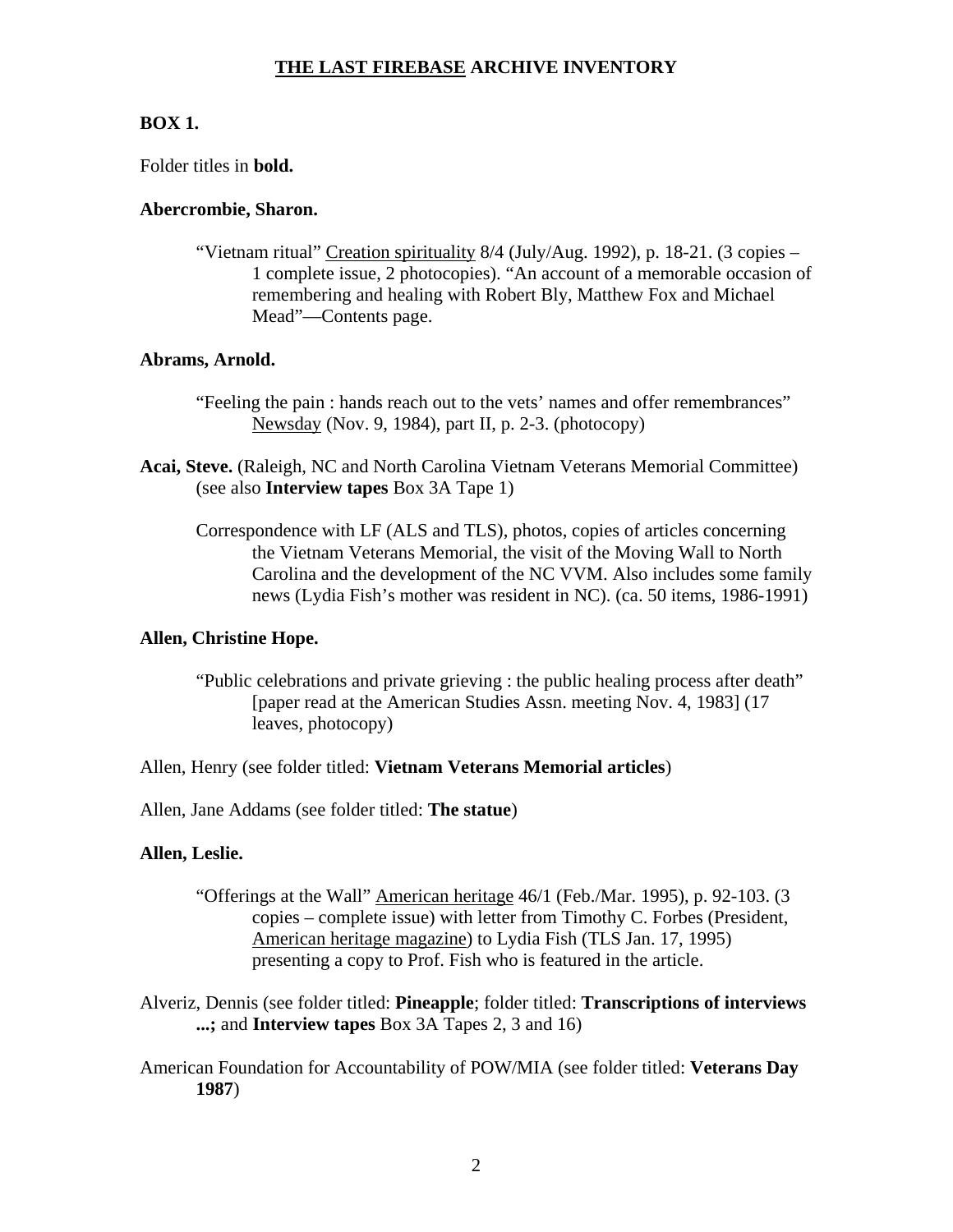## Among friends : news of the Friends of the Vietnam Veterans Memorial (see folder titled: **Friends of the Vietnam Veterans Memorial**)

#### **Andersen, Kurt.** (see also folder titled: **Vietnam Veterans Memorial articles**)

"Hush, Timmy – this is like a church : at the solemn, brooding Memorial, some seek catharsis, some redemption" Time 125/15 (Apr. 15, 1985), p. 61. (the "Vietnam ten years later" issue, 1 complete issue, 1 photocopy of p. 61)

#### Arnheim, Willy (see folder titled: **Vietnam Veterans Memorial articles**)

### **Artifacts left at the Wall.**

- Miscellaneous clippings and photocopies of articles about items left at the Wall (ca. 20 items, 1985-1986)
- Baker, B. Kimball. "Icons of a sacred site" The national AMVET (Mar./Apr. 1087), p. 7-8, 20. (photocopy)
- Carlson, Peter. "Visitors to the Vietnam Vets Memorial leave a lot of selves behind" Washington post (1987?), p. D1-2.
- Carman, James. "Reflections of a war : tributes left at the Vietnam Veterans memorial help friends and relatives say goodbye" National parks (Mar./Apr. 1986), p. 21-25. (photocopy)
- Carton, Barbara. "Vietnam mementos : Park Service saving items left at Memorial" Washington post (July 8, 1985), p. A1-A4. (1 clipping, 4 photocopies)
- Churchville, Victoria (see under Wheeler, Linda)
- Dempsey, Scott. "Why what is left is so important" The journal [Arlington, VA] (May 22, 1987), p. ? (photocopy)
- Eck, Elizabeth. "Bittersweet offerings : Vietnam Memorial is like therapy to visiting veterans" The news American (n.d.), p. ? (photocopy)
- Finegan, Jay. "In personal tribute : Teddy bears, baseball caps recall past live lost" Times magazine supplement to Army times/Navy times/Air Force times (Dec. 2, 1985), p. 6-9.
- Goulait, Bert. "Personal effects" Soldiers 41/5 (May 1986), p. 28, 30. (photocopy)
- McDonnell, Larry. "Mementos left there give life to new museum" Asbury Park press [NJ] (Oct. 5, 1986), p. F1, F15. (photocopy)
- O'Brien, Michael G. "The story of Quicksilver 2" (1 leaf, story about a UH-1H Huey helicopter in 1968)
- Powell, Stewart. "A sacred place on the Potomac : record numbers stream to the Vietnam Wall" U.S. news & world report 101/19 (Nov. 10, 1986), p. 16- 18. (photocopy)
- Rathbun, Elizabeth. "A living museum" Federal times 21/39 (Nov. 18, 1985), p. 1, 22-23. (2 photocopies)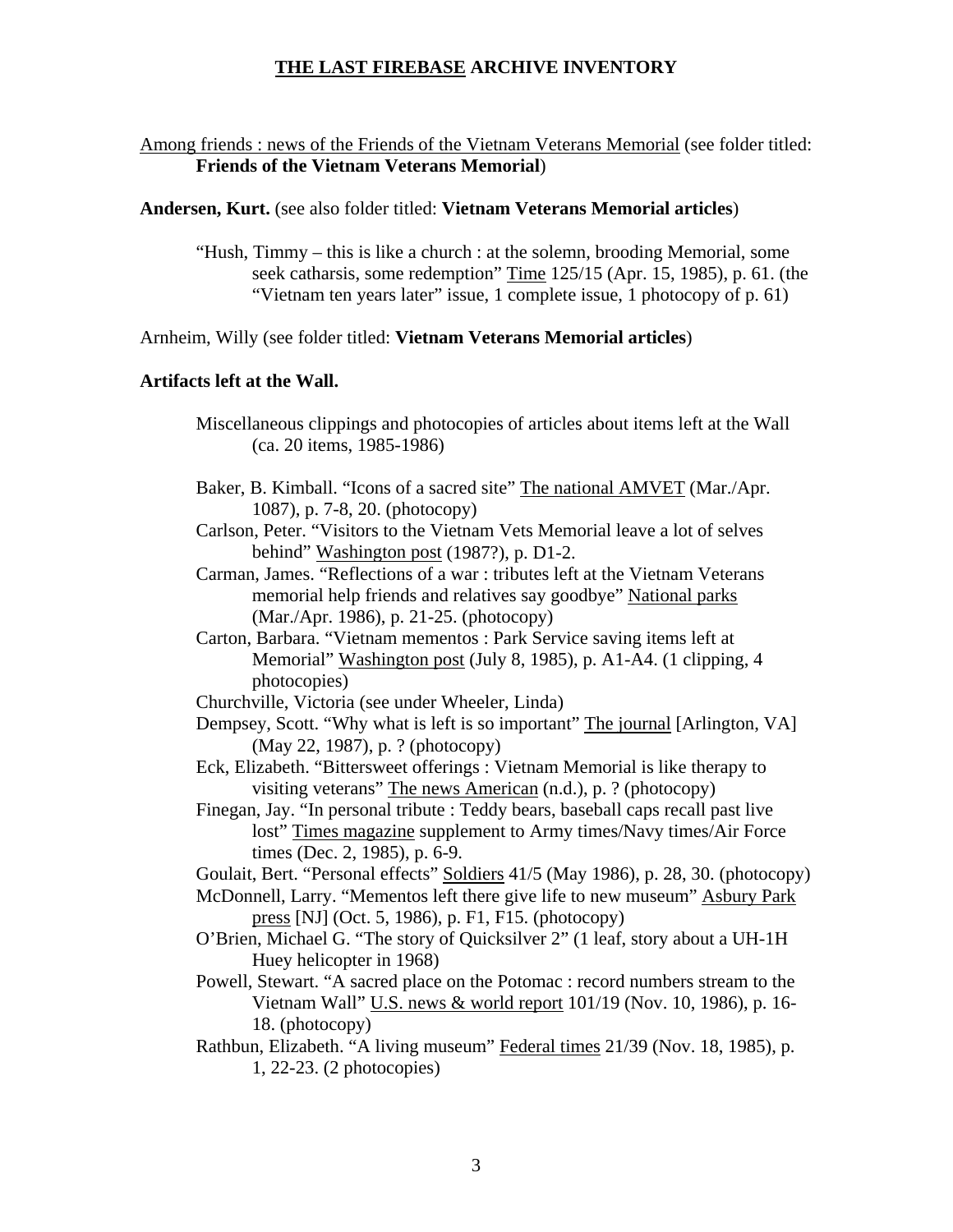Wheeler, Linda and Churchville, Victoria. "Faces of Christmas : families, friends share in holiday reunions, remembrances" Washington post (Dec. 26, 1985), p. A1, A21. (1 clipping, 3 photocopies) Ziegele, Greg. "Dear brothers" [Letter left at the VVM] (1 leaf, photocopy)

#### **Atkinson, Rick.**

- "The grace to face the past : West Point classmates Tom Carhart and Jack Wheeler both had wounds to heal from the Army and their days in Southeast Asia. Then they found themselves on opposite sides of the Wall" The Washington post magazine (Nov. 5, 1989), p. 20-27. (2 complete issues) [cover title is "Wall warriors : how two West Point classmates faced off over the Vietnam Memorial"]
- Kramer, Linda. "A moving new book helps West Point '66 bind the wounds of war and changing times" People (Oct. 30, 1989), p. 92-99. (photocopy)

Ayres, B. Drummond, Jr. (see folder titled: **Vietnam Veterans Memorial articles**)

Baker, B. Kimball (see folder titled: **Artifacts left at the Wall**)

Barcroft, Robert (see folder titled: **Transcriptions of interviews ...**)

**Bender, John L.** (Bethesda, MD)

Letters and postcards to LF (ALS July 1987-Sept. 1989) concerning The last firebase and a copy of 1 letter from LF (TL Aug. 17, 1987) in reply (7 items)

Berg, R. Christian (see folder titled: **Vietnam Veterans Memorial articles**)

Beyette, Beverly (see folder titled: **Wheeler, John**)

**Beyond the Wall** (Interactive multimedia).

Press kit for the 1995 multimedia disc released by Magnet Interactive Studios [also includes press kit for "Chop suey" interactive storybook] (ca. 15 items in portfolio)

Bledsoe, Michael (see folder titled: **Vietnam Veterans Memorial articles**)

Block, Herbert (see folder titled: **Vietnam Veterans Memorial articles**)

Blum, Shirley Neilsen (see folder titled: **Vietnam Veterans Memorial articles**)

Bly, Robert (see folder titled: **Abercrombie, Sharon**)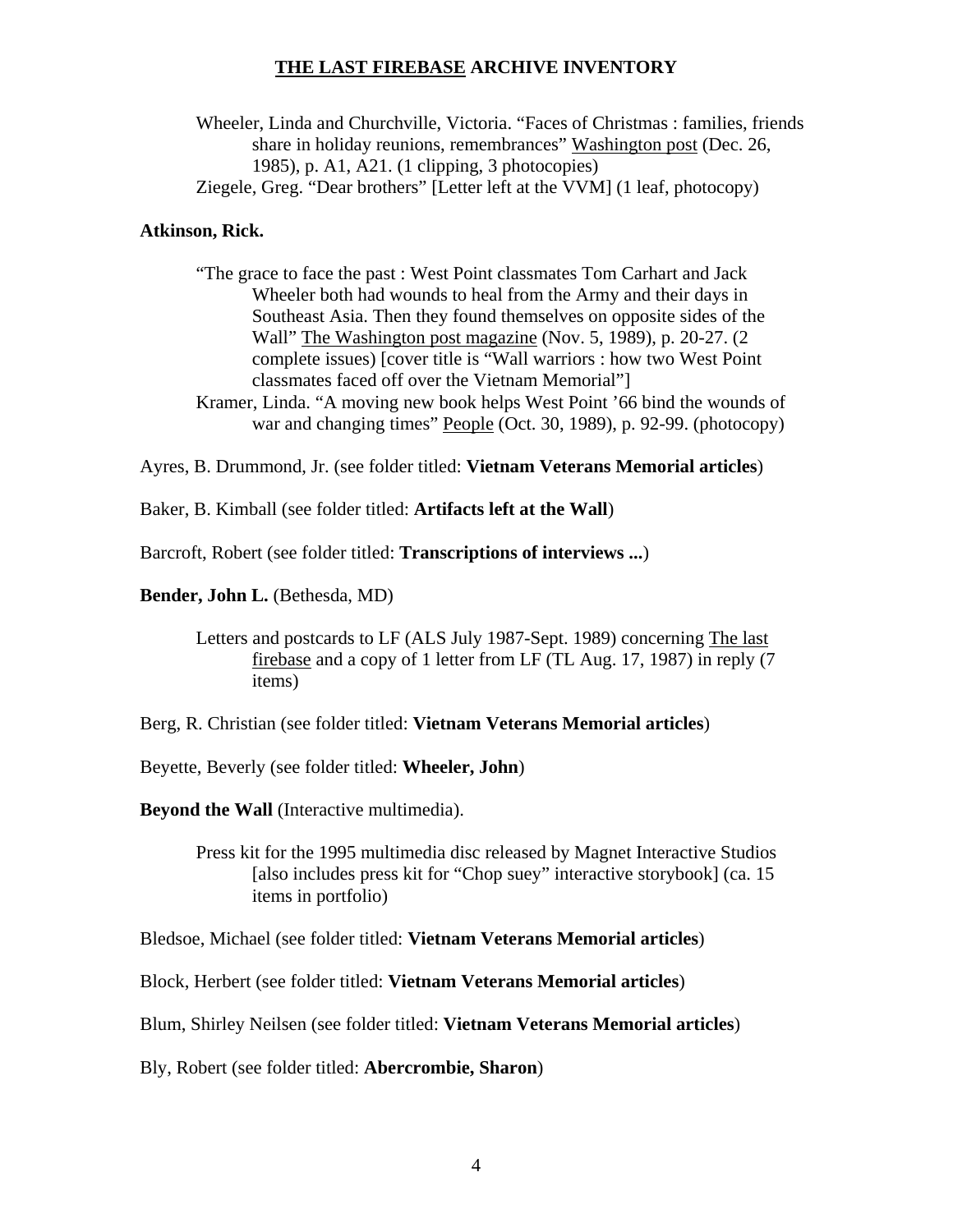Bordelon, Francis (see folder titled: **Transcriptions of interviews ...**)

Boulay, Donna Marie (see folder titled: **The last firebase: 14. "The Women's statue"**)

Bredemeier, Kenneth (see folder titled: **Vietnam Veterans Memorial articles**)

Brooks, Dudley M. (photographer) (see folder titled: **Vietnam Veterans Memorial articles**)

**Broyles, William, Jr.** (see also folder titled: **Vietnam Veterans Memorial articles**)

- "Remembering a war we want to forget" Newsweek (Nov. 22, 1982), p. 82-3. (photocopy)
- "A ritual for saying goodbye" U.S. news & world report (Nov. 10, 1986), p. 19. (photocopy)
- "The Wall that heals : something astonishing takes place at Washington's most moving memorial" Reader's digest (May 1987), p. 70-76. [condensed from U.S. news & world report (clipping)

#### **Buckley, Christopher.**

"The Wall" Esquire 104/3 (Sept. 1985), p. 61-73. (2 copies – 1 complete issue, 1 photocopy)

#### **Buffalo Vietnam Era Veterans Outreach Center.**

Brochure (undated)

Burchard, Hank (see folder titled: **Vietnam Veterans Memorial articles**)

Burgess, Tom (see folder titled: **Vietnam Veterans Memorial miscellaneous**)

**Caldwell, Don.** (The Caldwell Studio, St. Marys, GA; later Jacksonville, FL)

Correspondence to and from LF concerning The last firebase and her participation in various VVM ceremonies and events for memorials in NC and Philadelphia. Also drafts/chapters (2 copies of 3 items) from a memoir by Caldwell [Dustoff ?] about his service as a medic in Vietnam (ca. 12 items, Dec. 1986-Feb. 1988)

#### **Capasso, Nicholas J.**

"Vietnam Veterans Memorial" in The critical edge ; controversy in recent American architecture (edited by Tod A. Marder) [New Brunswick, N.J.] : Jane Voorhees Zimmerli Art Museum, Rutgers, State University of New Jersey ; Cambridge, Mass. : MIT Press, c1985. (p. 188-202) (photocopy)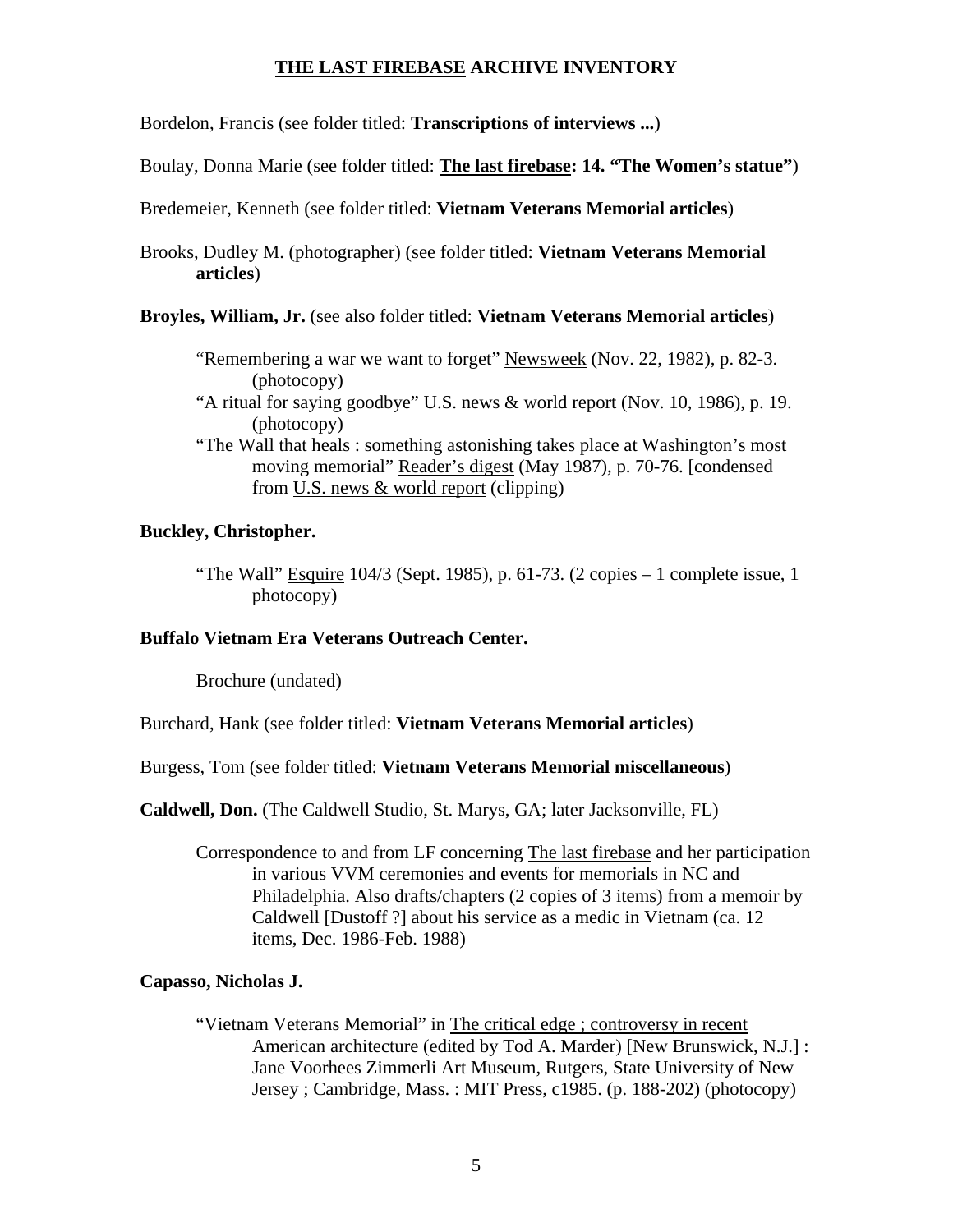Carhart, Tom (see folder titled: **Vietnam Veterans Memorial articles**)

### **Carlson, A. Cheree and Hocking, John E.**

"A message from my brother : communicative functions of the Vietnam Veterans Memorial" [a conference paper?] (24 leaves, 1986 or 7?) "Strategies of redemption at the Vietnam Veterans Memorial" Western journal of speech communication 52 (summer 1988), p. 203-215. [published version of the "Message from my brother" paper above] (2 photocopies)

**Carlson, Peter.** (see also folder titled: **Artifacts left at the Wall**)

"Back to the Wall : what is it about the Vietnam Veterans Memorial that inspires so many people to leave so much of themselves behind?" Washington post magazine (Nov. 6, 1988), p. 34-37. (4 copies: 3 complete issues, 1 photocopy)

Carman, James (see folder titled: **Artifacts left at the Wall**)

Carton, Barbara (see folder titled: **Artifacts left at the Wall**)

Center for New Leadership (Washington, D.C.) (see folder titled: **Fauriol, Sandie**)

Center for the Study of the Vietnam Generation (Washington, D.C.) (see folder titled: **Fauriol, Sandie**)

Churchville, Victoria (see folder titled: **Artifacts left at the Wall**)

## **Clay, Grady.**

"The art of choice : the jury chief of the Vietnam Veterans Memorial competition writes in praise of picking and choosing" Discovery [a special section of Harvard magazine] (July/Aug. 1985), p. 56A-56H. (photocopy)

Cohen, Richard (see folder titled: **Vietnam Veterans Memorial articles**)

Conconi, Chuck (see folder titled: **Jan Scruggs**)

Coppola, Vincent (see folder titled: **The statue**)

Crooks, Ben (see folder titled: **Transcriptions of interviews ...**)

Currier, Donald R. (see folder titled: **Vietnam Veterans Memorial articles**)

Danto, Arthur C. (see folder titled: **Vietnam Veterans Memorial articles**)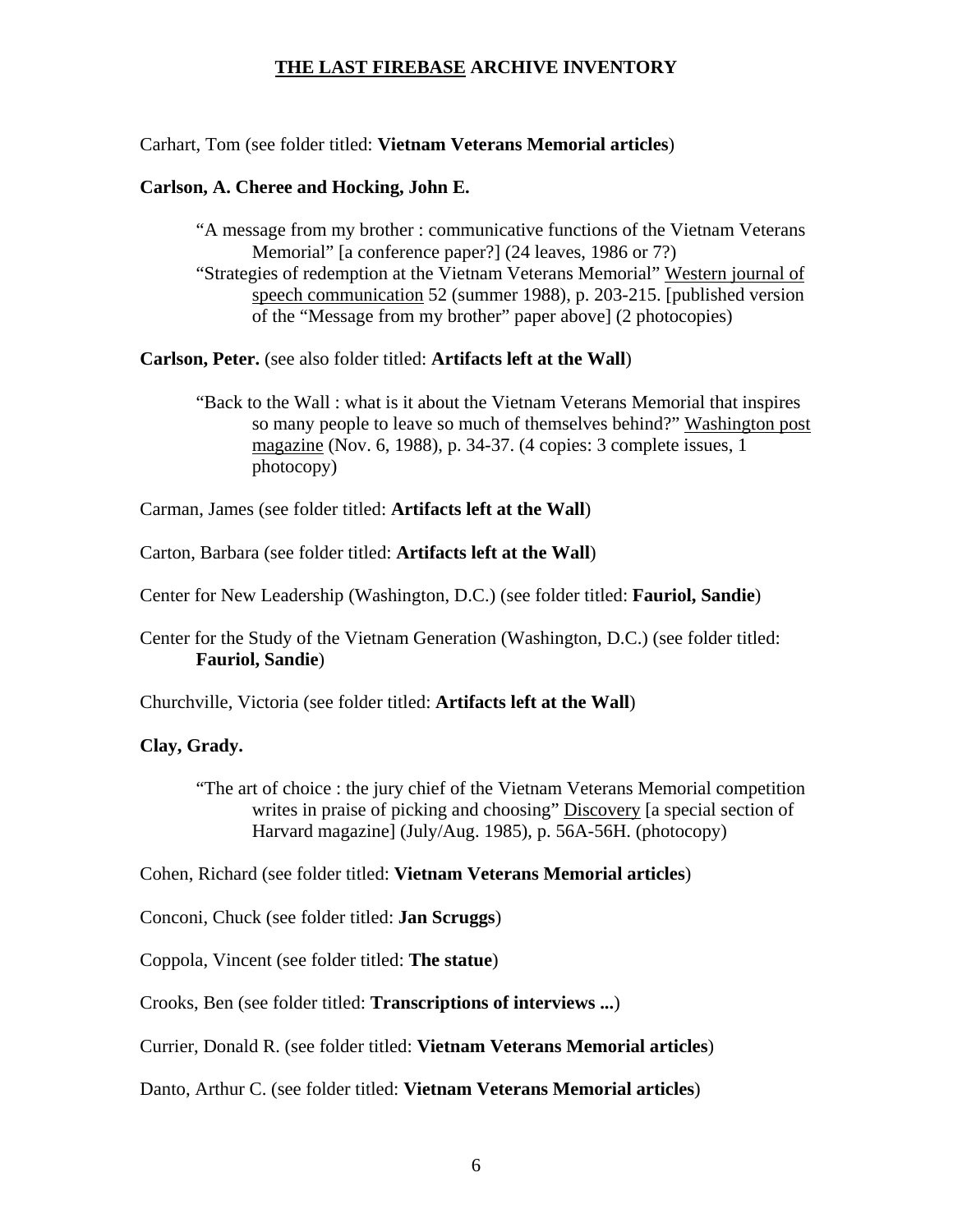**Davison, Bill.** (Waynesburg, PA) (see also folder titled: **Transcriptions of interviews ...**)

Correpondence and Christmas cards concerning The last firebase and the POW/MIA issue (7 items, 1987)

**DeFelice, Denise.** (Editor, A very special tribute, Fort Lee, NJ)

Correspondence and photos with LF concerning The last firebase and the publication of A very special tribute or transmitting clippings of interest (ca. 10 items, 1986-1987)

Kalischer, Peter. "General Taylor goes to Washington" Reader's digest (Sept. 1955), p. 17-21. (photocopy)

A very special tribute no. 1, vol. 10 (1987) [vol. 10 is the premiere volume  $- c.f.$ copy of order form] colophon inscribed by DeFelice to "Lyd"

**Dewitt, John.** (Vietnam Combat Veterans Ltd., San Jose, CA)

Copies of 3 letters from LF (Dec. 1986-Mar. 1987) concerning the Moving Walls.

Donovan, Pegi (Margaret Ann) (see folder titled: **Friends of the Vietnam Veterans Memorial**; also folder titled: **Vietnam Veterans Memorial miscellaneous**)

## **Doubek, Robert W.**

Friends of the Vietnam Veterans Memorial. Memorabilia catalog (ca. 1993) "The story of the Vietnam Veterans Memorial : an insider [Doubek] tells the sometimes-troubled history – through its pre-construction days until the glorious national tribute one year ago this month" The retired officer (Nov. 1983), p. 17-24. (off-print distributed by the Friends of the Vietnam Veterans Memorial – 2 copies) (see also folder titled: Vietnam Veterans Memorial articles for a photocopy)

Vietnam veterans living memorial dedication and ceremonies, Genesee County Park, East Bethany, New York, August 22, 1992. [program]

DuFour, Garry (see folder titled: **Stars and stripes**)

#### **Eatley, Chuck** and **Eatley, Nguyen** (Vienna, VA)

Correspondence and greeting cards exchanged with a former Green Beret MSG and his wife (8 items, Nov. 1986-Mar. 1988) and 1 newspaper clipping with photo of Eatley at a  $20<sup>th</sup>$  anniversary commemoration of the 1968 Tet Offensive.

Eck, Elizabeth (see folder titled: **Artifacts left at the Wall**)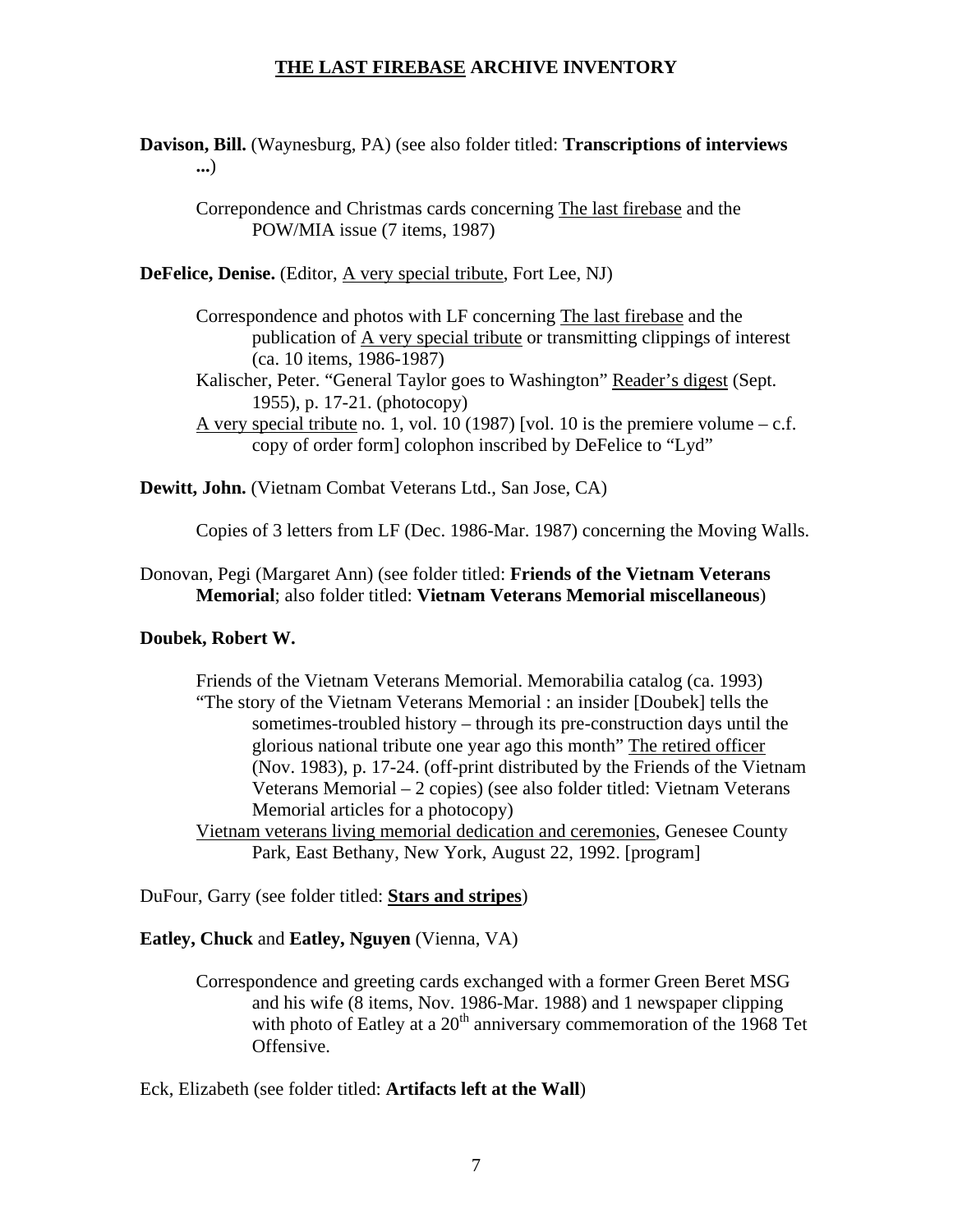Edelman, Rob (see folder titled: **How far home**)

- **Ehrenhaus, Peter.** (Dept. of Communication, Rutgers Univ., New Brunswick, NJ and later Dept. of Speech Communication, Portland State Univ., Portland, OR) (see also file titled: **Lopes, Sal. Transcription...**)
	- Correspondence and greeting cards to and from LF (ca. 10 items, 1984-1989) and Bruce Jackson at SUNY Buffalo concerning writings about the Wall and its significance, planning for a conference in NJ, etc.
	- Ehrenhaus, Peter. "America's Vietnam : a Kennedy legacy" [paper presented at the annual meeting Western Speech Communication Assn., Spokane, Feb. 1989] (11 leaves)

\_\_\_\_\_\_\_\_\_\_\_\_\_. "Commemorating the unwon war : on not remembering Vietnam" Journal of communication 39/1 (winter 1989) p. 96-107. (photocopy)

\_\_\_\_\_\_\_\_\_\_\_\_\_. "Silence and symbolic expression" Communication monographs 55 (Mar. 1988), p. 41-57. (offprint)

\_\_\_\_\_\_\_\_\_\_\_\_\_. "The silent side of speech community" [paper presented at the annual conference of the Speech Communication Assn., Chicago, Nov. 1984] (18 p.)

\_\_\_\_\_\_\_\_\_\_\_\_\_. "The Vietnam Veterans Memorial : an invitation to argument" Journal of the American Forensic Association 25 (fall 1988), p. 54-64.

\_\_\_\_\_\_\_\_\_\_\_\_\_. "The Vietnam Veterans Memorial : a place of life" [conference paper?, undated] (15 leaves, 2 copies)

Franklin, Ben A. "On the phenomenon that was the Vietnam era" New York times (June 8, 1986), p. ? (clipping included in letter from E to LF)

- Eisen, Jack (see folder titled: **Vietnam Veterans Memorial articles**)
- Elizabeth, Park Service volunteer (see folder titled: **Transcriptions of interviews ...**)
- Evans, Diane Carlson (see folder titled: **The last firebase: 14. "The Women's statue";**  and folder titled**: Perl, Peter**)

#### **Facing the Wall.**

Grunwald, Lisa. "Facing the Wall : ten years after the dedication of the Vietnam Memorial, the events of a typical day show that its power has not diminished" Life 15/12 (Nov. 1992), p. 24-36. (cover story, complete issue)

#### **Famularo, Thom.**

"The Wall : a Vietnam vet's monumental reflections" Gallery [men's magazine] (no date, 1984 or 5?), p. 61-64, 112-13.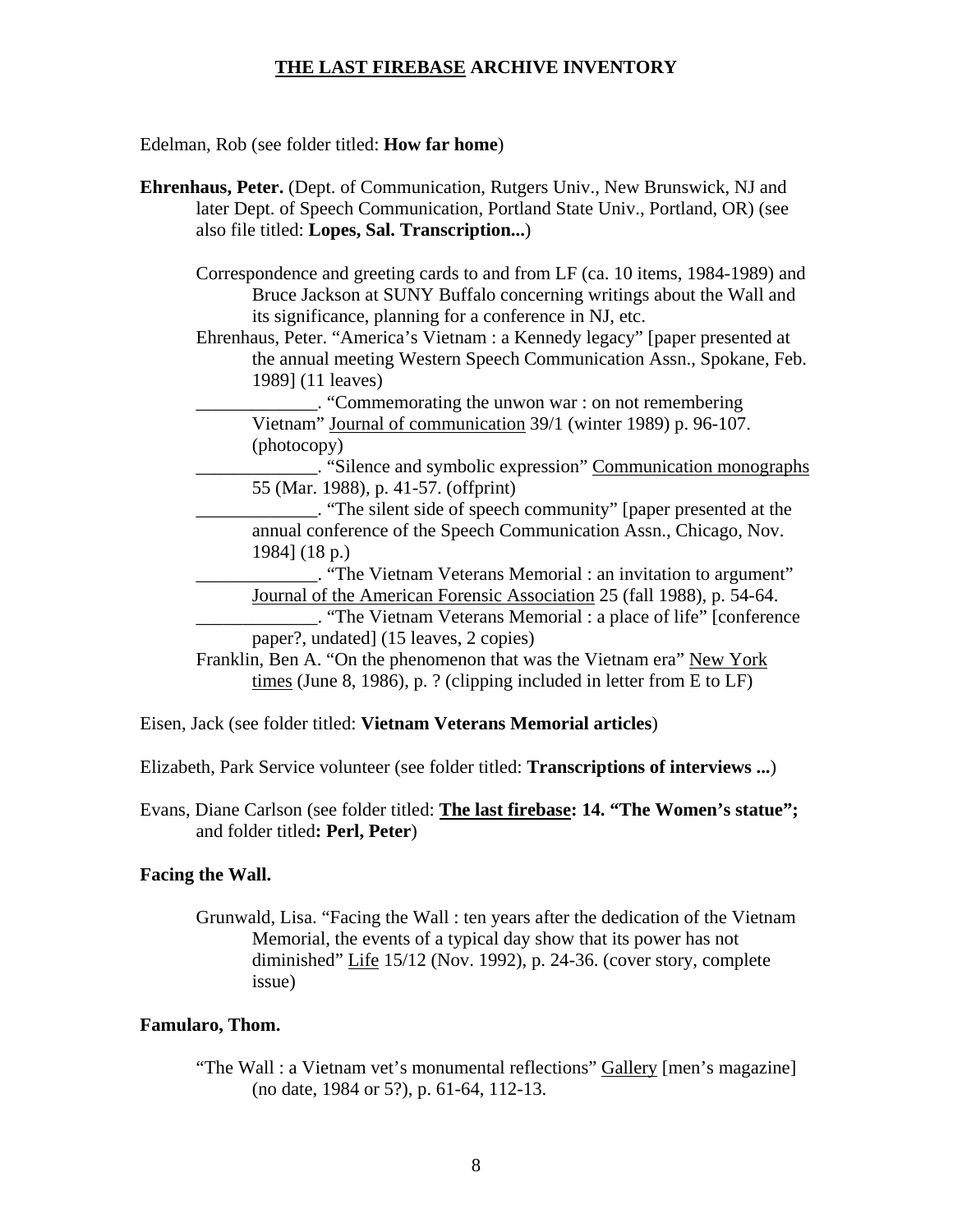**Fauriol, Sandie.** (Project on the Vietnam Generation, National Museum of American History, Smithsonian Institution (1986); Center for the Study of the Vietnam Generation (1987); and President, Center for New Leadership, Washington, DC (1988)) (see also folder titled: **Palmer, Laura**)

Correspondence with LF concerning The last firebase and related matters (ca. 15 items, 1986-1988)

Finegan, Jay (see folder titled: **Artifacts left at the Wall**)

### **Fish, Lydia. Articles from New York State veterans' interchange**

"Convention address : VVA Convention, Syracuse, May 2, 1990" NYSvi 1/3 (fall 1990), p. 4. (complete issue)

"What did you sing in the war?" NYSvi 1/1 (spring 1990), p. 15-6. (complete issue)

#### **Fish, Lydia. "The last firebase" [article]**

"The last firebase" International folklore review 5 (Jan. 1987), p. 82-87. (6 copies, offprint)

#### **Fish, Lydia. "The last firebase" [lecture]**

 "The last firebase" (c1987) (24 leaves, typescript) "The last firebase" (c1987) (24 leaves, photocopy bound in a green Vietnam Veterans of America folder)

#### **Fish, Lydia. "Nurses at the Wall"**

"Nurses at the Wall" Bulletin (American Association for the History of Nursing no. 12 (fall 1986), p. 3-4. (2 copies; 1 original, 1 photocopy) [text derived from the "Women at the Wall" address below] "Women at the Wall" [address given at the Vietnam Veterans Memorial, Memorial Day, 1986] (6 p. computer printout)

#### **Fish, Lydia. Reflecting 1987 "The last firebase"**

"The Vietnam Veterans Memorial 'The last firebase'" Reflecting  $2<sup>nd</sup>$  issue (1987), p. 37-42. (4 copies: 1 original issue, 3 photocopies)

#### **Fish, Lydia. Speech at VVM – Memorial Day 1990**

Address to VVA Convention, Syracuse, New York, June 2, 1990. (3 leaves, typescript) [same text as "The Wall" below]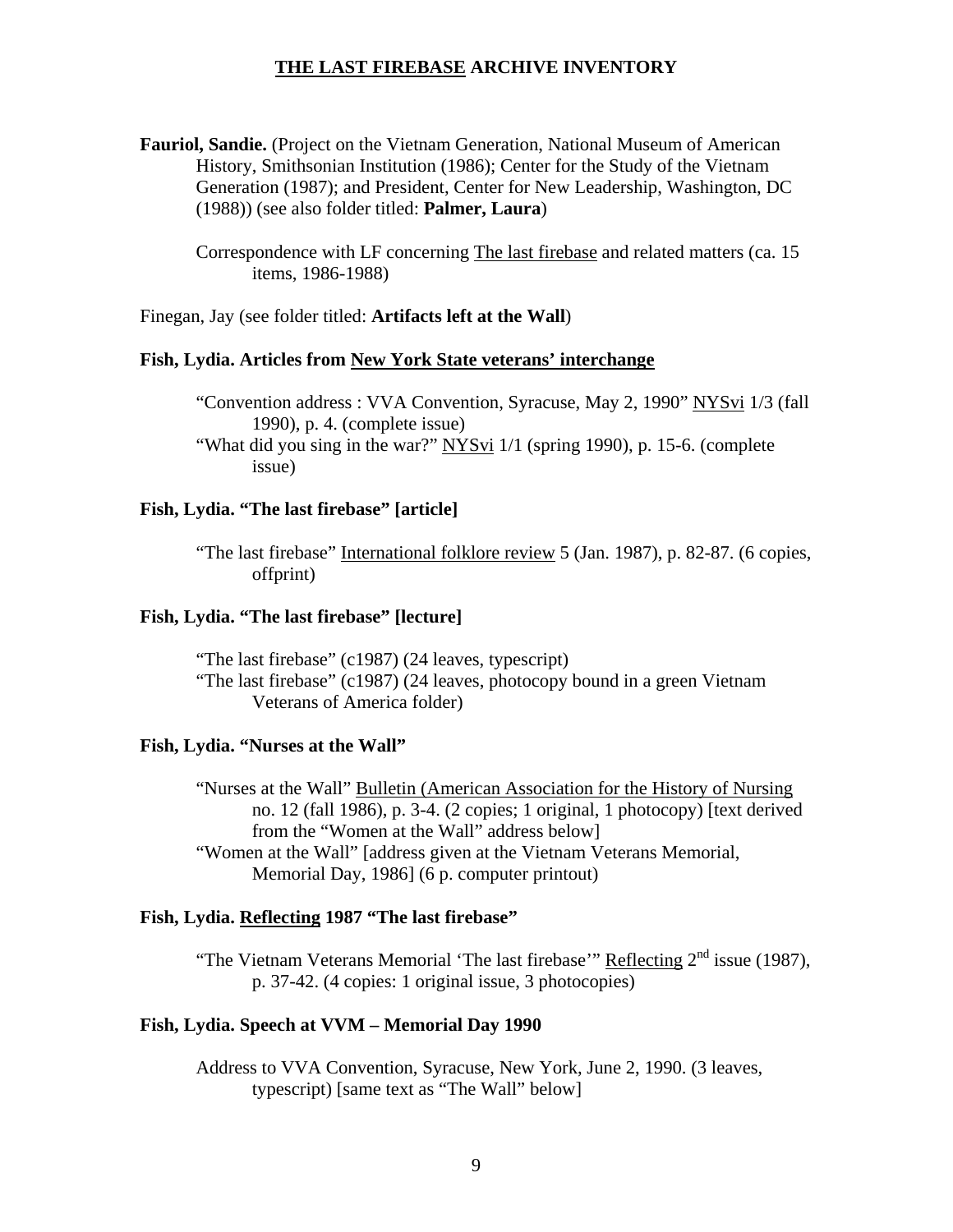"The Wall : Memorial Day, 1990" (3 leaves, typescript)

Forbes, Timothy C. (see folder titled: **Allen, Leslie**)

Forgey, Benjamin. (see folder titled: **The statue**; also folder titled: **Vietnam Veterans Memorial articles**)

Fox, Matthew (see folder titled: **Abercrombie, Sharon**)

Franklin, Ben A. (see folders titled: **Ehrenhaus, Peter**; and **The statue**)

Fraser Smith, C. (see **Smith, C. Fraser**)

**Friends of the Vietnam Veterans Memorial (Washington, DC) (see also folder titled: Remember Them Project**; and folder titled: **Songs of the Wall**)

Among friends : news of the Friends of the Vietnam Veterans Memorial (original issues: 4:1 (May 1989); 4:2 (Oct. 1989); 6:1 (spring 1992); 6:2 (fall 1992); 7:1 (spring 1993); 8:1 (spring 1994) Donovan, Pegi. Handbook on the Vietnam Veterans Memorial in Washington, D.C. Washington, D.C. : P. Donovan, c1987. (59 leaves : 1 ill. ; 28 cm.) \_\_\_\_\_\_\_\_\_\_\_\_. Questions and answers on the Vietnam Veterans Memorial, Washington, D.C. ([28] leaves : map, plan ; 28 cm.) (2 copies) Miscellaneous promotional mailings along with correspondence between LF and John Holman (Executive director) and Ira J. Hamburg (Treasurer, later President) (ca. 40 items, 1986-1994)

Gailey, Phil (see folder titled: **Vietnam Veterans Memorial articles**)

Gaines-Carter, Patrice (see folder titled: **Vietnam Veterans Memorial articles**; also **Vietnam Veterans Memorial miscellaneous**)

Gamarekian, Barbara (see folder titled: **The statue**)

Garamone, Jim (see folder titled: **Vietnam Veterans Memorial articles**)

Garner [cartoonist] (see folder titled: **Vietnam Veterans Memorial articles**)

Garreth, Wilbur E. (see folder titled: **"Vietnam Memorial" National geographic...**)

## **Geyelin, Philip.**

"The Vietnam Memorial (cont'd.?)" Washington post (Jan. 11, 1983), p. A15. (1 photocopy, 1 LexisNexis printout – another copy in Vietnam Veterans Memorial articles)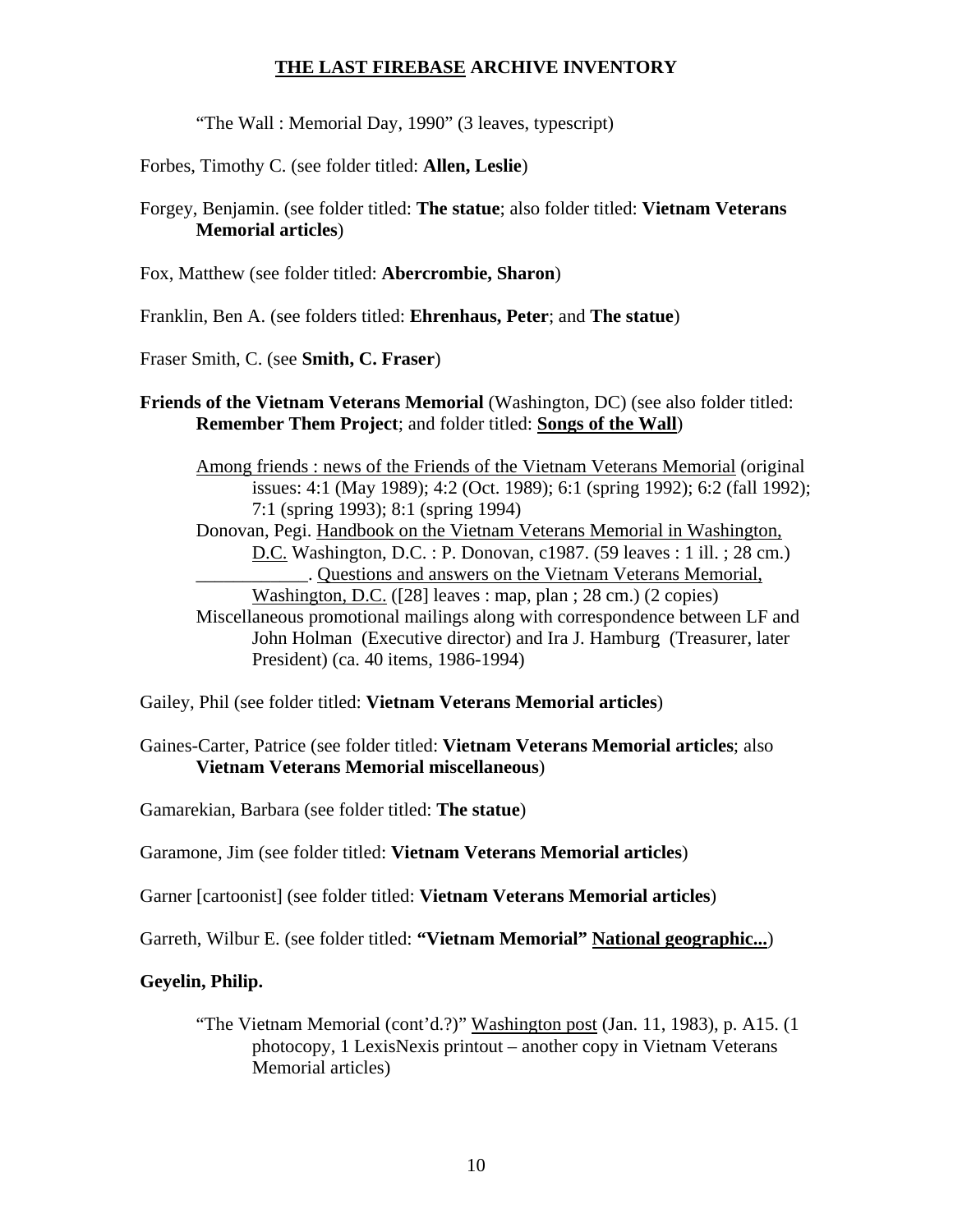### **Godwin, Wayne and Linda.** (Columbia, MD)

Correspondence, greeting cards and photos exchanged with LF (ca. 15 items, 1986-1987)

Goller, Elaine Cloud (see folder titled: **Gordon, Martin K.**)

Goodman, Ellen (see folder titled: **Vietnam Veterans Memorial articles**)

- **Gordon, Martin K.** (Office of History, Army Corps of Engineers and White Mane Pub. Co., Columbia, MD) (see also under folder titled: The last firebase. 13. "White Mane")
	- "American military studies" American studies international 15/1 (fall 1976), p. 3- 16. (photocopy)

Correspondence exchanged with LF (ca. 25 items, 1987-1989)

"The dead and the American military heritage" [introduction to the panel and a paper read at the American Studies Association meeting Nov. 4, 1983) (photocopy, 15 leaves)

- Goller, Elaine Cloud. "Vets in present fight for their past" Columbia flier [MD] (July 2, 1987), p. 52. (clipping)
- "A history of the war in Southeast Asia" [stamped "Draft", no date] (6 p., photocopy of typescript)
- "Rethinking the Vietnam wars" [Lecture series in the Smithsonian resident associate program, coordinated by M.K. Gordon, in which LF gave a talk and held a book signing for The last firebase on Nov. 12, 1987] Smithsonian associate 15/12 (Aug. 1987), p. 17. (complete issue)

**Goulait, Bert.** (see also folder titled: **Artifacts left at the Wall**)

"From the heart to history : the thousands who visit the Vietnam Veterans memorial each year leave behind something of themselves" [cover story] The retired officer 48/11 (Nov. 1992), p. 24-28. (complete issue)

## **Grant – Vietnam generation 1990**

Letter from Kali Tal (TLS June 1, 1990) appointing LF to the National Advisory Board of Vietnam Generation, Inc. Letter from Kali Tal (TLS July 9, 1990) awarding \$6,900 to LF for use in the "Viet-net" educational resource project. With 2 copies of a 1 page list of "Research expenses" from Apr. 1989-Nov. 1999.

Graves, Louise (see folder titled: **Let us remember : the Vietnam Veterans Memorial**)

Greider, William (see folder titled: **Vietnam Veterans Memorial articles**)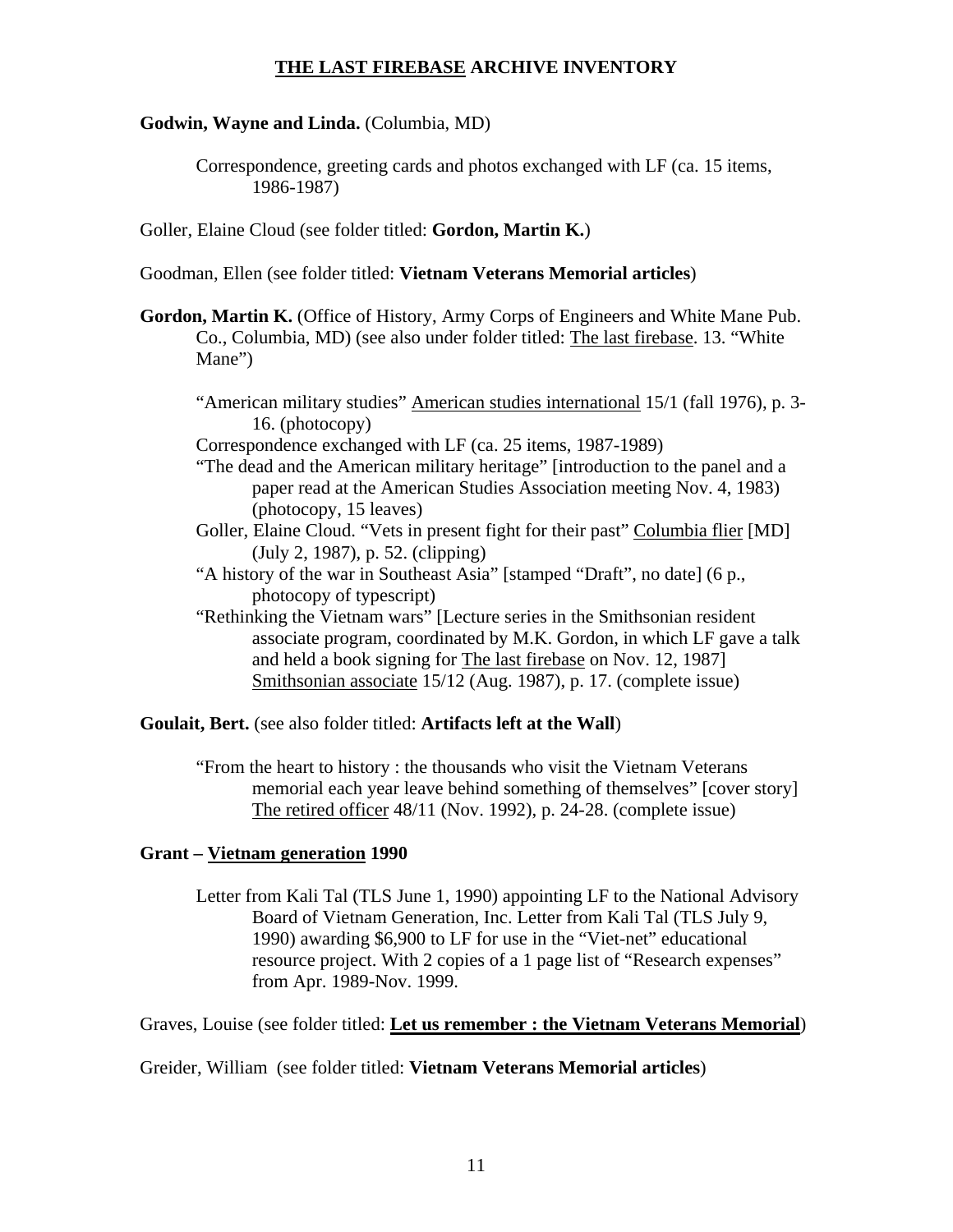### **Grewing, Colleen.**

"Personal legacies heal a nation : a new Vietnam Women's Memorial and a museum exhibit pay homage to victims and veterans of our longest war" Where/Washington (Nov. 1992), p. 20-21.

## **Griswold, Charles L., Jr.**

"Monumental : an invisible hand has interwoven the Vietnam Veterans Memorial and its companions on the Mall into a monumental tapestry" City paper [Washington, DC?] (Nov. 14-20, 1986), p. ? (photocopy, 19 leaves) "The Vietnam Veterans memorial and the Washington Mall : philosophical thoughts on political iconography" Critical inquiry 12/4 (summer 1986), p. 688-719. (photocopy)

## **Grollmes, Eugene E.**

At the Vietnam Veterans Memorial, Washington, D.C. : between the lines Washington, D.C. : Friends of the Vietnam Veterans Memorial, 1988. [poems] (30 p. ; 22 cm.)

Grossman, Cathy Lynn (see folder titled: **Vietnam Veterans Memorial miscellaneous**)

Grunwald, Lisa (see folder titled: **Facing the Wall**)

- **Guynes, David.** (Curator, Museum & Arch Regional Storage (MARS), National Park Service, Lanham, MD)
	- Correspondence and documents exchanged with LF concerning the development and use of the VVM collection at M.A.R.S. (ca. 15 items, 1985-May 1988)

Hackett-Shaughnessy, Olive (see folder titled: **Liteky, Charles**)

Haefele, Donald (see folder titled: **Veenis, William R.**)

Haefele, Stephen (see folder titled: **Veenis, William R.**)

Hagen, Mike (see folder titled: **Transcriptions of interviews ...**)

## **Haines, Harry W.**

"'What kind of war?' : An analysis of the Vietnam Veterans Memorial" Critical studies in mass communication 3/1 (Mar. 1986), p. 1-20. (2 photocopies)

Hall, Mimi (see folder titled: **Vietnam Veterans Memorial miscellaneous**)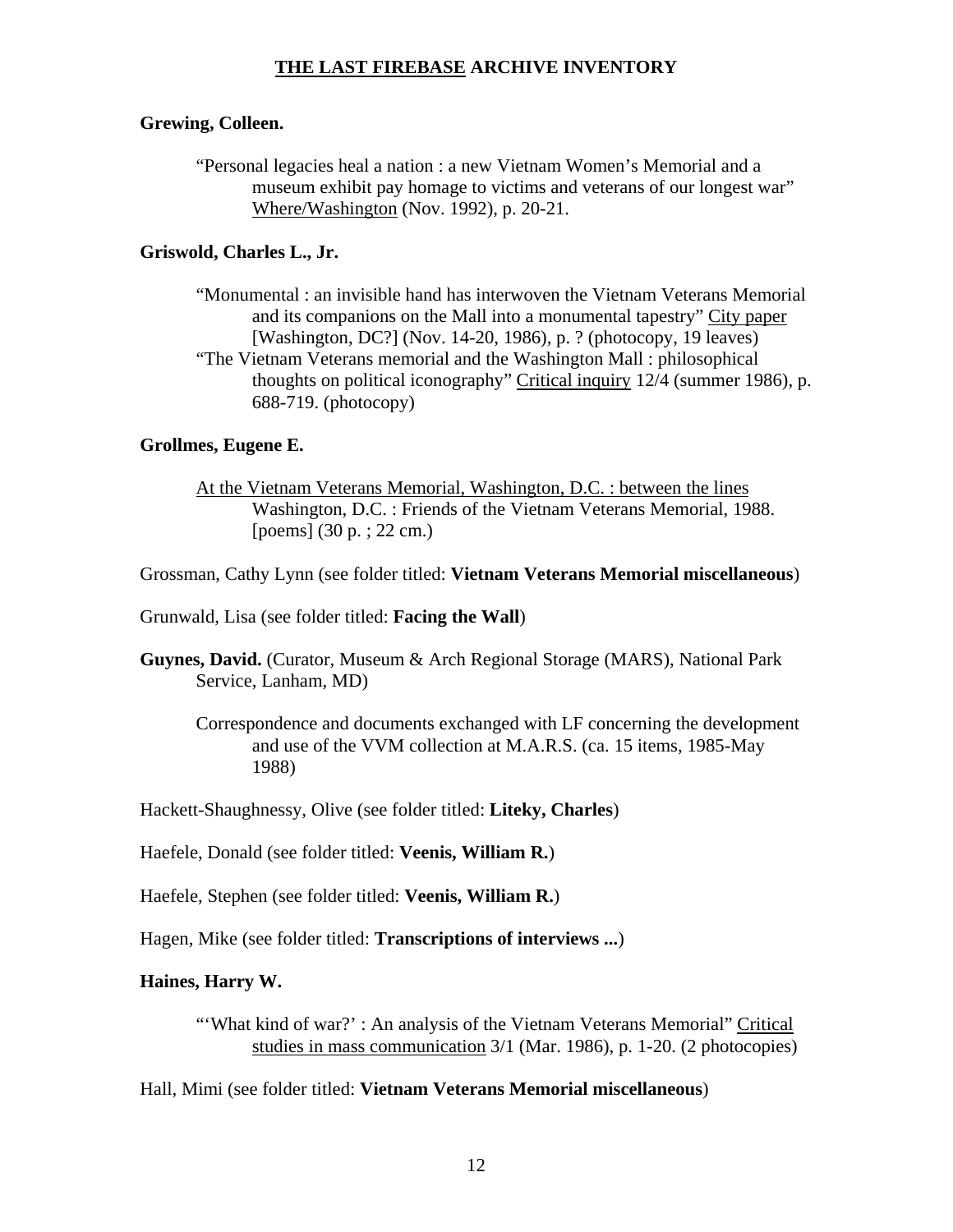Halloran, Bernard F. (see folder titled: **Vietnam Veterans Memorial articles**)

Hamburg, Ira J. (see folder titled: **Friends of the Vietnam Veterans Memorial**)

Hamilton, Andrew (see folder titled: **Hess, Elizabeth**)

Hammond, William M. (see folder titled: **The unknown serviceman of the Vietnam era**)

Harbutt, Charles (see folder titled: **"The things they leave behind"**)

Harrington, Richard (see folder titled: *Vietnam Memorial*)

- **Hart, Frederick E.** (Washington, DC) (see also folders titled: **Hess, Elizabeth**; **Huntington, Richard**; **Ryan, William F.**; and **The statue**)
	- Copies of five letters from LF (TL, Feb. 16, Feb. 18, Mar. 19, Apr. 4 and Apr. 8, 1987) attempting contact Hart and to gather information about his "Three soldiers" statue at the Memorial to include in The last firebase. No responses from Hart in file.

**Hatch, Libby.** (Vietnam Veterans Memorial Fund, Washington, DC)

Copies of two letters from LF to both Hatch and Jan Scruggs (TL May 21, 1995) thanks "for the box of master tapes, VHS material, and footage from the  $10^{th}$  Anniversary" (2 copies of each)

Hendrickson, Paul (see folder titled: **Liteky, Charles**)

Herblock (see **Block, Herbert**)

**"Heroes, past and present"** Newsweek [cover story/special report] 90/1 (July 6, 1987), p. 52-56, 61. (complete issue)

#### **Hess, Elizabeth.**

- "Letters" [more on Viet Memorial controversy with letters from Frederick Hart, Andrew Hamilton, Marc Leepson and a response from Elizabeth Hess] Art in America 71/10 (Nov. 1983), p. 5-6. (photocopy)
- "A tale of two memorials : angry debate over the design of the Vietnam Veterans Memorial has finally ended with an uneasy, two-part solution. Was the long fight an art war or a predictable replay of hawks vs. doves? Here, the four-year history of Washington.s controversial new monument for Americans who died in Vietnam" [includes an interview with Frederick Hart] Art in America 71/4 (Apr. 1983), p. 120-125. (photocopy)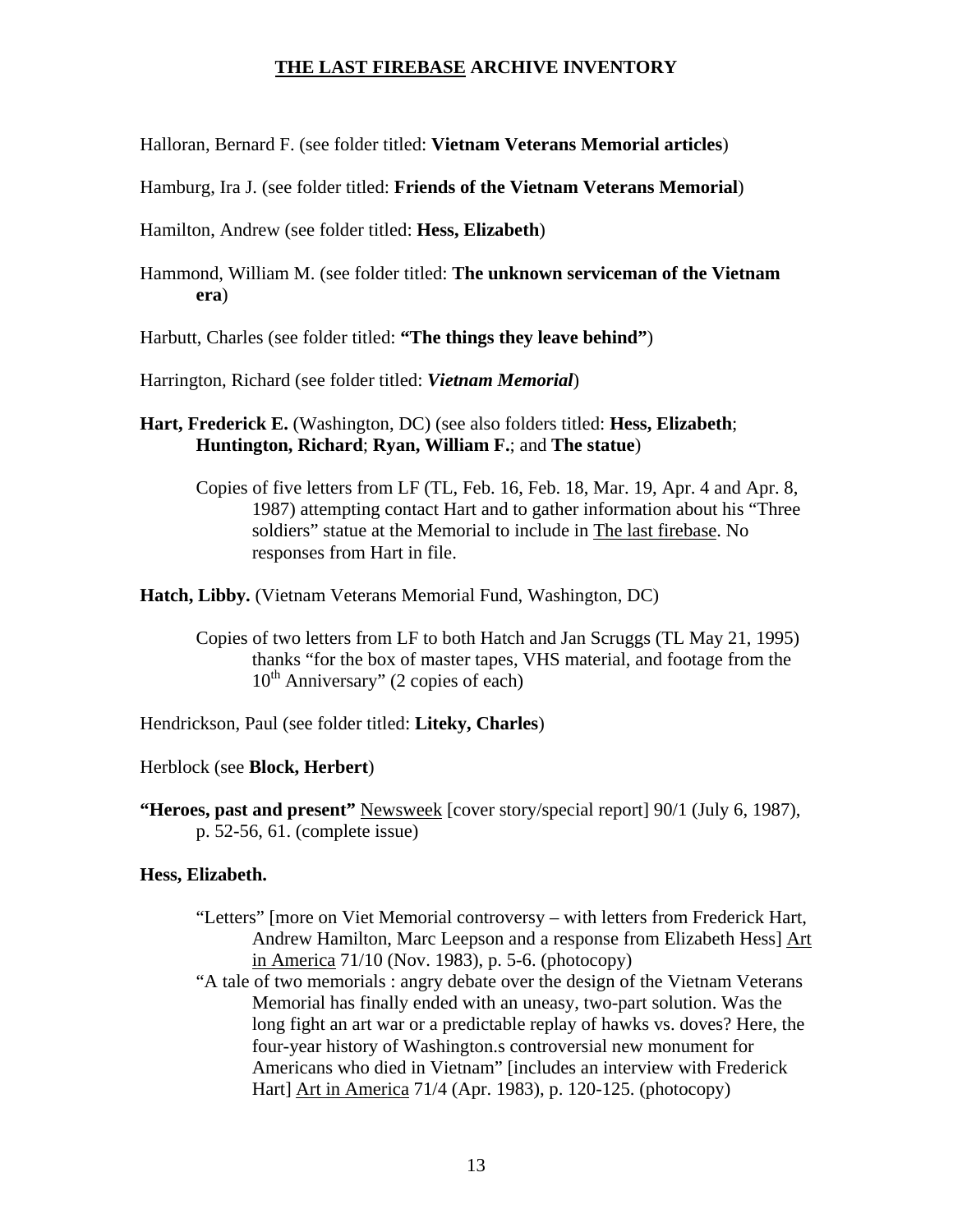#### **Hines, Larry.** (Raleigh, NC)

Letter (ALS Nov. 1, 1987) photo and card (ALS Oct. 31, 1987) thanks for the signed copy of The last firebase and other Memorial and personal news (4 items)

Hocking, John E. (see folder titled: **Carlson, A. Cheree**)

#### **Hoekema, David A.**

- "A Wall for remembering : Vietnam Veterans Memorial" Commonweal (July 15, 1983), p. 397-399. (photocopy)
- **Holland, John.** (Alexandria, VA) (see also folder titled: **Transcriptions of interviews ...**)

Correspondence exchanged with LF concerning get togethers at various commemorative events at the Memorial (4 items, 1983-1988)

Holman, John (see folder titled: **Friends of the Vietnam Veterans Memorial**)

Hope, Bob (see folder titled: **Vietnam Veterans Memorial articles**)

Hoppe, Art (see folder titled: **Vietnam Veterans Memorial articles**)

Houtchens, C. J. (see folder titled: **The statue**)

#### **How far home (Motion picture)**

Edelman, Rob. "Vietnam on film" [general review includes mention of HFH which was filmed at the VVM] Sightlines (winter 1987/88), p. 8-11. (photocopy) Promotional materials and order form from Northern Light Productions. (2 items)

#### **Howett, Catherine M.**

"The Vietnam Veterans Memorial : public art and politics" Landscape 28/2 91985), p. 1-9. (photocopy)

#### **Hubbard, William.**

"A meaning for monuments" The public interest no. 74 (winter 1984), p. 17-30. (photocopy)

Hughes, Padraic Garry (see folder titled: **Stars and stripes**)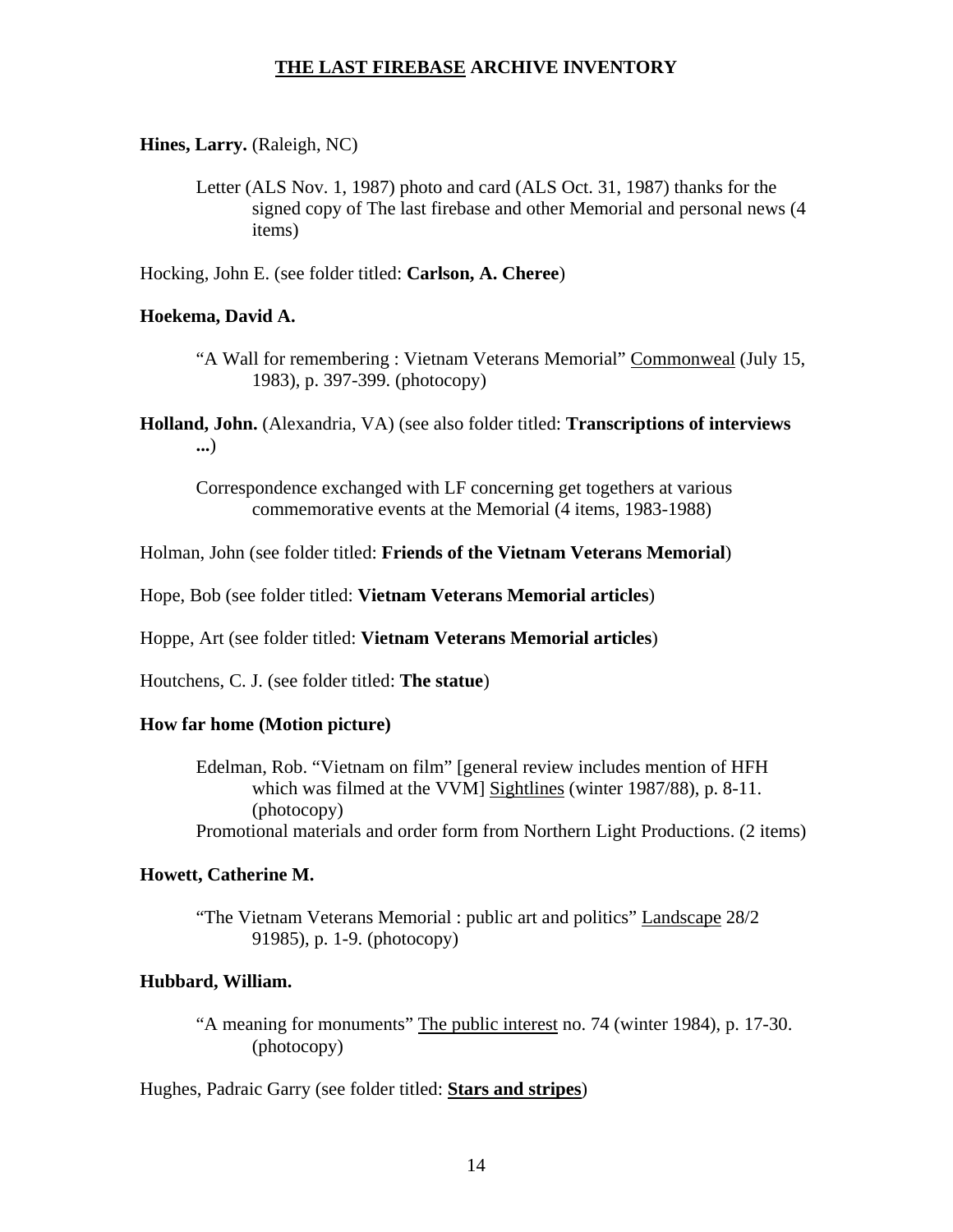#### **Huntington, Richard.**

- "A facsimile of art : master of marketing raises question of who's fooling whom" Buffalo news (July 12, 1992), p. F1, F6. (clipping)
- In Touch (Organization) (see folder titled: **Williams, Gurney, III**)
- Jackson, Bruce (see folder titled: **Ehrenhaus, Peter**)
- Jenkins, Ray. (see folder titled: **Vietnam Veterans Memorial articles**)
- Johnson, Cordell (see folder titled: **Transcriptions of interviews ...**; also **Interview tapes** 8 and 16)
- Jones, Virgil (see folder titled: **The statue**)
- Kalischer, Peter (see folder titled: **DeFelice, Denise**)
- Karp, Jonathan (see folder titled: **Vietnam Veterans Memorial miscellaneous**)
- Kastor, Elizabeth (see folder titled: **Lin, Maya**)
- Kilpatrick, James J. (see folder titled: **Vietnam Veterans Memorial articles**)
- Kirk, Don (see folder titled: **Vietnam Veterans Memorial articles**)
- Kirk, Virginia (see folder titled: **Vietnam Veterans Memorial articles**)
- Knight, Nancy (see folder titled: **Vietnam Veterans Memorial articles**)
- **Kohler, Sue A.** (Historian of the Commission, Commission on Fine Arts, Washington, DC)
	- The Commission on Fine Arts, a brief history 1910-1976 : with additions 1977- 1984 by Sue A. Kohler.Washington, DC : The Commission, [1985] (166 p. ; ill. ; 23 cm.)
	- Copy of letter from LF (TL Apr. 8, 1987) thanks for help with research and for the copy of The Commission ... [which includes a chapter on the VVM]; asks help in getting a package to Frederick Hart.
	- Letter to LF (ALS Apr. 13, 1987) will get package to Hart at a scheduled meeting on the  $16^{th}$ .

Kolly, Timothy S. (see folder titled: **"Vietnam Memorial" National geographic...**)

Kramer, Linda (see folder titled: **Atkinson, Rick**)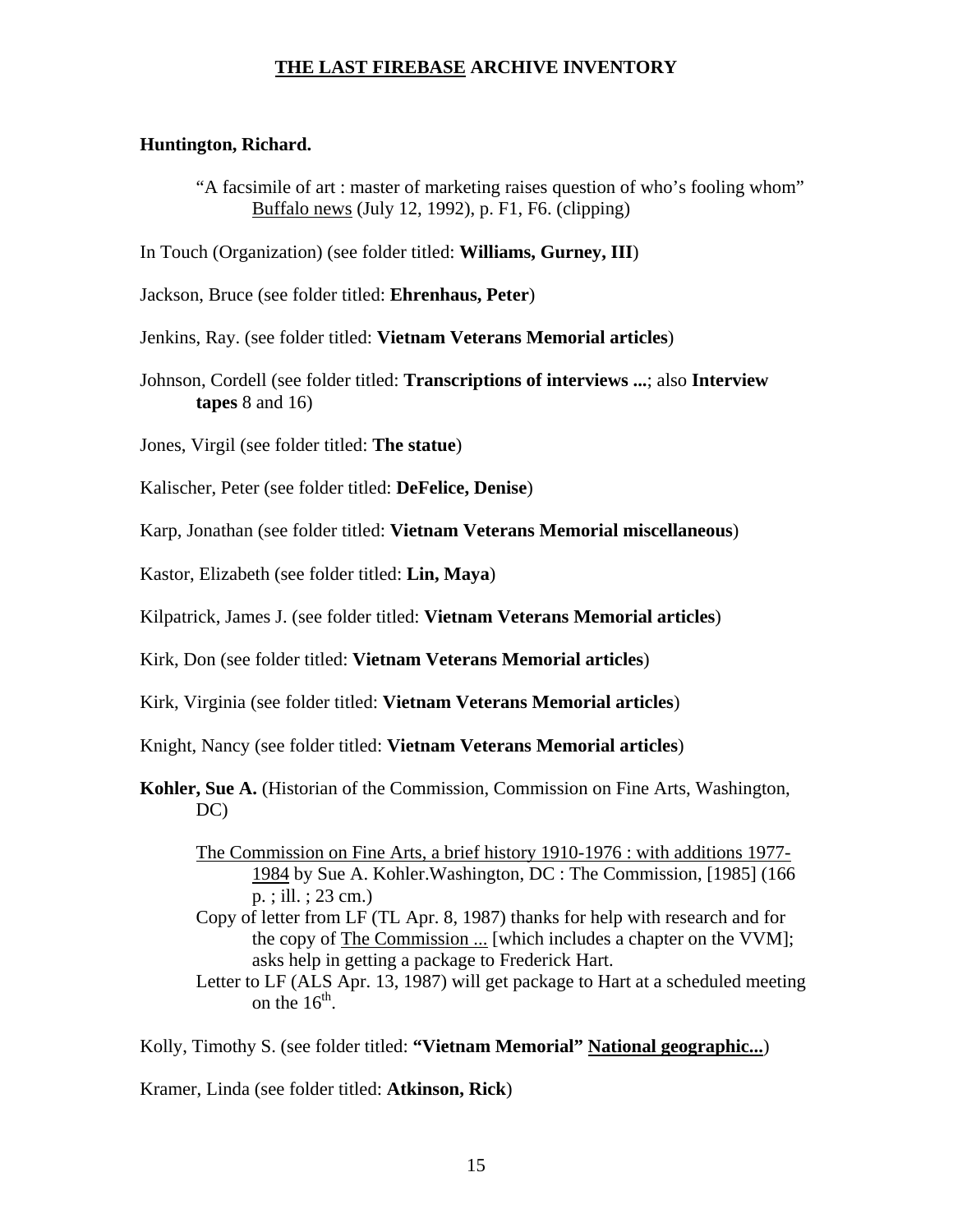## **Lang, John S.**

"A memorial wall that healed our wounds : first anniversary" U.S. news & world report 95/21 (Nov. 21, 1983), p. 68-70. (2 copies, complete issues)

**The last firebase** (14 file folders – generally draft chapters of the book)

1. **"The artifacts"** (MS) [computer printout of chapter text]

## 2. **"Contents, addresses, bibliography and index"**

Drafts of title page, table of contents, introductory material, acknowledgments, select bibliography and the author's vita (ca. 14 leaves) Working bibliography: VVM (5 leaves, computer printout)

## 3. **"Correspondence"**

Correspondence between LF and various individuals about proofreading, contributing photos, correcting drafts, and the business aspects of publication (ca. 40 items, 1986-1987)

4. **"Finding a name on the Wall"** (MS) [computer printout of chapter text]

## 5. **"Galleys"**

Photocopy of galley proofs with some correspondence between Lisa J. Harmon (White Mane Pub. Co.) and Vicki Stouffer (Beidel Printing House, Shippensburg, PA) concerning final corrections to the text. Also includes an original copy of the final published version.

## 6. **"Illustrations"**

Computer printout of the illustration list to appear in the text with an envelope of original slides and photos (ca. 20 items, b&w and color)

- 7. **"Making rubbings of the names", "Photographing at the Vietnam Memorial"** (MS) [computer printout of chapter text]
- 8. **"The Moving Wall"** (MS) [computer printout of chapter text with 4 b&w photos of the MW (no location given)]
- 9. **"Notes"** [Computer printout of text]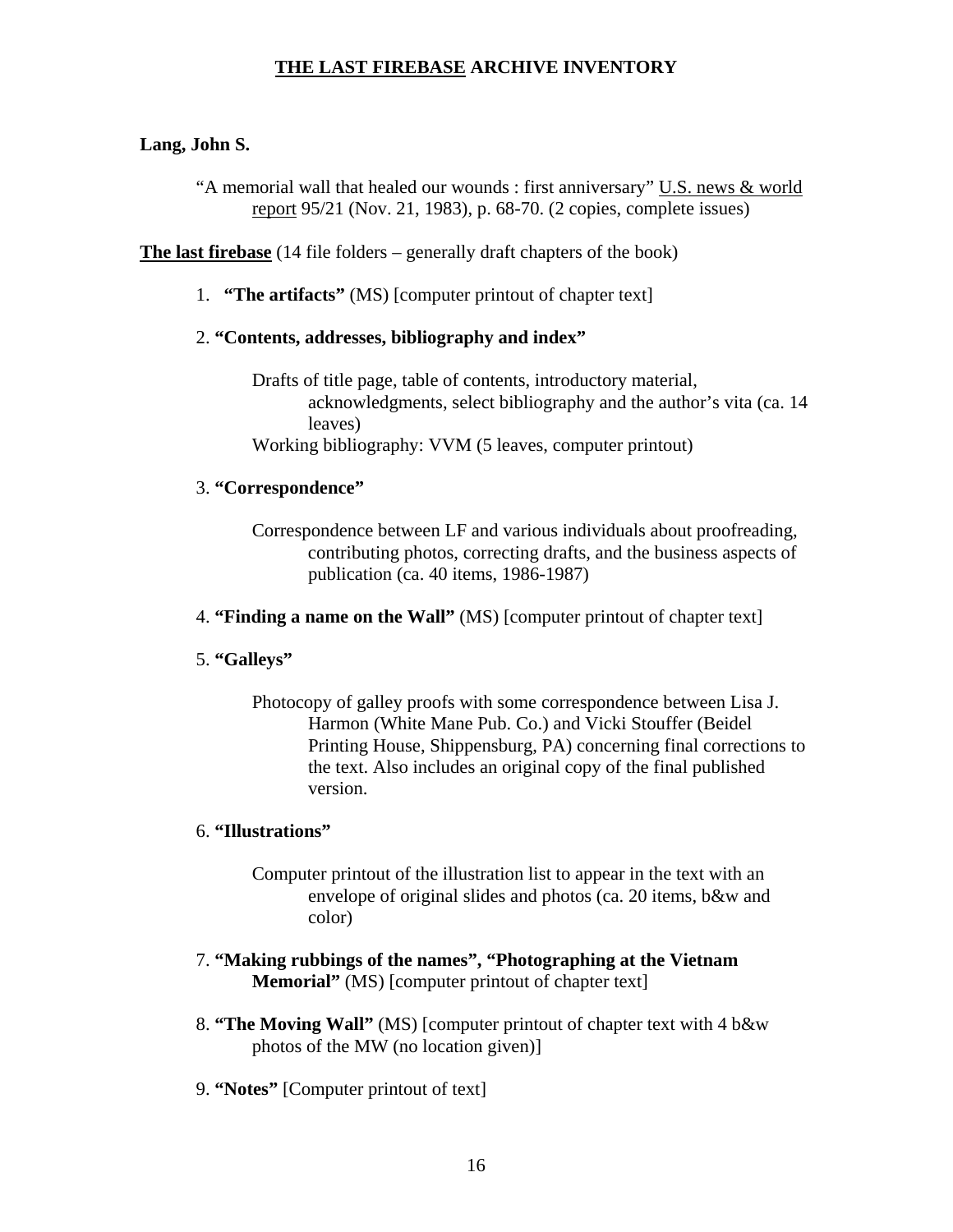#### 10. **"Notes for The last firebase"**

Computer printouts and photocopies of excerpts from various sources (ca. 20 items), 3 letters from other anthropologists on their reading of excerpts, and a computer printout of excerpts titled "Letters from vets about VVM" (2 leaves)

- 11. **"The story of the Memorial"** (MS) [computer printout of chapter text]
- 12. **"A visit to the Vietnam Veterans Memorial"** (MS) [computer printout of chapter text]

#### 13. **"White Mane"**

Correspondence with Martin Gordon and Vicki Stouffer (White Mane Pub. Co., Columbia, MD and Shippensburg, PA), including the original proposal for the guidebook, and final contract (ca. 25 items, 1986-1987)

 14. **"The Women's statue"** (MS) [computer printout of text with related material]

> Boulay, Donna Marie. (Chairman, The Vietnam Women's Memorial Project, Inc.) letter to LF (ALS [1986?] on VWMP letterhead stationary) transmitting correction to p. 4 of "The women's statue" address. [see below]

> Evans, Diane Carlson. [Remarks at a VWMP fundraising event] (Sept. 17, 1986) (2 leaves)

Fish, Lydia. "The women who served in Vietnam" [address?] (Sept. 3, 1989) (4 leaves)

\_\_\_\_\_\_\_\_\_. ibid. (Mar. 12, 1992) (2 copies, 3 leaves ea.)

\_\_\_\_\_\_\_\_\_. "The women's statue" [incorporating the change transmitted by Boulay above] (1986?) (5 leaves)

Lazazzera, Teresa (see folder titled: **Sides, Walt**)

Last Patrol (see folder titled: **Veterans Day 1987**)

Lazarick, Len (see folder titled: **Vietnam Veterans Memorial articles**)

Lee, Bill (see folder titled: **Vietnam Veterans Memorial articles**)

**Leepson, Marc** (see also folder titled: **Hess, Elizabeth**)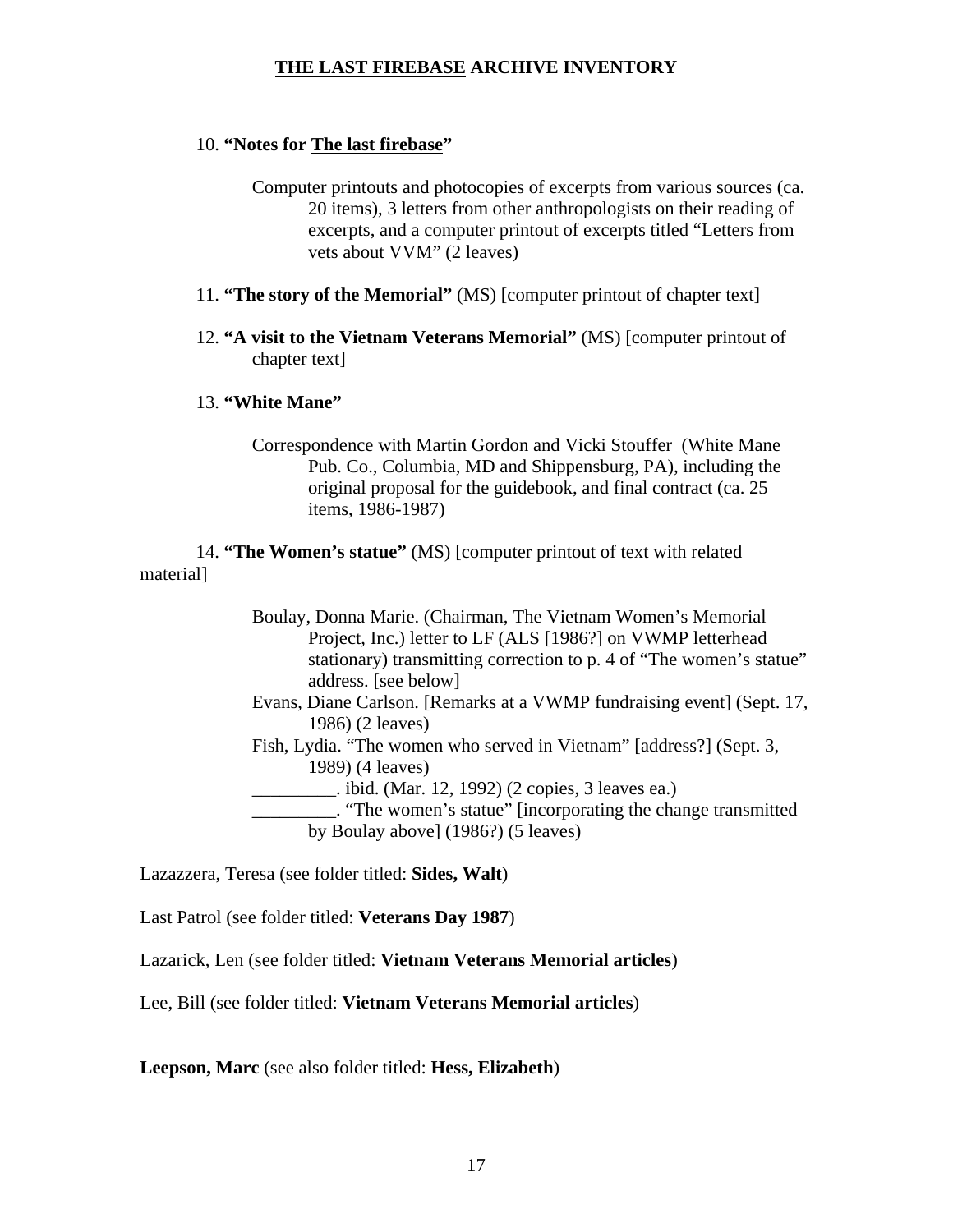"The last full measure of devotion" The VVA veteran 14/3 (Mar. 1994), p. 13-18. (complete issue)

## **Let us remember : the Vietnam Veterans Memorial**

Researched and written by Louise Graves. Washington, DC : Parks and History Association, 1984. (30 p. : col. ill. ; 20 x 23 cm.) (2 copies)

## **Levy, Elinor** (Univ. of Indiana)

Untitled manuscript on the Vietnam Veterans Memorial (typescript with some manuscript emendations marked "Draft copy. Do not cite" at head of first leaf; 9 leaves, undated)

Lewthwaite, Gilbert A. (see folder titled: **The statue**; and folder titled: **Vietnam Veterans Memorial articles**)

Lifetime Learning Systems (see folder titled: *To heal a nation*)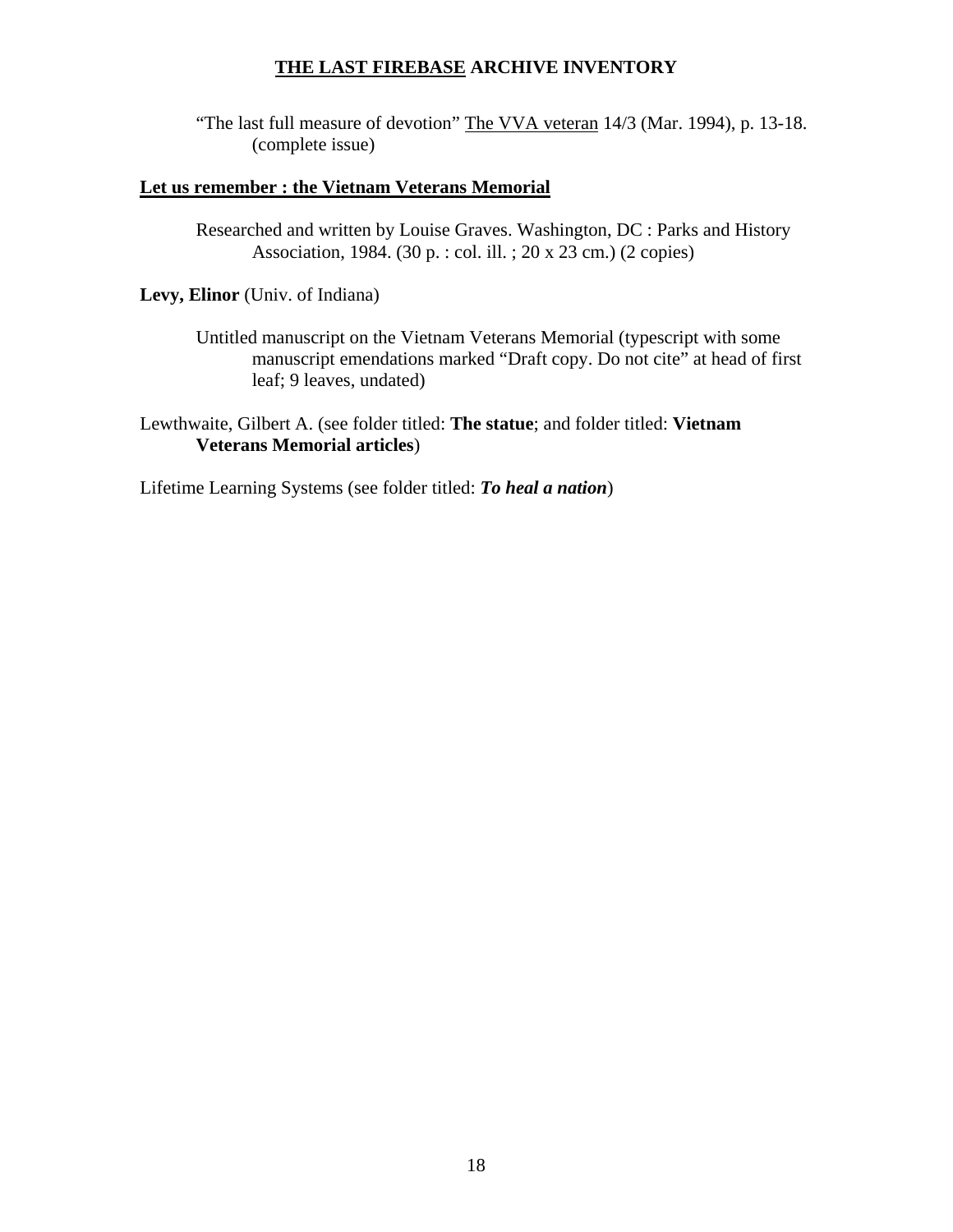#### **BOX 2**

### **Lin, Maya.**

- Coleman, Jonathan. "First she looks inward : architect Maya Lin's Viet Nam Memorial proved to be a powerful emotional reminder. Now she has created another" Time (Nov. 6, 1989), p. 90-94. (clipping)
- "Honorary degrees ... Maya Ying Lin" Weekly bulletin and calendar [Yale Univ.] (June 1-8, 199?), p. 3. (clipping)
- Kastor, Elizabeth. "Maya Lin's unwavering vision" Washington post (Feb. 13, 1989), p. B1, B6. (clipping)
- "Memorial's designer happy with it" Washington post? (Nov. 1987?), p. ? (AP news story on the  $5<sup>th</sup>$  anniversary of the VVM - clipping)
- Tauber, Peter. "Monument maker" New York times magazine (Feb. 24, 1991), p. 49-55. (clipping)

### **Lindberg, Tod.**

"Of arms, men & monuments" Commentary (Oct. 1984), p. 51-56.

#### **Liteky, Charles.** (San Francisco, CA)

- Former Catholic chaplain and Medal of Honor winner who returned his medal of Honor in 1986 at the VVM to protest U.S. policy in Nicaragua.
- Hackett-Shaughnessy, Olive. "Fast makes Sunday mass 'hard work'" National Catholic reporter 22 (Sept. 26, 1986), p. 7.
- Hendrickson, Paul. "The calling of Charlie Liteky" Washington post (Oct. 3, 1986), p. D1, D10. (clipping)
- McGrory, Mary. "Acts of commitment" Washington post (July 31, 1986), p. A2. (clipping)
- Sparks, Samantha. "Two more war veterans join in 'fast to death'" National Catholic reporter 22 (Sept. 26, 1987?), p. 7. (photocopy)
- "Veteran returns medal to protest U.S. policy" Washington post (July 30, 1986), p. B4. (clipping)

Loeb, Vernon (see folder titled: **Veterans Day 1995**)

Lofquist, Karl (see folder titled: **The statue**)

#### **Loose, Cindy.**

"Memorial inspires poignant messages" The news & observor [Charlotte, NC]  $(Jan. 4, 1992)$ , p. 2.  $(clipping - reprint of: "From 'Nam, with love :$ messages, offerings at the Wall" Washington post (Dec. 31, 1991))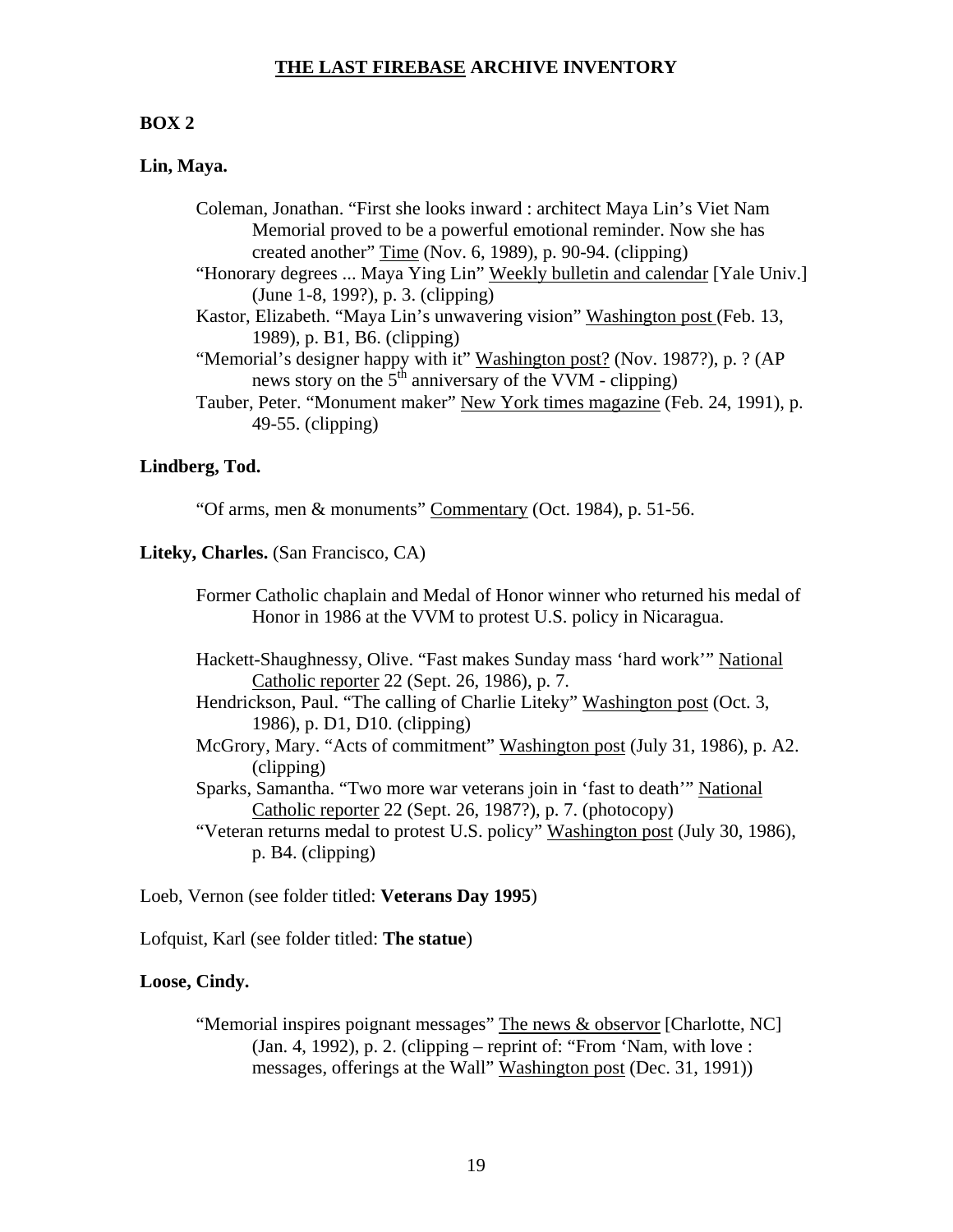## **Lopes, Sal.** (Newport, RI, later Jamaica Plain, MA)

Correspondence and greeting cards exhanged with LF and clippings concerning his photography, slides provided LF to illustrate her lectures, the publication of his book of photographs The wall : images and offerings from the Vietnam Veterans Memorial (1987) and a touring exhibition of his work. (ca. 35 items, 1983-1989)

## **Lopes, Sal. Exhibits.**

Promotional materials, press kit and clippings of reviews for the touring exhibition of the photographs used in The wall variously titled "The Vietnam Veterans Memorial photographed by Sal Lopes," "The Wall, the Vietnam Veterans Memorial," "People at the Wall," and "Vietnam remembered, Vietnam veterans at the Wall" (ca. 50 items, 1987-1991)

## **Lopes Sal. Transcription of interview by Peter Ehrenhaus.**

1 letter to LF (ALS Sept. 19, 1985) transmitting computer printout of part of an interview with Lopes on veterans networking, images of vets, the effect of the VVM and veterans reactions to it. (ca. 60 leaves). Original interview tapes are located in Box 3B.

Ludlum, Steve (see folder titled: **The statue**)

Mac. [cartoonist] (see folder titled: **Vietnam Veterans Memorial miscellaneous**)

## **Marling, Karal Ann and Silberman, Robert.**

"The statue near the Wall : the Vietnam Veterans Memorial and the art of remembering" Smithsonian studies in American art 1/1 (spring 1987), p. 5-29. (1 photocopy of galley proof, 1 complete issue)

Marquand, Robert (see folder titled: **Wheeler, John**)

- **M.A.R.S.** (U.S. Dept. of the Interior, National Park Service, Museum and Archeological Regional Storage Facility, Lanham, MD)
	- Copies of collection access conditions (1 leaf, 3 copies), collection description (2 leaves) and copy of draft Chap. 6 from The last firebase concerning the MARS collection (3 leaves)

Maze, Rick (see folder titled: **Vietnam Veterans Memorial articles**)

McCombs, Phil. (see also folder titled: **Jan Scruggs**; and folder titled: **Vietnam Veterans Memorial articles**)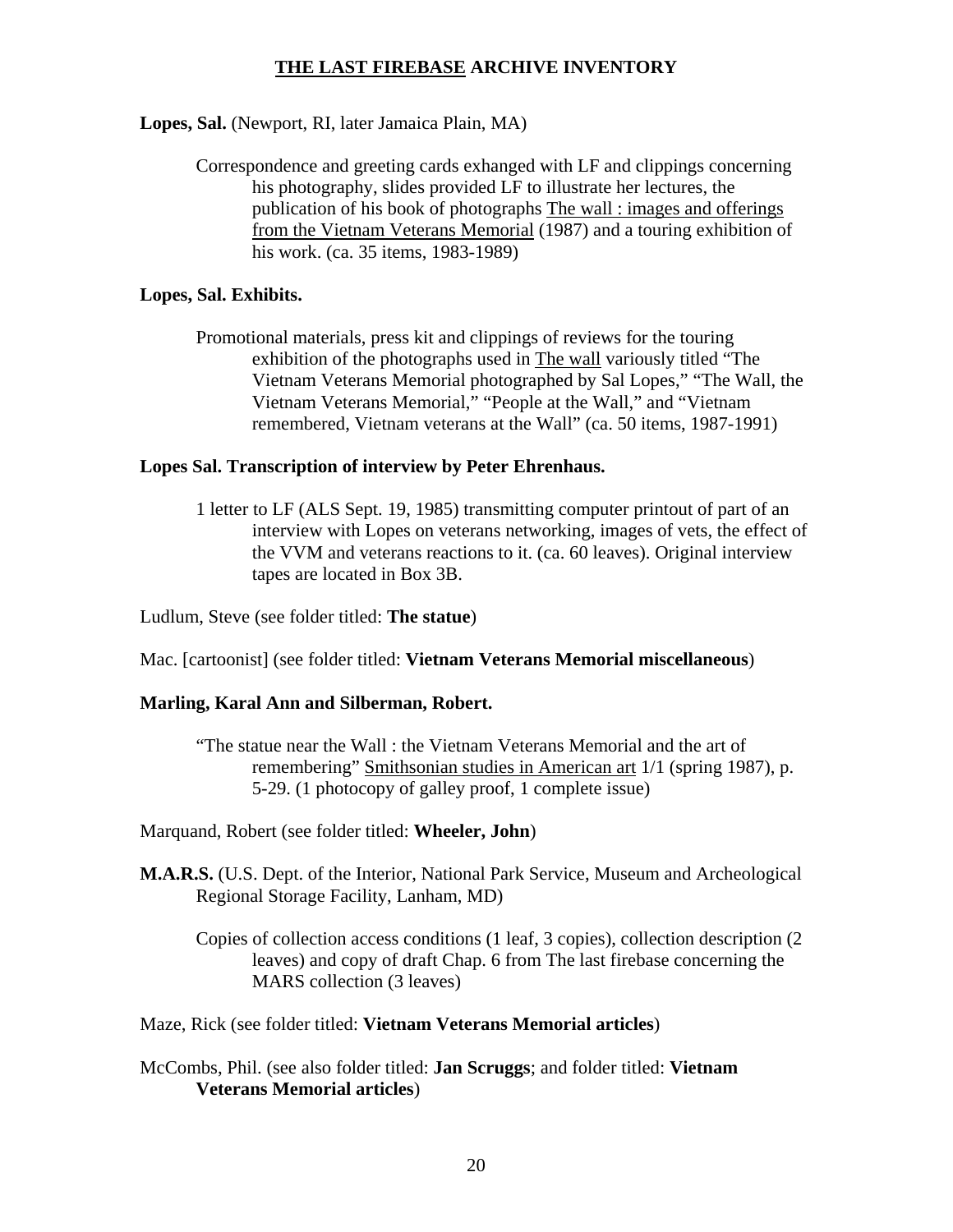- "The Memorial's moment of truce; flag, statue approved for 'front door' of Lin's Vietnam design" Washington post (Feb. 9, 1983), p. F1. (2 leaves, LexisNexis printout)
- McCormack, Lisa (see folder titled: **Ziegler, Al**)

## McDermott, Peter Richard (see folder titled: **Vietnam Veterans Memorial miscellaneous**)

McDonnell, Larry (see folder titled: **Artifacts left at the Wall**)

McGrory, Mary (see folder titled: **Liteky, Charles**; and folder titled: **Stars and stripes**)

Mead, Michael (see folder titled: **Abercrombie, Sharon**)

**Meisner, Joel.** (foundry owner, Plainview, NY)

Copy of letter from LF (TL Apr. 5, 1987) transmitting a copy of the statue chapter from The last firebase; thanks for the telephone conversations and video; how is the North Carolina statue coming? With Joel Meisner & Company brochure.

Memorial [book of photos, c1984] (see folder titled: **Veenis, William R.**)

## **Memorial Day 1984.**

Miscellaneous clippings and photocopies from newspapers and magazines and official programs and announcements concerning the celebration of Memorial Day 1984 at the VVM as well as the internment of the Unknown Serviceman of Vietnam at the Tomb of the Unknowns (ca. 20 items)

## **Memorial Day 1985.**

Miscellaneous clippings and photocopies from newspapers and magazines and official programs and announcements concerning the celebration of Memorial Day 1985 at the VVM (6 items)

#### **Memorial Day 1986.**

Miscellaneous clippings and photocopies from newspapers and magazines and official programs and announcements concerning the celebration of Memorial Day 1986 at the VVM (8 items)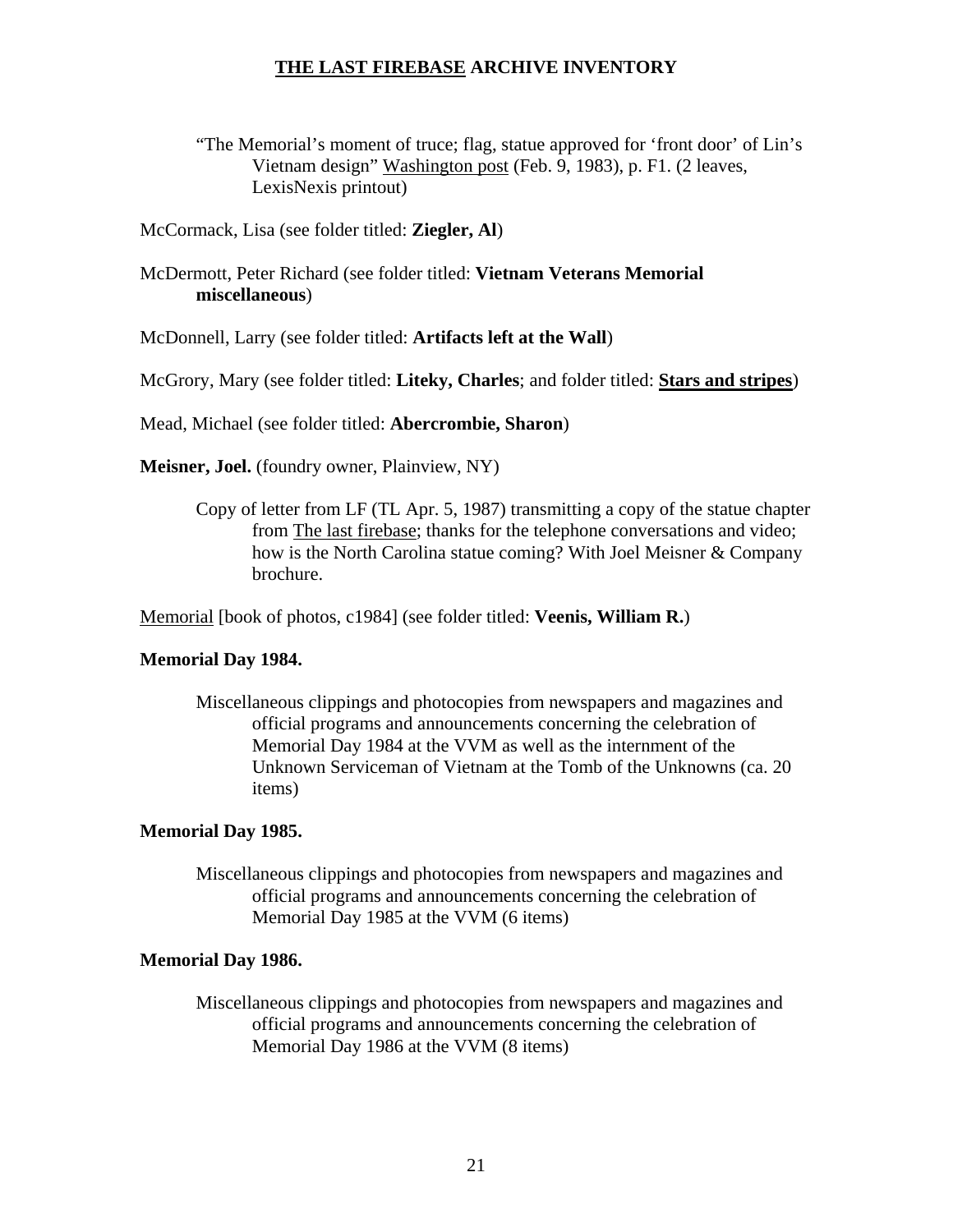#### **Memorial Day 1988.**

Miscellaneous clippings and photocopies from newspapers and magazines and official programs and announcements concerning the celebration of Memorial Day 1988 at the VVM (1 item)

### **Memorial Day 1989.**

Miscellaneous clippings and photocopies from newspapers and magazines and official programs and announcements concerning the celebration of Memorial Day 1989 at the VVM (6 items)

### **Memorial Day 1990.**

Miscellaneous clippings and photocopies from newspapers and magazines and official programs and announcements concerning the celebration of Memorial Day 1990 at the VVM (ca. 20 items)

### **Memorial Day 1991.**

Miscellaneous clippings and photocopies from newspapers and magazines and official programs and announcements concerning the celebration of Memorial Day 1991 at the VVM (1 item)

## **Memorial Day 1992.**

Miscellaneous clippings and photocopies from newspapers and magazines and official programs and announcements concerning the celebration of Memorial Day 1992 at the VVM, the tenth anniversary (ca. 15 items)

#### **Memorial Day 1993.**

Miscellaneous clippings and photocopies from newspapers and magazines and official programs and announcements concerning the celebration of Memorial Day 1994 at the VVM (4 items)

#### **Mergen, Bernard.**

"Artifacts as historical documents : the aesthetics and politics of the Marine Corps War Memorial and the Vietnam Veterans memorial" [paper read at the American Studies Assn. meeting (Nov. 4, 1983)] (28 leaves, photocopy)

Mobil Corporation (see folder titled: **Vietnam Veterans Memorial articles**)

Moran, Edward (see folder titled: **Vietnam Veterans Memorial miscellaneous**)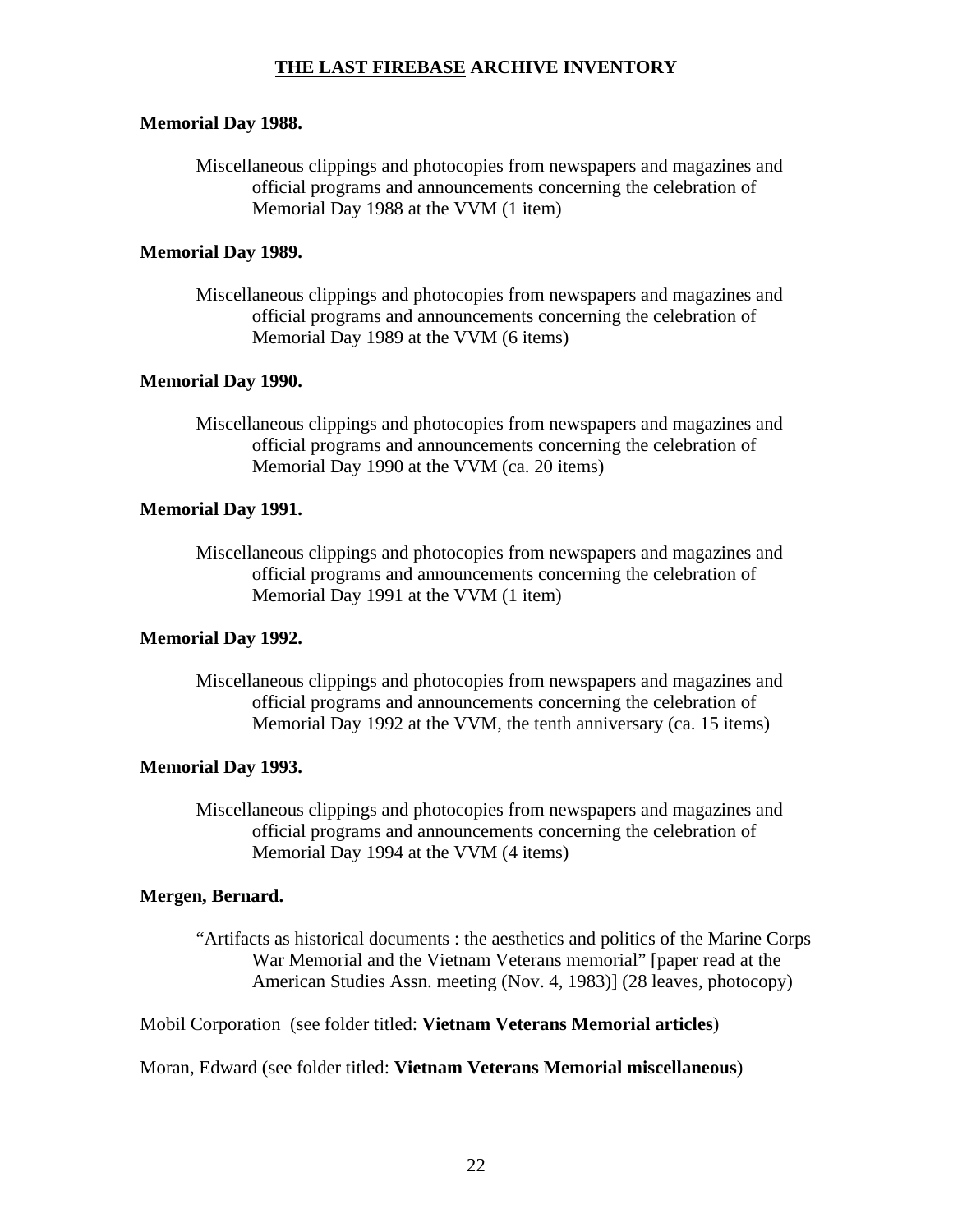## **Moving Wall.**

Miscellaneous clippings and photocopies from newspapers and magazines and official programs and announcements concerning the half-sized replica of the VVM that toured the U.S. and Canada (ca. 25 items, 1984-1992)

### **Moving Wall. Bath, New York.**

Miscellaneous clippings and photocopies from newspapers and magazines, official programs and announcements, and some correspondence concerning the replica's visit to Bath, NY on June 29-July 3, 1993. Includes correspondence and poetry by Anthony W. (Tony) Ritter (ca. 20 items)

### **Moving Wall. Cortland, New York.**

Miscellaneous clippings and photocopies from newspapers and magazines, official programs and announcements, slides and photographs, and some correspondence concerning the replica's visit to Cortland, NY on August 20-26, 1987. (ca. 25 items)

### **Moving Wall. Dunkirk, New York.**

Official program for the replica's visit to Dunkirk, NY on August 26-Sept. 1, 1988. (6 copies)

### **Moving Wall. Hamburg, New York.**

Official program for the replica's visit to Hamburg, NY on August 27-Sept. 4, 1989. (1 copy)

#### **Moving Wall. Orchard Park, New York.**

Miscellaneous clippings from newspapers concerning the replica's visit to Orchard Park, NY in August 1989. (5 items)

#### **Moving Wall. Raleigh & Fayetteville, NC.**

Miscellaneous clippings and photocopies from newspapers, official programs and announcements, photographs, and some correspondence concerning the replica's visit to Raleigh and Fayetteville in October 1987 where LF gave the keynote address (copy included) at an Oct. 10 ceremony. (ca. 10 items)

Muise, Ted (see folder titled: **Transcriptions of interviews ...**)

#### Murphy, Caryle (see folder titled: **Vietnam Veterans Memorial miscellaneous**)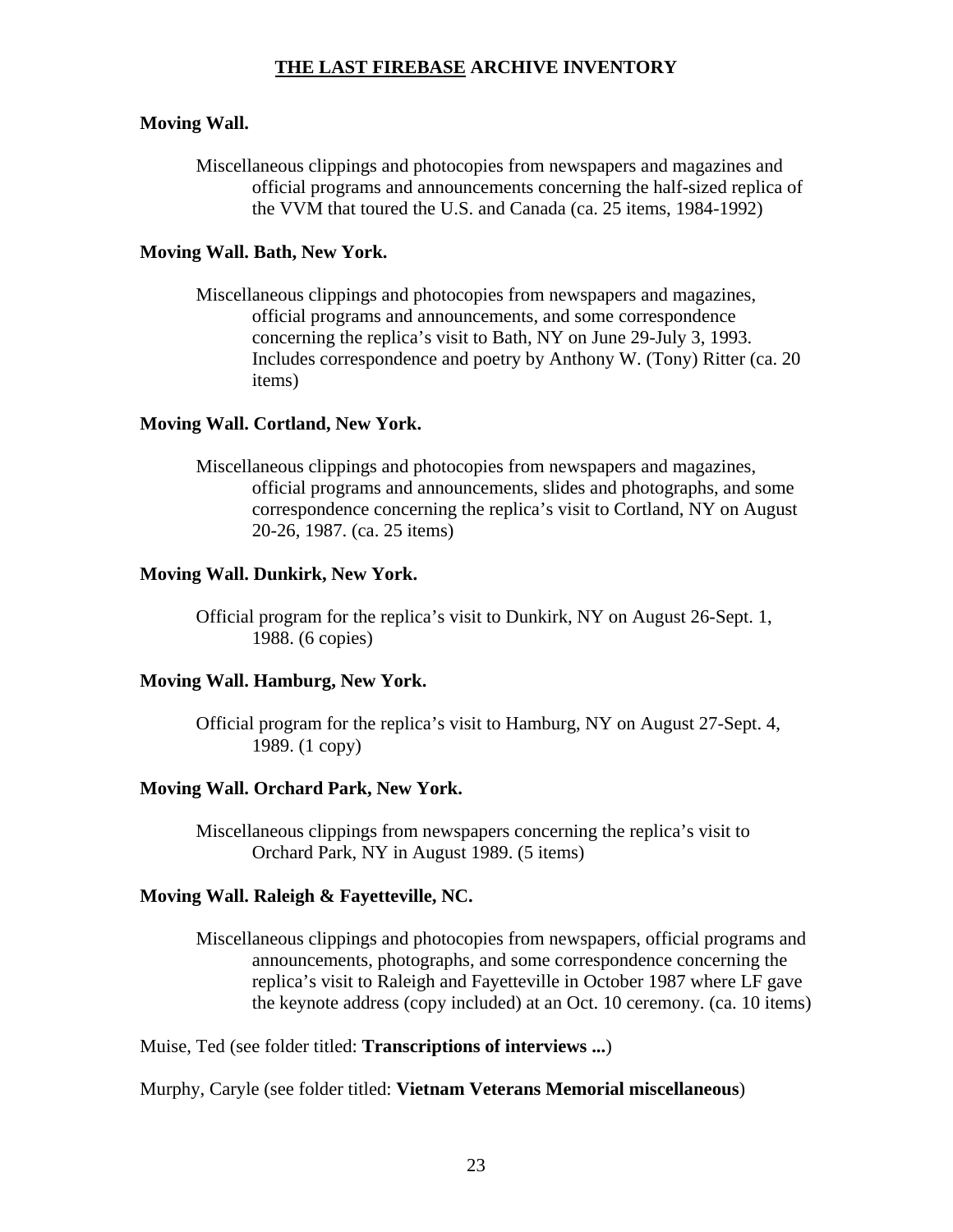### **Murrell, Olin.**

"Dear John" (song lyric?, 1 leaf computer printout, c1992 by Olin Murrell and Dale Perry) "The Wall" (poem, 1 leaf computer printout, c1987)

Museum & Archeological Regional Storage (MARS), National Park Service, Lanham, MD) (see folder titled: **Guynes, David**; folder titled: M.A.R.S.; folder titled: **Notes on artifacts**; and **Tape 28, Notes Taken at M.A.R.S.**)

National Museum of American History (see folder titled: *Personal legacy* **...**)

#### **National Salute to Veterans, 1982.**

Photocopies of newspaper and magazine articles and some official programs concerning the Veterans Day weekend "National Salute" and dedication of the VVM (ca. 25 items)

#### **National Salute to Veterans II (1984).**

Official programs and one newspaper article concerning the Veterans Day weekend 1984 "National Salute II" (6 items)

National Steering Committee for Live POW Activists (see folder titled: **Veterans Day 1986**)

Naylor, Janet (see folder titled: **Veterans Day 1995**)

**Nelson, Judith.** (APO New York) (see also folder titled: **Transcriptions of interviews**)

Correspondence and greeting cards exchanged with LF (6 items, 1986-1988)

Netting, Tom (see folder titled: **Transcriptions of interviews ...**)

### **New York Vietnam Veterans Memorial.**

Beyond the Wall "V2 – Demonstration copy. For review purposes only. Do not copy, reproduce, broadcast or display" 1995 version of film. Requires QuickTime to play. Magnet Interactive Studios. 1 computer laser optical disc;  $4\frac{3}{4}$  in.

Newspaper clippings, promotional material, official announcements concerning the dedication of the NYVVM, May 5-12, 1985 (10 items)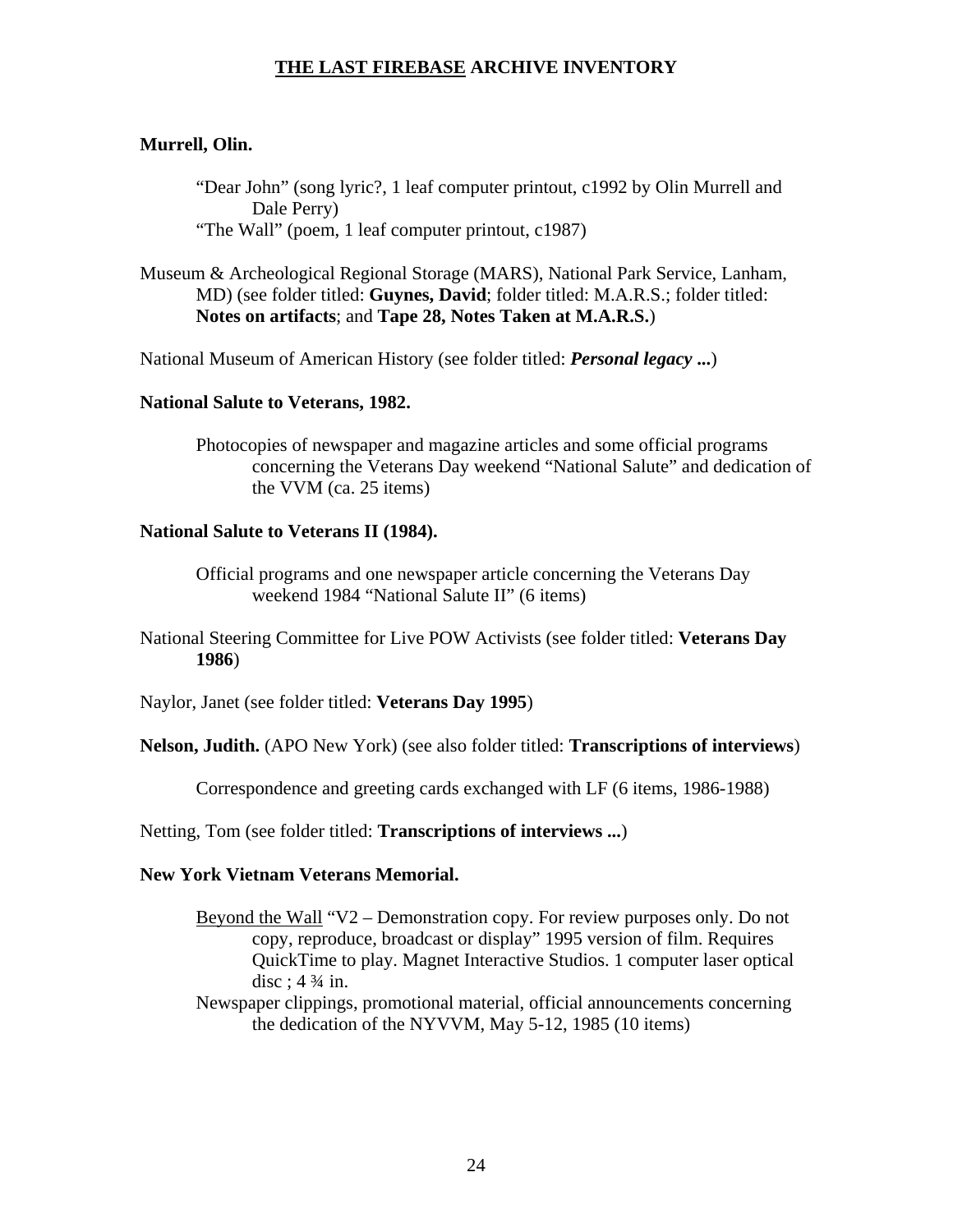### **Newberry, Joan A.** (North Wales, PA)

Copies of 8 letters from LF (June 1986-Mar. 1989) and one letter to LF (ALS undated but probably responding to LF letter of June 25, 1987) concerning the use of Newberry's poem "Remembrance 1987" in the "next edition" of The last firebase. Newberry ("Duff") was an Air Force nurse in Vietnam in 1969-70 and first left her poem at the VVM on Memorial Day in 1987.

Niebuhr, Gustav (see folder titled: **Veterans Day 1994**)

#### **Norman, Michael.**

- "Voices at the Wall : for everyone who visits and reflects on it, the Vietnam Memorial takes on personal meaning" New York times magazine (May 27, 1990), p. 16-19. (clipping plus original cover, 2 copies)
- "The Wall : the nation's pride and pain are reflected in the granite of the Vietnam Veterans Memorial in Washington. A new book captures some of those emotions" Buffalo magazine (Nov. 8, 1987), p. 18-24. [Review of Sal Lopes book The Wall : images and offerings from the Vietnam Veterans Memorial]

Norton, Diane Blum (see folder titled: **Vietnam Veterans Memorial miscellaneous**)

**Notes on artifacts.** Copies of letters [left at the Wall] (MARS)

Handwritten notes, printouts and photocopies of letters left at the Wall Includes some inventories of items left at the Wall (one dated Aug. 18, 1983, the other undated) (ca. 50 items)

Novak, Ralph. (see folder titled: **Vietnam Veterans Memorial miscellaneous**)

Nugent, Tom. (see folder titled: **Vietnam Veterans Memorial articles**)

O'Brien, Michael G. (see folder titled: **Artifacts left at the Wall**)

O.Meara, Andrew P., Jr. (see folder titled: **Vietnam Veterans Memorial articles**)

**Outlaw, Bill.** (see also folder titled: **Vietnam Veterans Memorial articles**)

"The Wall carries a message for all who care to visit" Washington times (Sept. 12, 1983), p. 10A. (2 photocopies)

**Pagel, John.** (Glendora, CA)

Correspondence exchanged with LF (June 1986-Feb. 1988) concerning the VVM, other veterans matters and The last firebase (13 items)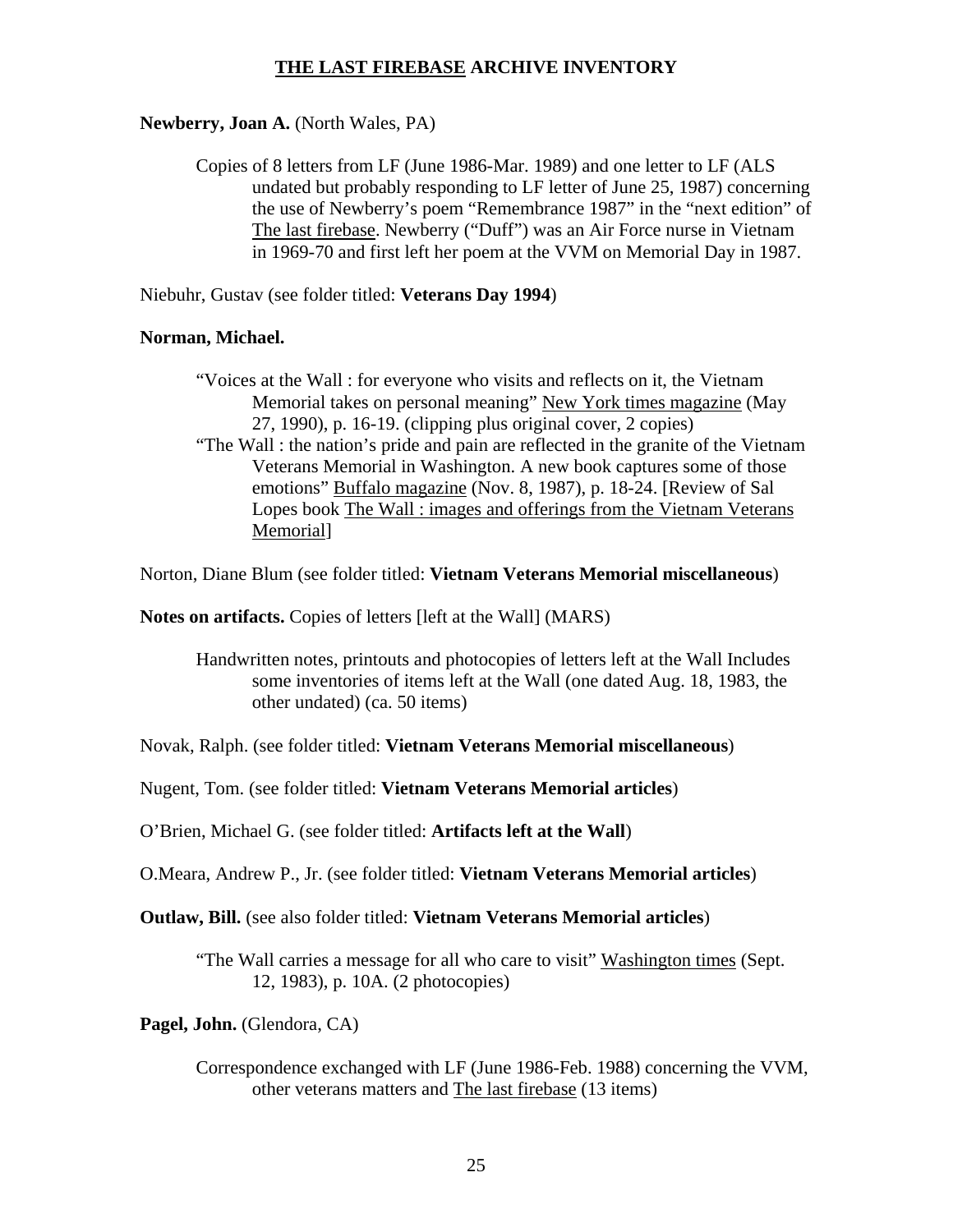### **Palmer, Laura.**

- Fauriol, Sandie. (Executive director, Project on the Vietnam Generation, Smithsonian Institution, Washington, DC). Letter "To whom it may concern" (July 16, 1986) endorsing the work of Laura Palmer in writing Shrapnel in the heart. (photocopy)
- "How to bandage a war : what happened when nurses joined rap sessions with men was that they wound up being caretakers" New York Times magazine (Nov. 7, 1993), p. 36-43, 68-72. (complete issue)
- Rosenthal, David. (Editor, Random House, New York, NY). Letter "To whom it may concern" (TLS Sept. 5, 1986) promoting Palmer's book Shrapnel in the heart. (photocopy)
- Wheeler, John. (President, Project on the Vietnam Generation, Smithsonian Institution, Washington, DC). Letter "To whom it may concern" (TLS Sept. 4, 1986) endorsing the work of Laura Palmer in writing Shrapnel in the heart. (photocopy)
- Papers on the Vietnam Veterans Memorial, American Studies Association, Nov. 4, 1983 (see folder titled: **Allen, Christine Hope**; **Gordon, Martin K.**; and **Mergen, Bernard**)

Parker, Laurie (see folder titled: **Vietnam Veterans Memorial articles**)

Parks and History Association (Washington, DC) (see folder titled: **Let us remember : the Vietnam Veterans Memorial**)

Patterson, John (see folder titled: **Transcriptions of interviews ...**)

**Perl, Peter.** (see also folder titled: **Vietnam Veterans memorial miscellaneous**)

"A matter of honor : Diane Carlson Evans survived a harrowing tour of duty as an Army nurse. Then she went into battle again to pursue her vision – a statue for women at the Vietnam Veterans Memorial" Washington post magazine (Oct. 25, 1992), p. 16-19, 28-31.

Perry, Dale (see folder titled: **Murrell, Olin**)

*Personal legacy : the healing of a nation.* Exhibition held at the National Museum of American History, Oct. 1992-?.

Exhibition brochure (1 folded sheet ([8] p.) : ill. (some col.) ;  $23 \times 10$  cm). Weinraub, Judith. "The collected grief of a nation : an exhibit of mementos from the Vietnam Wall" Washington post (Oct. 28, 1992), p. D1, D10. (clipping)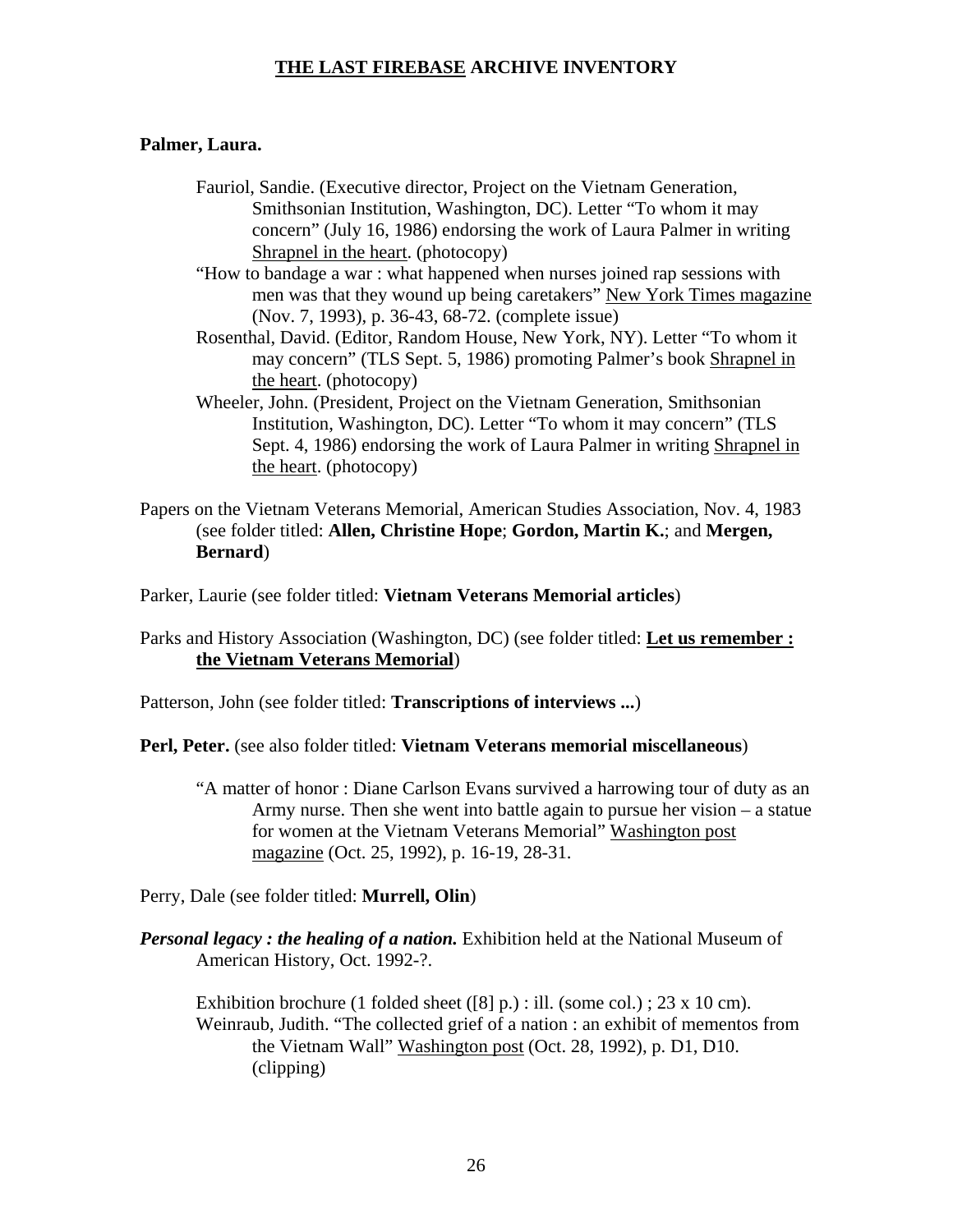**Pineapple (Dennis Alveriz)** (see also folder titled: **Transcriptions of interviews ...**)

Copy of letter from LF (TL Oct. 12, 1988) and Christmas card to LF (undated)

Price, Dudley (see folder titled: **Vietnam Veterans Memorial miscellaneous**)

Pool, Gid, Jr. (see folder titled: **Vietnam Veterans Memorial articles**)

Powell, Stewart (see folder titled: **Artifacts left at the Wall**)

Project on the Vietnam Generation (National Museum of American History, Smithsonian Institution, Washington, D.C.) (see folder titled: **Fauriol, Sandie**)

Pugh, J. A. (see folder titled: **Vietnam Veterans Memorial miscellaneous**)

**Questions and answers on the Vietnam Veterans Memorial, Washington, D.C.** / compiled by Pegi Donovan (c1986) (see folder titled: Friends of the Vietnam Veterans Memorial)

**Ramsey, Ed.** (Cypress, CA)

Letters to and from LF about a tape he made for her and other Vietnam veteran matters (7 items, 1986?-Feb. 1988)

Rathbun, Elizabeth (see folder titled: **Artifacts left at the Wall**)

## *Reflections from the Wall***.**

Newsletter published by the Vietnam Veterans Memorial Fund. (Vol. 2, no. 1 (winter 1996) only)

**Remember Them Project** (Friends of the Vietnam Veterans Memorial)

Correspondence with LF and documents (from coordinator Wanda Ruffin) for an oral history project for people with relatives or acquaintances on the VVM. LF was a committee member. (ca. 15 items, Sept. 1988-Feb. 1989)

Rimer, Sara (see folder titled: **Vietnam Veterans Memorial articles**)

Ritter, Anthony W. (Tony) (see folder titled: **Moving Wall. Bath, New York**)

Rosenthal, David (Editor, Random House, New York, NY) (see folder titled: **Palmer, Laura**)

Ruffin, Wanda (see folder titled: **Remember Them Project**)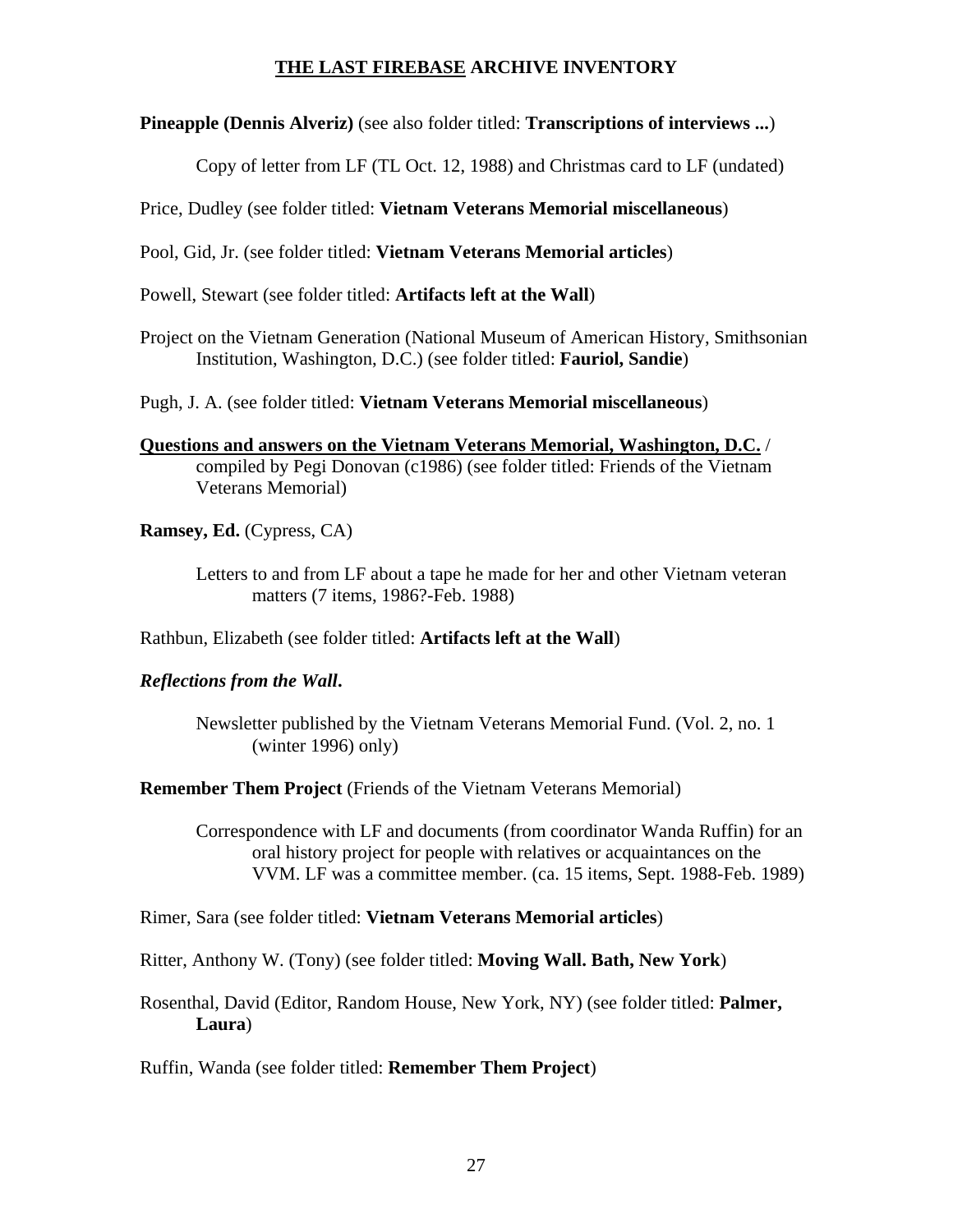#### **Ryan, William F.**

"Sculptor Frederick Hart : at the Vietnam Memorial, three figures *ex nihilo*" Virginia country (Dec. 1985), p. 21-27. (2 copies: 1 complete issue, 1 photocopy. A second photcopy in the folder titled: The statue.)

Schoettler, Carl (see folder titled: **The statue**)

**Schorndorf, Bill.** (Alexandria, VA)

Copies of three letters from LF (TL May 15 and Sept. 24, 1986 and Sept. 12, 1989) concerning meetings and travel related to the VVM.

**Schwartz, Barry.** (see also folder titled: **Wagner-Pacifici, Robin & Schwartz, Barry**)

"The social context of commemoration : a study of collective memory" Social forces 61/2 (Dec. 1982), p. 374-402. (photocopy)

### **Scott, Grant F.**

"Meditations in black : the Vietnam Veterans Memorial" Journal of American culture 13/3 (fall 1990), p. 37-40.

#### **Scruggs, Jan** (see also folder titled: **Hatch, Libby**)

#### *Articles:*

| Conconi, Chuck. "Personalities" Washington post (June 11, 1986), p. B3. [on<br>House vote to deny gold medals to Scruggs, John Wheeler and Robert |
|---------------------------------------------------------------------------------------------------------------------------------------------------|
| Doubek] (clipping)                                                                                                                                |
| McCombs, Phil. "No medals for Memorial : House denies honors for veterans'                                                                        |
| fund-raising" Washington post (June 12, 1986), p. D1, D16. (clipping)                                                                             |
| "1 vet's dream led to Vietnam War memorial" Winchester star (May, 1, 1985), p.                                                                    |
| 7 [AP wire story] (clipping)                                                                                                                      |
| Scruggs, Jan. "Building the Vietnam Memorial : the Vietnam Veterans Memorial                                                                      |
| in Washington, D.C. did not just happen. It took years of hard work,                                                                              |
| dedication and persistence to turn a dream into reality" [interview]                                                                              |
| Vietnam 4/6 (Apr. 1992), p. 26-32. (2 copies, complete issues)                                                                                    |
| . "Should we keep building memorials? Yes. Memorials help heal us                                                                                 |

all" VVA veteran 6/2 (Feb. 1986), p. 18. (photocopy, 2 leaves)

*Correspondence:* 

Form letter from Scruggs (TLS Jan. 21, 1985 on VVMF stationary) addressed to "Dear Friend" announcing the closing of the VVMF offices on Jan. 25;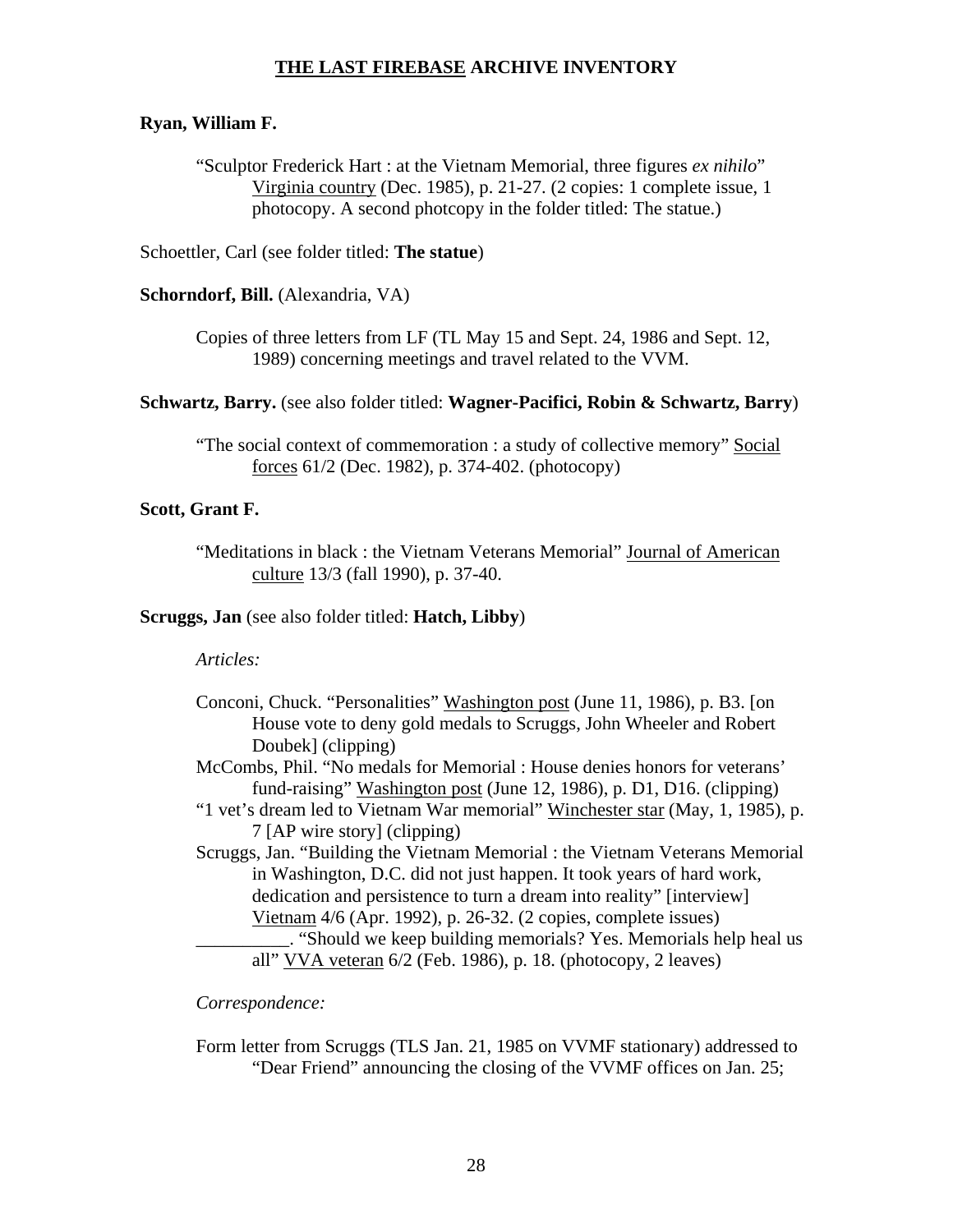plans for future activities; thanks for support in the past. Includes handwritten note "Lydia, I just cant find the poem. Jan"

- Copy of letter from LF (TL Oct. 10, 1985) transmitting first draft of paper to be published in Sal Lopes book; asking for clarification of some information in To heal a nation; enclosing a tape of Mike Martin's songs from the dedication of the New York memorial; disparages Chris Buckley's article in Esquire which uses much material she gave him but only credits her as "an anthropologist."
- Letter from Scruggs (TLS undated Nov. 1985? on personal stationary) thanks for a copy of what LF wrote for mthe Lopes book [The Wall...]; hopes to see LF at their Vets Day ceremony.
- Copy of letter from LF (TL Nov. 1, 1986) Sal and she missed him at EVAC conference in Manchester [England]; Sal's book definitely coming out in the Spring; encloses a piece of writing Larry Heineman sent her; looking forward to seeing Scruggs at the Wall on Veterans Day. (3 copies)
- Copy of letter from LF (TL Dec. 23, 1986) nice seeing Scruggs on Veterans Day "if only for two minutes"; encloses copy of French article that uses Sal Lopes' photos; thinks she and Scruggs will be together at the New York Council on the Humanities Vietnam conference at St. Lawrence College.
- Copy of letter from LF (TL July 14, 1989) will be in Washington until Aug. 1 contact at the Folklife Center.
- Letter from Scruggs (ALS Feb.? 1990 on VVMF stationary) inviting LF to speak on Memorial Day at the Wall – formal invitation to follow.
- Copy of letter from LF (TL Feb. 21, 1990) accepting invitation to speak at the Wall on Memorial Day; with other personal news.
- Letter from Robert H. Frank to LF (VVMF Treasurer) (TLS Mar. 17, 1990) confirming invitation to speak on Memorial Day.
- Form letter to LF "from the desk of; Jan C. Scruggs" (undated spring 1994) transmitting advance VIP reservation form for the May 30, 1994 Memorial Day ceremonies at the Wall.
- Letter to LF (TLS Jan. 25, 1996 on VVMF stationary) inviting her to contribute to a new book for high school students by the VVMF.
- Copy of letter from LF (TL Feb. 13, 1996) declining the Jan. 25 invitation due to other pressing requirements.
- Note from Scruggs (ALS undated) transmitting two color photos of LF speaking at some VVMF? event.

Shales, Tom (see folder titled: *Vietnam Memorial*)

Shrapnel in the heart (see folder titled: **Palmer, Laura**)

#### **Sides, Walt.**

Lazazzera, Teresa. "Helping the cause : new Desert Storm shirts benefit U.S. veterans" Star? (1991?) [complete source and date unknown] (clipping)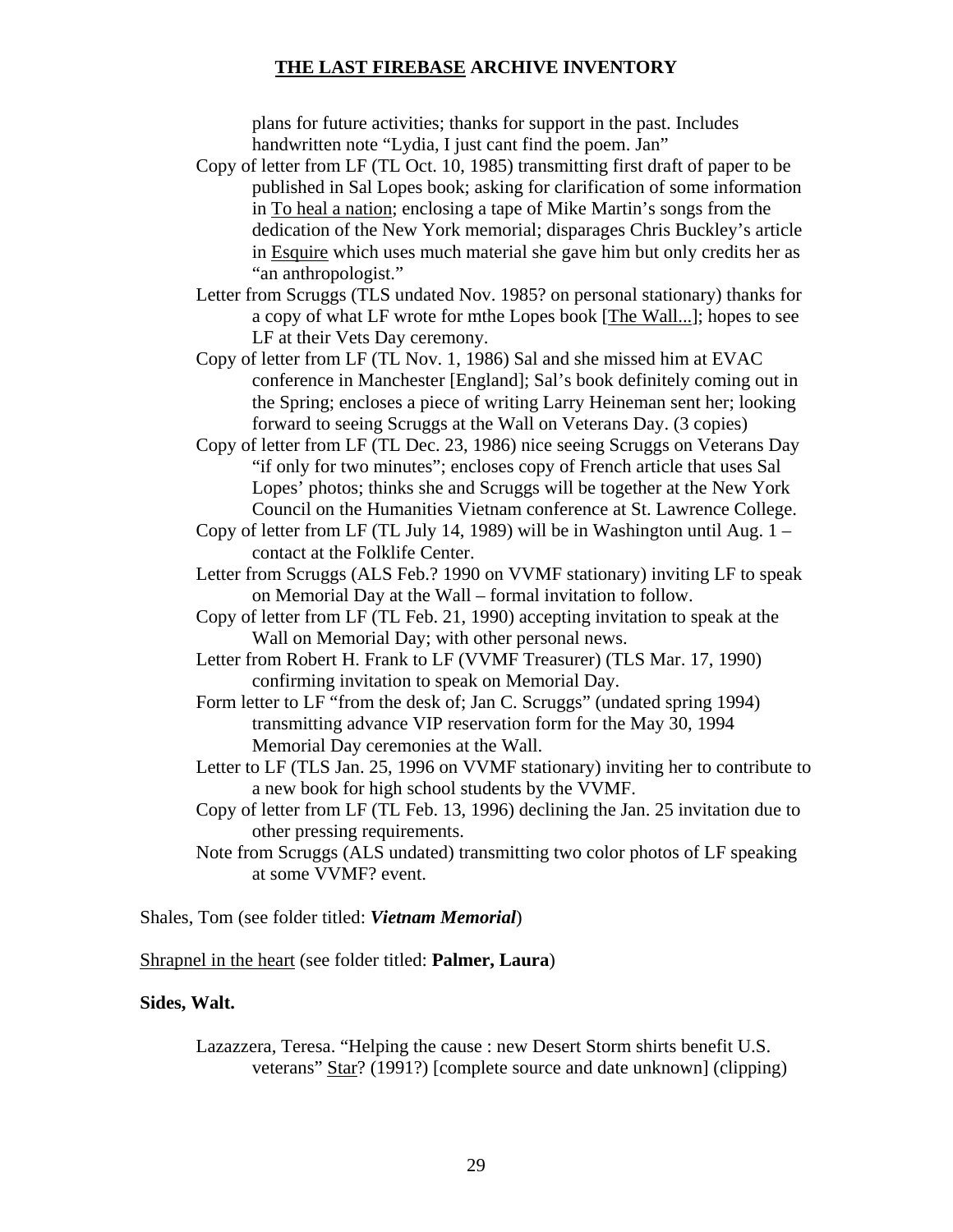Silberman, Robert (see folder titled: **Marling, Karal Ann**)

Simmons, John K. (see folder titled: **Vietnam Veterans Memorial articles**)

Smith, C. Fraser (see folder titled: **Vietnam Veterans Memorial articles**)

Smith, J. J. (see folder titled: **Vietnam Veterans Memorial vandalism**)

Sokolov, Raymond (see folder titled: **The statue**)

#### **Songs of the Wall**

Songs of the wall (20 p. ill. ; 22 cm.) [pamphlet to accompany a cassette tape of VVM related songs issued by The Friends of the Vietnam Veterans Memorial, 1992)

#### **Sons and Daughters in Touch.**

SDIT national newsletter. Vol. 1 (Mar. 1994), v. 2 (Oct. 1994) (1 copy of each)

Sparks, Samantha (see folder titled: **Liteky, Charles**)

### **Spencer, Duncan.** (see also folder titled: **Vietnam Veterans Memorial articles**)

Facing the Wall : Americans at the Vietnam Veterans Memorial [text by Duncan Spencer ; photographs by Lloyd Wolf] New York : Collier Books, 1986. (93 p. : ill. ; 28 cm.) (complete original) "Up against the Wall" [text and photos selected from Facing the Wall] Washington post magazine (May 25, 1986), p. 8-13. (complete issue)

Stanley, Alessandra (see folder titled: **The statue**)

**Stars and stripes** (Nov. 18, 1982)

National Salute to Vietnam Veterans issue carrying several VVM related stories and photos including:

DuFour, Garry. "Scruggs nominated for Medal of Freedom," p. 1, 16. Hughes, Padraic. [photos], p. 11. McGrory, Mary. "Point of view : It may have been the best idea Vietnam Veterans ever had," p. 6.

#### **The statue.**

Allen, Jane Addams. "Vietnam memorial gets a Spanish face" Washington times (May 25, 1984), p. ? (photocopy)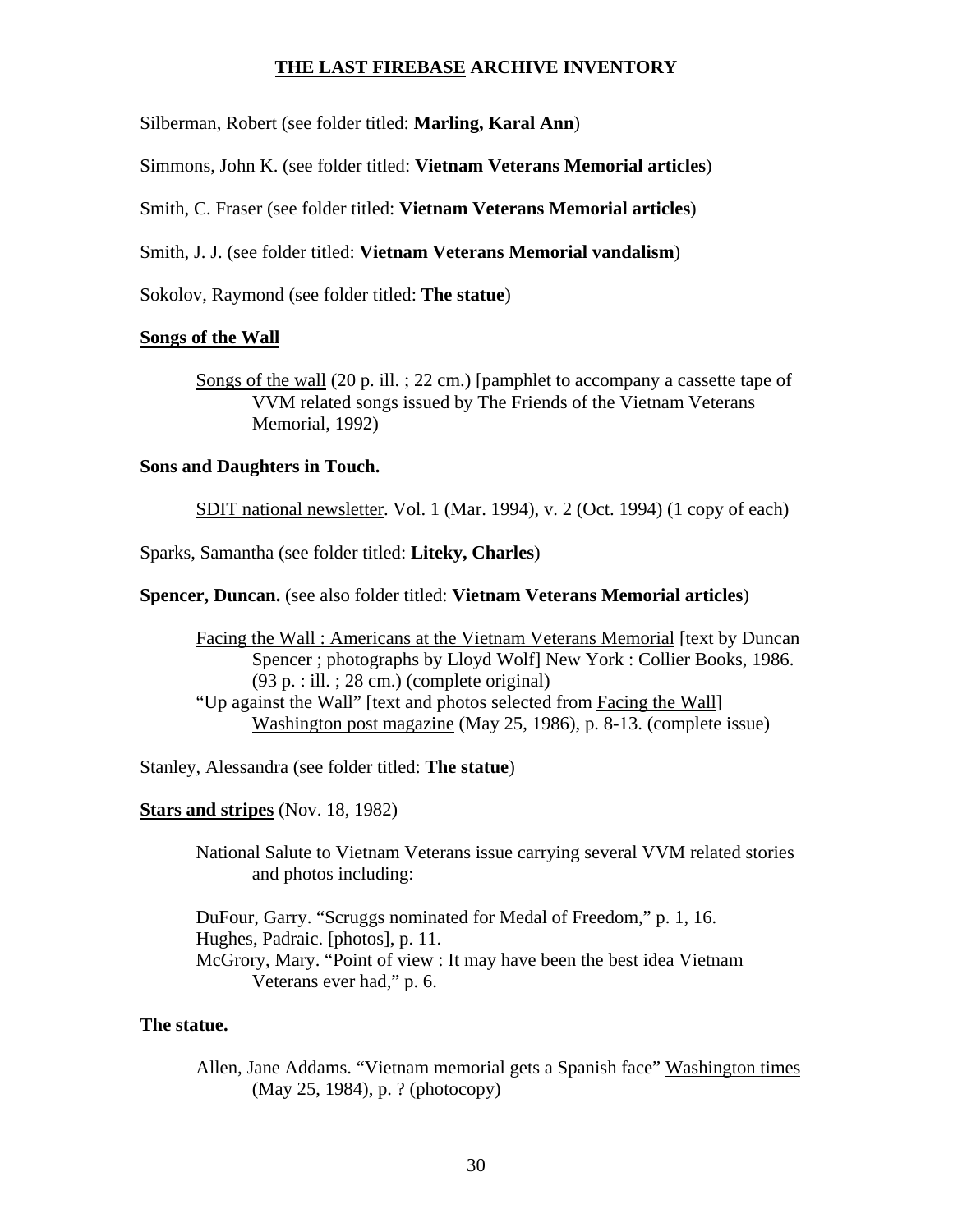- "America's three men of bronze" U.S. news  $&$  world report (Nov. 19, 1984), p. 16. (photocopy)
- Coppola, Vincent. "They also served " Vietnam's women vets get recognition at last" Newsweek (Nov. 12, 1984), p. 35-36. (photocopy)
- "The final touch" Newsweek (Nov. 12, 1984), p. 36. (insert in Coppola article photocopy)
- Fish, Lydia. "The statue of the three service men: notes" [for The last firebase] (7 leaves, computer printout)
- Forgey, Benjamin. "Hart's Vietnam statue unveiled" Washington post (Sept. 21, 1982), p. B1, B4. (photocopy)
- Franklin, Ben A. "Statue completes Vietnam Memorial" New York times (Nov. 10, 1984), sec. 1, p. 9. (photocopy)
- Gamarekian, Barbara. "The Vietnam War comes home agian, in bronze" New York times (Oct. 30, 1984), p. A20. (photocopy)
- Hart, Frederick. "Statement by ... FH read to the U.S. Fine Arts Commission, Oct. 1982" [manscript in LF? hand on  $8\frac{1}{2}$  x 11 in. graph paper] (3 leaves)
	- \_\_\_\_\_\_\_\_\_\_\_\_\_\_. [Transcript of telephone interview by LF] (Mar. 9, 1987) (31
	- leaves, typescript) Original interview tape is located in Box 3A.
- Houtchens, C. J. "A change of Hart" Dossier (Feb. 1988), p. 48-51.
- Jones, Virgil. "We will remember" Sculpture review 33/4 (winter 1984-85), p. 10- 11, 33. (photocopy)
- Lewthwaite, Gilbert A. "3 bronze soldiers keep proud vigil atop the somber Vietnam memorial" The sun [Baltimore, MD] (Nov. 10, 1984), p. 1A, 4A.
- Lofquist, Karl. "Frederick Hart's art" [letter to the editor responding to the Ludlum letter below] Washington post (Sept. 11, 1989), p. A10. (clipping and LexisNexis printout)
- Ludlum, Steve. "A 'perverted' perspective on art" [letter attacking Frederick Hart's view of contemporary art with his "Three soldiers" cited] Washington post (Aug. 26, 1989), p. A19. (LexisNexis printout)
- Ryan, William F. "Sculptor Frederick Hart : at the Vietnam Memorial, three figures *ex nihilo*" Virginia country (Dec. 1985), p. 21-27. (1 photocopy)
- Schoettler, Carl. "New figures grace the Vietnam wall" Evening sun (Nov. 9, 1984), p. A1, A16.
- "Sculpture : Statue with a Hart" Horizon (Dec. 1984), p. 6. (photocopy)
- Sokolov, Raymond. "Leisure & arts; Seeing Nam from both sides now" Wall Street journal (Nov. 14, 1984), p. 30. (photocopy)
- Stanley, Alessandra. "Healing Viet Nam's wounds : a statue helps to honor survivors of a divisive war" Time (Nov. 26, 1984), p. 44. (photocopy)
- "Statue authentic, Frederick veteran says" Washington post (Nov. ? 1984), p. ? (photocopy)
- Thomas, Bill. "Final Vietnam battle traps sculptor in the middle" The sun [Baltimore, MD] (Feb. 20, 1983), p. E1, E12-E13.

Stepp, Laura Sessions (see folder titled: **Vietnam Veterans Memorial vandalism**)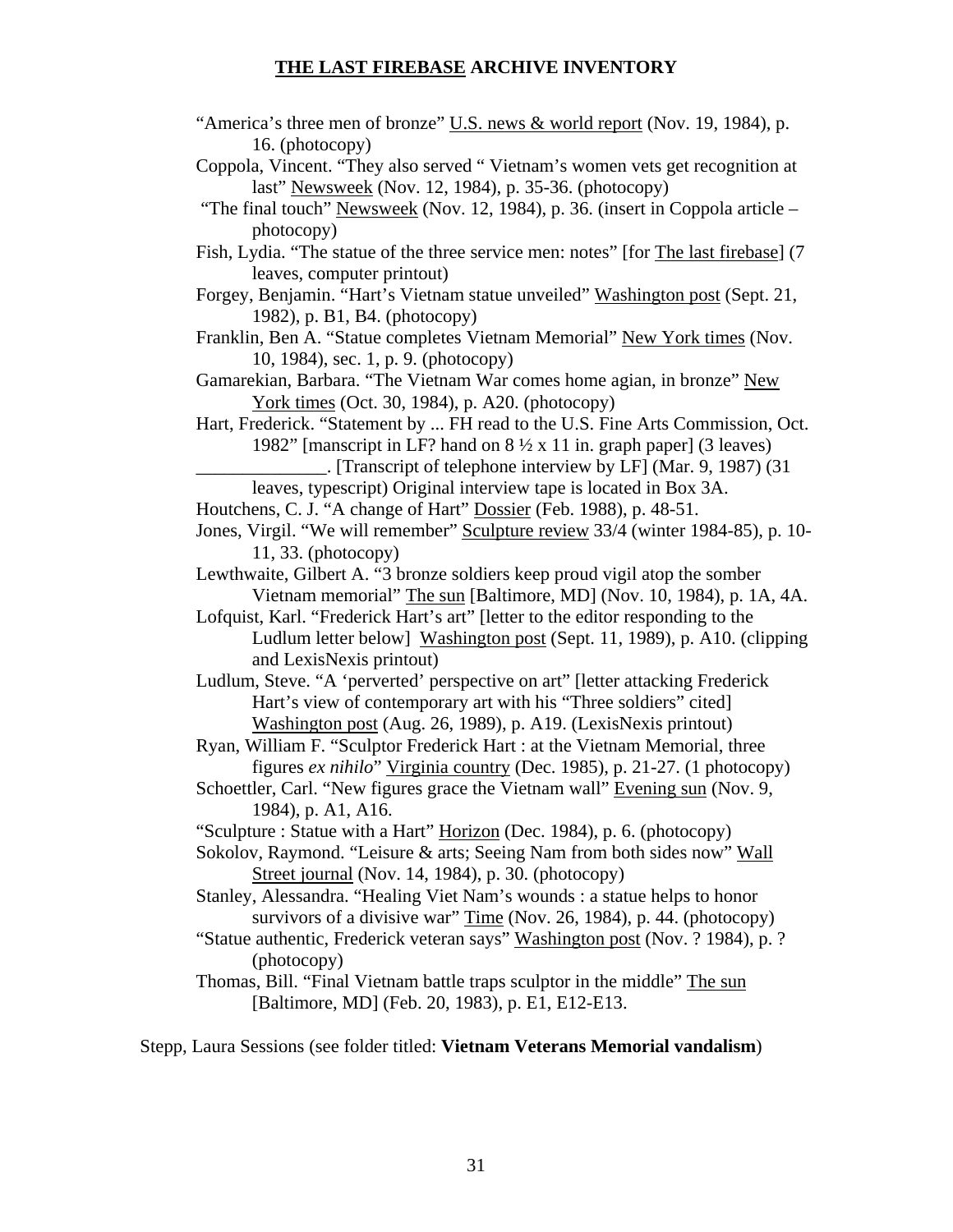Stouffer, Vicki (see folder titled: **The last firebase. 5. "Galleys"** and **13. "White Mane"**)

Sun, Lana H. (see folder titled: **Vietnam Veterans Memorial srticles**)

Swerdlow, Joel L. (see folder titled: **"Vietnam Memorial" National geographic...**)

Tal, Kali (see folder titled: **Grant – Vietnam generation 1990**)

Tauber, Peter (see folder titled: **Lin, Maya**; also folder titled: **Vietnam Veterans Memorial articles**)

### **"The things they leave behind"**

"The things they leave behind : remembering Vietnam through the baseball gloves, baby pictures, love letters, boots and pumps left for the men on the wall" Photographs by Charles Harbutt. New York times magazine (Nov. 12, 1995), p. 83-85. (clipping)

Thomas, Bill (see folder titled: The statue)

### **Thompson, Toby.**

Thompson, Toby. "Washingtoniana; Night watch : communing with names on the Wall" The Washingtonian 24/2 (Nov. 1988), p. 176-77. (complete issue)

Three soldiers statue (see folder titled: **The statue**)

#### *To heal a nation***.**

- "GE Theater returns to television with 'To heal a nation'; Eric Roberts stars in powerful fact-based drama" Bravo veterans outlook (May 1988), p. 6. (photocopy)
- Promotional mailing from Lifetime Learning Systems for the May 29, 1988 television motion picture with suggested activities for high school teachers. (3 leaves, photocopy)

### **Transcriptions of interviews by Lydia Fish, Vietnam Veterans Memorial.**

Selected transcriptions of interviews 1983-1985 from among the tapes in Box 3A. Two compilation cassettes titled "Interviews, Washington, D.C." contain the excerpts transcribed below (68 leaves, typescript)

 Alveriz, Dennis (see Pineapple below) Barcroft, Robert, veteran (West Wall vigil, Aug. 20, 1983, p. 27-30) Bordelon, Francis, veteran and Park Service volunteer (Aug. 6, 1983, p. 13-14)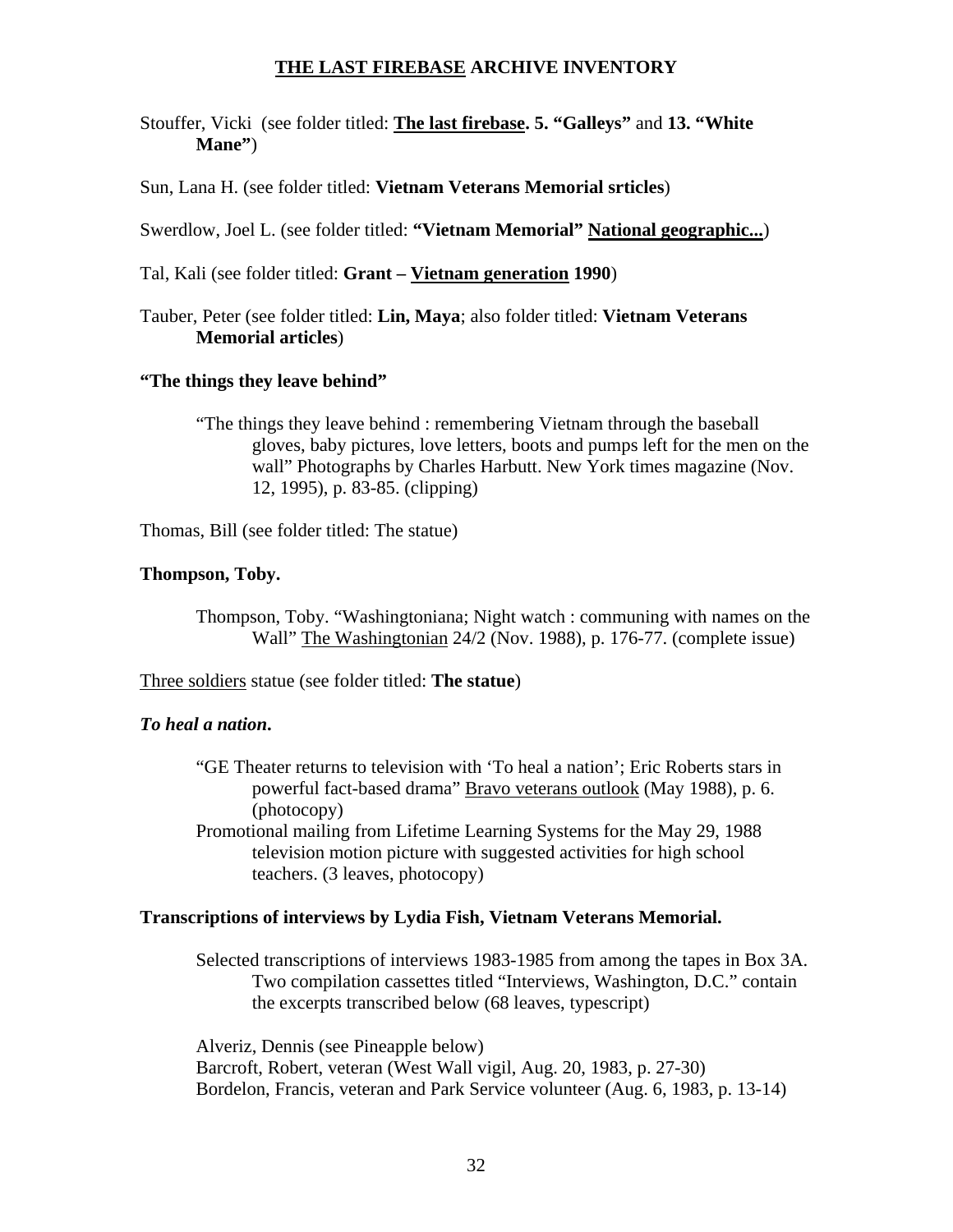Crooks, Ben, veteran (West Wall vigil, May 27, 1985, p. 6-12) Davison, Bill, veteran (West Wall vigil, Aug. 20, 1985, p. 31-33) Elizabeth, Park Service volunteer (West Wall vigil, Aug. 14, 1983, p. 25-26 and West Wall vigil, Nov. 13, 1983, p. 42-54) Hagen, Mike, veteran (West Wall vigil, May 26, 1985, p. 1-5) Holland, John, veteran (West Wall vigil, Nov. 13, 1983, p. 42-54) Johnson, Cordell, veteran (West Wall vigil, May 27, 1985, p. 6-12) Muise, Ted, veteran (East Wall vigil, Aug. 12, 1983, p. 20-24) Nelson, Judith, Park Service volunteer (Aug. 1, 1985, p. 55-68) Netting, Tom, veteran (East Wall vigil, Aug. 18, 1983, p. 34-38) Patterson, John, veteran (East Wall vigil, Aug. 10, 1983, p. 15-19) Pineapple, veteran [Dennis Alveriz] (West Wall vigil, Aug. 14, 1983, p. 25-26) Unidentified veteran (West Wall vigil, May 27, 1985, p. 6-12) Van Hagel, Charles, veteran (West Wall vigil, Aug. 21, 1983, p. 39-41)

### **U.S. Navy Memorial.**

Miscellaneous brochures, guides and a copy of the U.S. Navy Memorial newsletter for Fall 1992 (5 items)

United States. National Park Service (see folder titled: **Vietnam Veterans Memorial Park Service brochures**)

United States. Veterans Administration (see folder titled: **Vietnam Veterans Memorial Park Service brochures**)

#### **The unknown serviceman of the Vietnam era, Memorial Day 1985 [i.e.1984]**

Hammond, William M. The unknown serviceman of the Vietnam era. Washington, D.C. : Center of Military History, United States Army, 1985.  $(38 \text{ p. : col. ill. }; 28 \text{ cm.}) -$  [This item cataloged and shelved separately] United States. Army Audiovisual Center. Motion picture/TV caption forms DA3317 (2 leaves, photocopies) and AAVS Form 25 (6 leaves, photocopies) for a videorecording of the state funeral of the unknown serviceman made by the AAVC.

Van Hagel, Charles (see folder titled: **Transcriptions of interviews ...**)

#### **Veenis, William R.**

Memorial (Donald Haefele, photographer; William R. Veenis, Jr., writer; Stephen Haefele, artist) S.l. : HVH Assocociates, c1984. ([72] p. chiefly col. ill. ; 28 cm.) (complete original)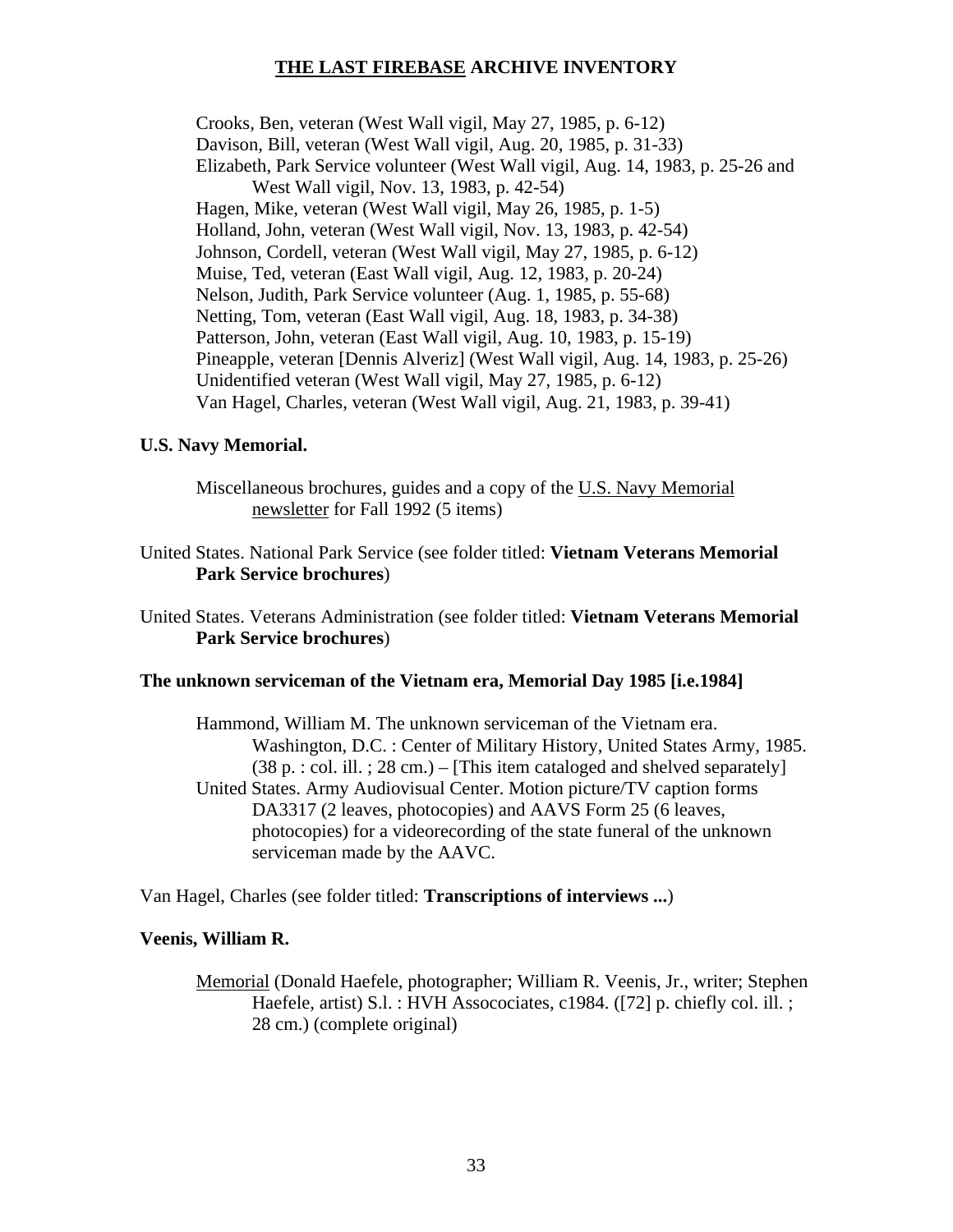#### **Veterans Day 1983.**

Miscellaneous clippings from the Washington post concerning ceremonies and demonstrations related to the VVM (4 items)

### **Veterans Day 1984.**

Miscellaneous clippings and photocopies of articles from the Washington post, and event programs for ceremonies related to the VVM and the unveiling and conveyance of the "Three soldiers" statue (ca. 35 items)

### **Veterans Day 1986.**

Miscellaneous clippings from the Washington post and other sources concerning ceremonies and demonstrations related to the VVM and the POW/MIA issue, including activities of the National Steering Committee for Live POW Activists and their "Last firebase" at the VVM (10 items)

### **Veterans Day 1987.**

Miscellaneous clippings from the Washington post and other sources as well as flyers and brochures concerning ceremonies and demonstrations related to the VVM, the POW/MIA issue (American Foundation for Accountability of POW/MIA), and activities of the Last Patrol "Gathering of Eagles" march to Washington (ca. 25 items)

#### **Veterans Day 1989.**

Program of Veterans Day activities in Washington from the Veterans Day National Committee and program of ceremonies at the VVM from the National Park Service and the VVMF (2 items)

#### **Veterans Day 1992.**

Clippings from the Washington post and 2 photos of Lydia Fish speaking at the VVM (4 items)

#### **Veterans Day 1993.**

Miscellaneous clippings from the Washington post and News & observer [Raleigh? NC] converning Veterans Day events in Washington and Raleigh (4 items)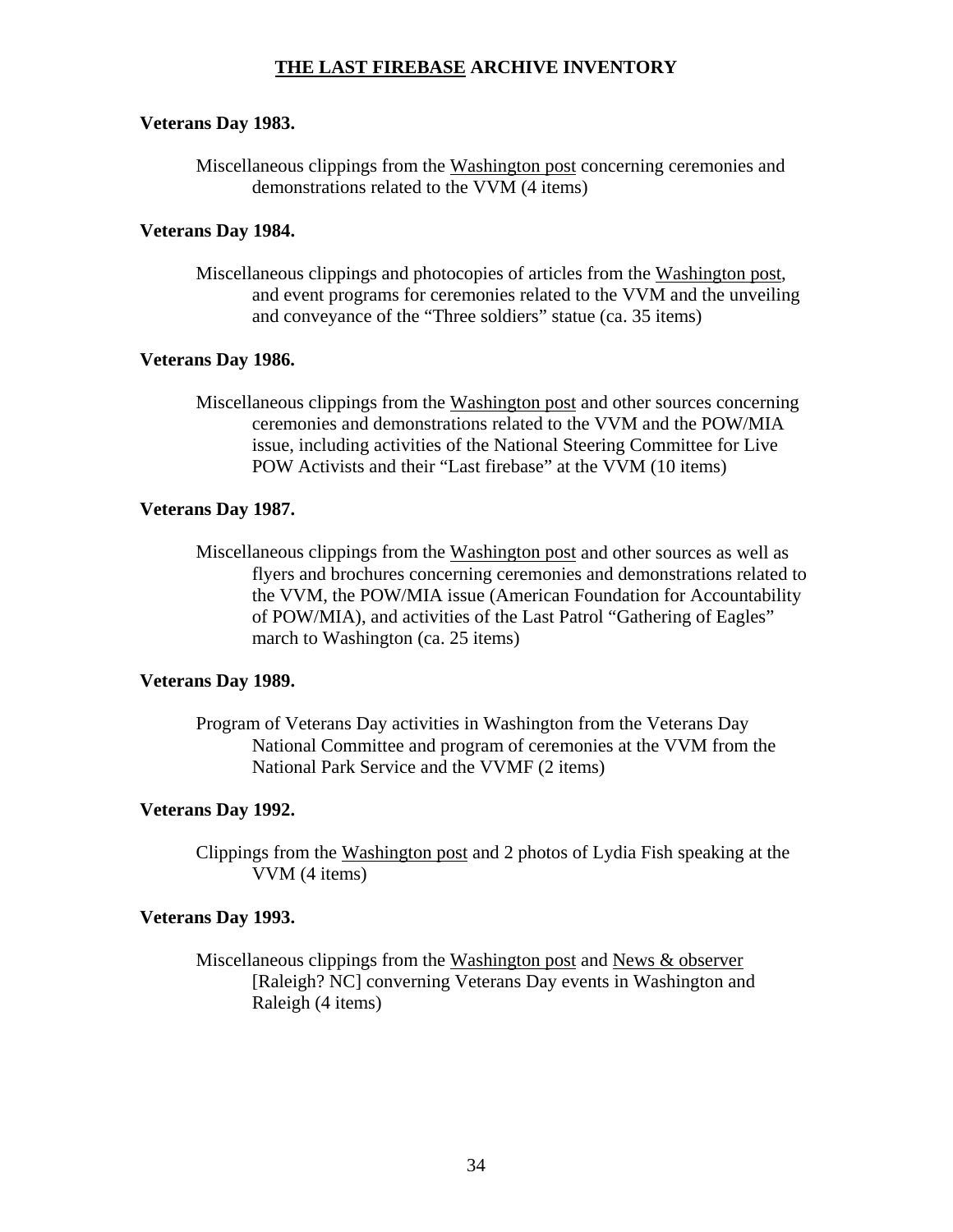### **BOX 3.**

#### **Veterans Day 1994.**

"Memorial cracks studied" New York times (Nov. 6, 1994), p. 46. (clipping) Niebuhr, Gustav. "More than a monument : the spiritual dimension of these hallowed walls" Washington post (Nov. 11, 1994), p. A12. (clipping)

#### **Veterans Day 1995.**

- Loeb, Vernon. "Celebrating friendship built in war : bond forged in Vietnam brings two 'grunts' back together on Veterans Day" Washington post (Nov. 12, 1995), p. B1, B6. (clipping)
- Naylor, Janet. "Reunion lifts mystery from man's GI dad : ex-buddies, son grieve for Ranger slain in 'Nam" Washington times (Nov. 12, 1995), p. A11.

**Vietnam Memorial.** [television documentary in the Frontline series]

- Harrington, Richard. "Filming 'Memorial'" [interview with filmmakers Foster Riley and Steve York] Washington post (May 30, 1983), p. D7. (2 copies: photocopy and LexisNexis printout)
- Shales, Tom. "TV preview; Moving 'Memorial' : poignant moments captured on PBS" Washington post (May 30, 1983), p. D1, D11. (2 copies: photocopy and LexisNexis printout)

## **"Vietnam Memorial" National geographic May 1985** [cover story vol. 167, no. 5]

(2 copies, complete issues) which include the following separate articles:

"America remembers", p. 552-3. Garreth, Wilbur E. [Editor's statement], p. [551] Kolly, Timothy S. "Echoes of a war", p. 554. Swerdlow, Joel L. "To heal a nation", p. 555-73. (adapted from the book)

#### **Vietnam Veterans Memorial articles**.

- Allen, Henry. "The drama of the absolutely ordinary soldier" [on *Vietnam home movies* series produced by Evan Morgan] Washington post (Nov. 11, 1992), p. B1, B10.
- Andersen, Kurt. "Hush, Timmy this is like a church : at the solemn, brooding Memorial, some seek catharsis, some redemption" Time 125/15 (Apr. 15, 1985), p. 61. (the "Vietnam ten years later" issue, 1 photocopy) [other copies in the Andersen file]
- Arnheim, Willy. "The hidden tomb of the Vietnam unknown" Washington post (July 13, 1980), p. E4. (photocopy)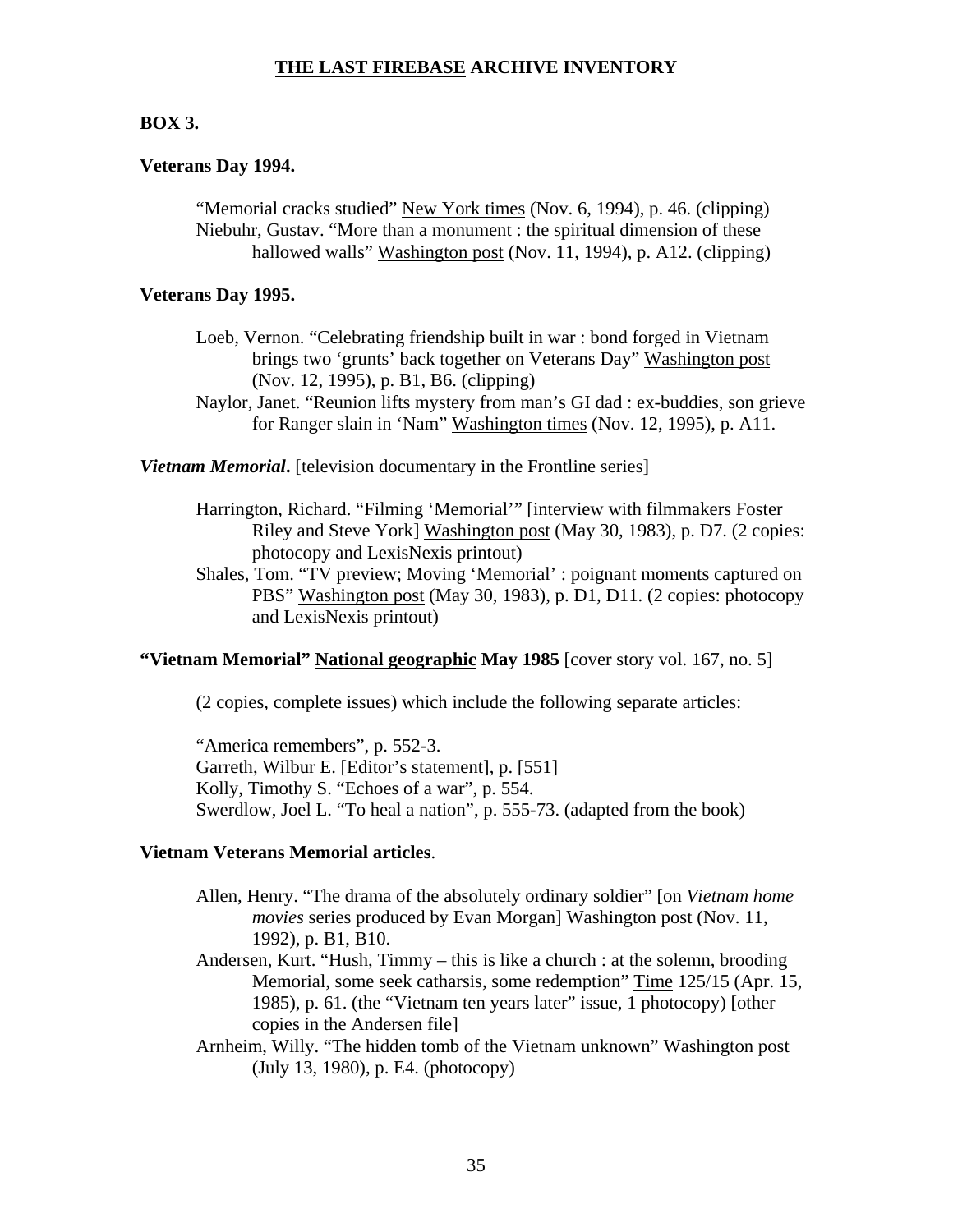- "Around the region; Vietnam vets memorial marks  $1<sup>st</sup>$  anniversary" Washington post? (Nov. 14, 1983), p. ? (photocopy)
- Ayres, B. Drummond, Jr. "Solemn roll-call floats over Vietnam Memorial" Washington post (Nov. 11, 1992), p. A14. (clipping)
- Berg, R. Christian. "Reconciliation at the Vietnam Memorial" [letter to the editor] Washington post (Jan. 15, 1983), p. ? (photocopy)
- Bledsoe, Michael. "Denouement" Christian century 101/39 (Dec. 12, 1984), p. 1166-67. (photocopy)
- Block, Herbert. "We're finally overcoming that Vietnam syndrome" Washington post? [cartoon of a memorial for Americans killed in Lebanon] (Dec. 7, 1983), p. ? (photocopy)

Blood, Margie (see "Wolfe and the 'Mullahs of Modernism'" in this file)

- Blum, Shirley Neilsen. "The national Vietnam War memorial" Arts magazine 59/4 (Dec. 1984), p. 124-28. (photocopy)
- Bredemeier, Kenneth. "Preparations for salute to Vietnam vets nearly done" Washington post (Nov. 9, 1982), p. B1, B3. (photocopy)
- Brooks, Dudley M. (photographer) "10 years of healing the hurt" Washington post (Nov. 9, 1992), p. B4. (clipping)
- Broyles, William, Jr. "Peace be with you..." [condensed and reprinted from Newsweek] Reader's digest (Mar. 1983), p. 103-6. (photocopy)

Burchard, Hank. "Museums & galleries; Vietnam vets : art & agony" [review of a show by members of the Vietnam Veterans Art Group at the Washington Project for the Arts Gallery] Washington post (June 10, 1983), Weekend, p. 41. (photocopy)

\_\_\_\_\_\_\_\_\_\_\_\_\_. "Wall legacy in mementos" Washington post (Nov. 6, 1992), Weekend, p. N51. (LexisNexis printout)

- Carhart, Tom. "A better way to honor Viet vets" Washington post (Nov. 15, 1981), p. C5. (photocopy)
- Child, Jack. "Demonstrating at the Vietnam Memorial" Washington post (June 29, 1983), p. ? (photocopy)
- Cohen, Richard. "A monument to healing" Washington post (Nov. 11, 1992), p. A25.

 $\Box$ . "Roll call" Washington post (Nov. 14, 1982), p. B1. (2) photocopies)

Crosbie, Michael J. (see "Wolfe and the 'Mullahs of Modernism'" in this file)

Currier, Donald R. "Vietnam : the coverage" [letter to the editor] Washington post (Nov. 22, 1982), p. ? (photocopy)

Danto, Arthur C. "Art : the Vietnam Veterans Memorial" The nation 241/5 (Aug. 31, 1985), p. 152-55. (photocopy)

De Vaull, David (see "Vietnam memorial : drawing the line" below)

- DeMouy, Frances E. (see "Wolfe and the 'Mullahs of Modernism'" in this file)
- Donahue, Joseph (see "Vietnam memorial : drawing the line" below)
- Doubek, Robert W. "The story of the Vietnam Veterans Memorial" The retired officer 39/11 (Nov. 1983), p. 17-24.
- Earle, Lawrence P. (see "Vietnam memorial : drawing the line" below)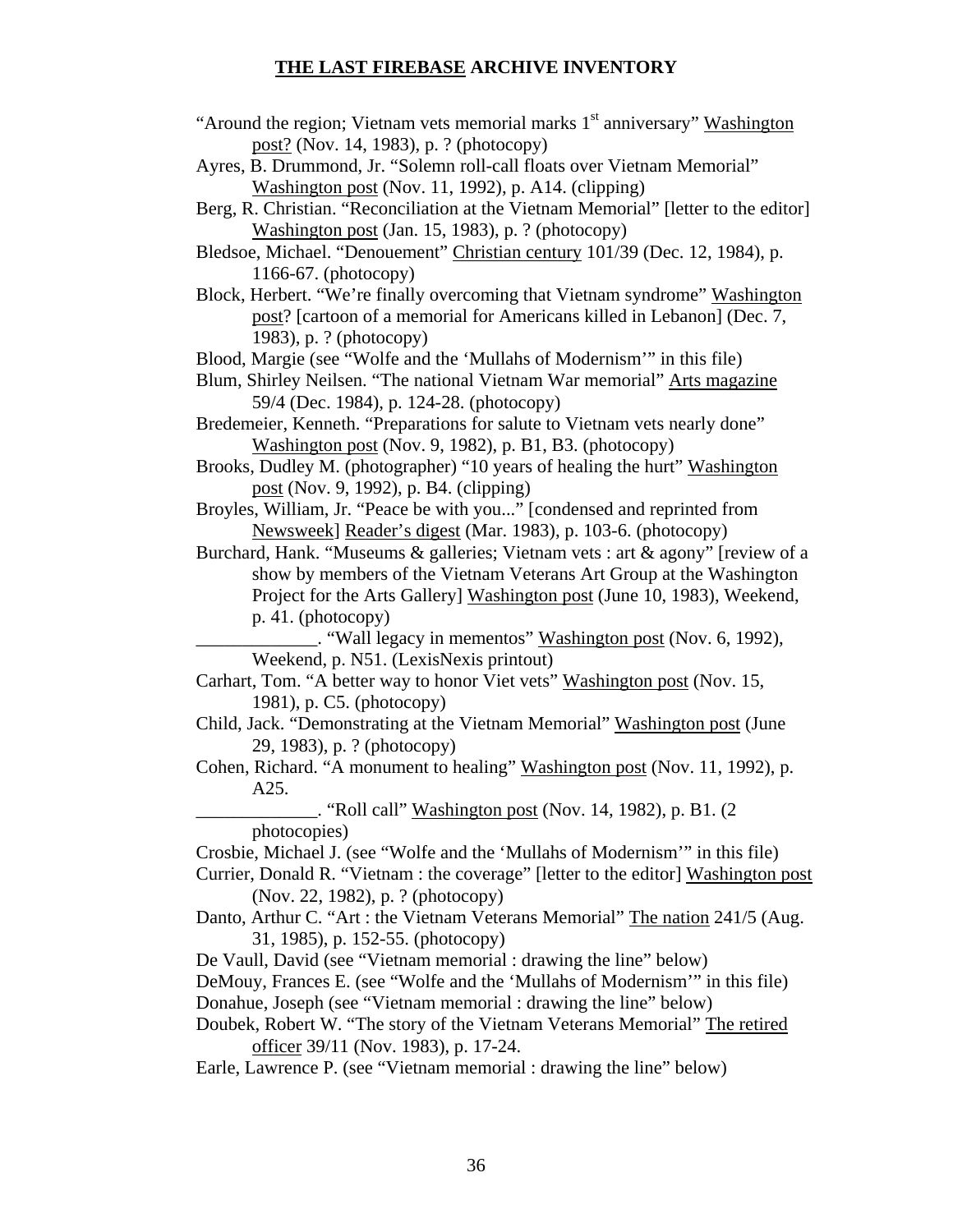| Eisen, Jack. "Metro notes; Commission rejects veteran's protest, reapproves                |
|--------------------------------------------------------------------------------------------|
| Vietnam memorial design" [objections to the design by Tom Carhart]                         |
| Washington post (Oct. 14, 1981) p. C3. (photocopy)                                         |
| . "MetroScene;  Vietnam War's first casualty" Washington post                              |
| (July 31, 1983), p. B2. (photocopy)                                                        |
| Forgey, Benjamin. "Cityscape; The gash that healed: on its 10 <sup>th</sup> anniversary, a |
| nation comes together at the Wall" Washington post (Nov. 7, 1992), p.                      |
| G1, G9. (clipping)                                                                         |
| . "Cityscape; Monumental problems: building memorials in the                               |
| nation's capital" Washington post (July 17, 1982), p. C1, c10. (photocopy)                 |
| . "Commentary : A solution with pride, harmony and vision"                                 |
| Washington post (Feb. 9, 1983), p. F1. (2 copies: 1 photocopy, 1                           |
| LexisNexis printout)                                                                       |
| "Commission acts on vets memorial design" Washington post                                  |
| (Mar. 10, 1982), p. B6. (photocopy)                                                        |
| "Model of simplicity: another look at the Vietnam Memorial"                                |
| Washington post (Nov. 14, 1981), p. C1, C4. (photocopy)                                    |
| . "Vietnam Memorial changes clear last major hurdle".                                      |
| Washington post (Oct. 14, 1982), p. A1-A2. (2 photocopies)                                 |
| Gailey, Phil. "Vietnam Memorial ; touching, tears, roses, rain" New York times             |
| (Aug. 30, 1983), p. B6. (photocopy)                                                        |
| Gaines-Carter, Patrice. " 'It looks like Wall is crying" : a somber, rainy ceremony        |
| at the Vietnam Memorial" Washington post (Nov. 12, 1986), p. A1.                           |
| (photocopy)                                                                                |
| Gallagher, Joseph. "After the pain, a monument full of meaning" The sun                    |
| [Baltimore, MD] (Jan. 23, 1983), p. ? (photocopy)                                          |
| Garamone, Jim. "Remembering Vietnam veterans" The pentagram news                           |
| [Washington, DC] (Oct. 14, 1982), p. 12. (photocopy)                                       |
| Garner. [cartoonist] "Hey Dad, you won't believe who's running for president"              |
| [editorial cartoon with a teenager touching the Wall - aimed at Ross Perot]                |
| Washington times (Oct. 29, 1992), p. G2. (clipping)                                        |
| Geyelin, Philip. "The Vietnam Memorial (cont'd.?)" Washington post (Jan. 11,               |
| 1983), p. A15. (1 photocopy)                                                               |
| Goodman, Ellen. "A monument to our discomfort" [reprinted from the Boston                  |
| globe] Washington post (Sept. 25, 1982), p. ? (photocopy)                                  |
| Greider, William. "Memories that shape our futures : if Vietnam is behind us,              |
| why are 300,000 kids dodging the draft?" Washington post (Nov. 8,                          |
| 1981), p. C1, C2. (photocopy)                                                              |
| Halloran, Bernard F. "Viet vet memorial design : the cruelest joke yet" Army               |
| times (Nov. 30, 1981), p. ? (photocopy)                                                    |
| solid contact the Vietnam Memorial : 'eloquent' or                                         |
| 'repugnant'" below)                                                                        |
| Hope, Bob. [VVMF fund raising letter with attached article from James J.                   |
| Kilpatrick] (1982?) (8 leaves, photocopy)                                                  |
| Hoppe, Art. "Should we keep building memorials? No. Give money, not                        |
| memorials" VVA veteran 6/2 (Feb. 1986), p. 18. (photocopy)                                 |
|                                                                                            |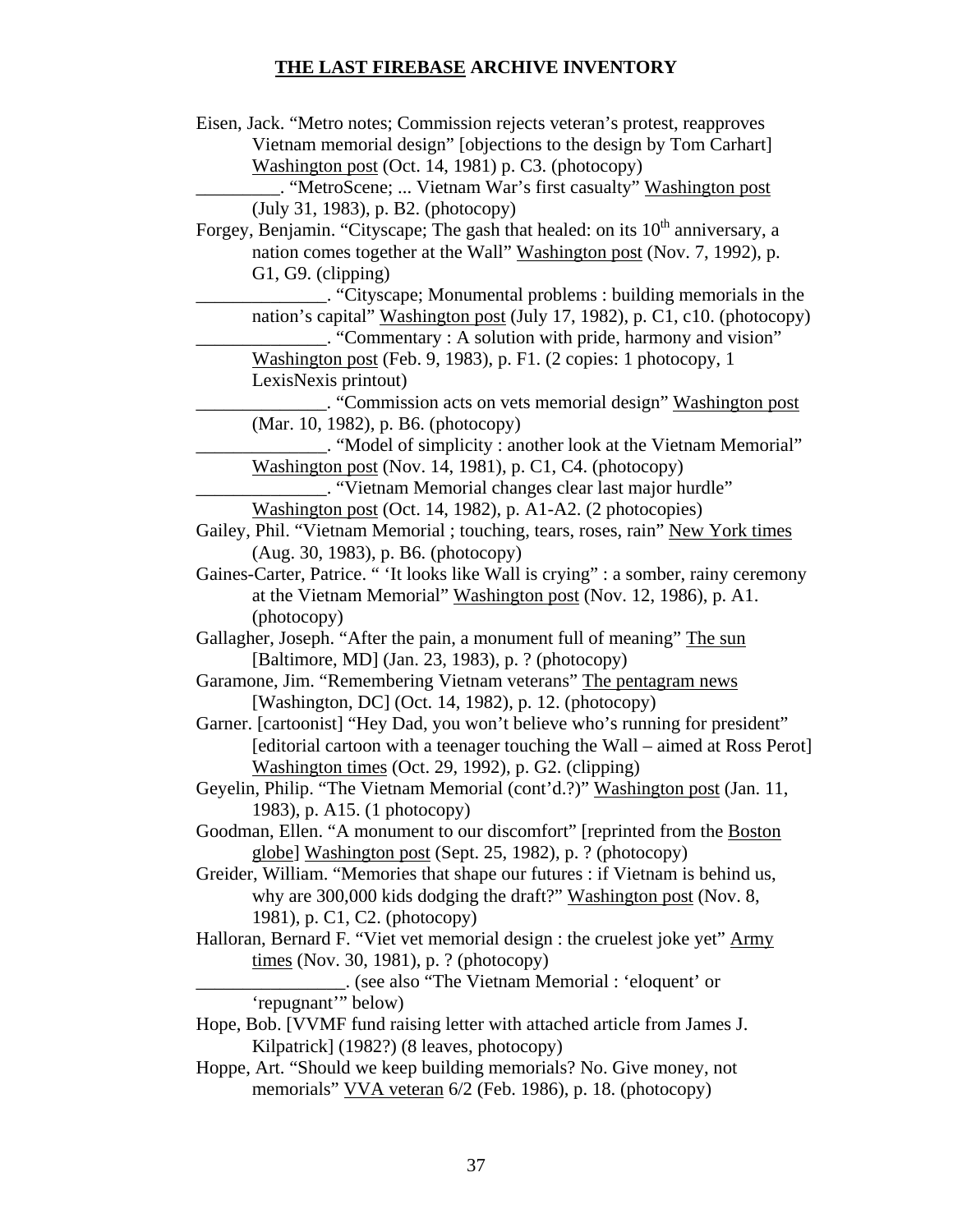Jenkins, Ray. "The memorial and the critics" [editorial] The evening sun [Baltimore, MD] (Jan. 14, 1982), p. A12. (photocopy)

Jenney, Lee (see "Vietnam memorial : drawing the line" below)

Johnson, Chips (see "Vietnam memorial : drawing the line" below)

Kilpatrick, James, J. "Finally, we honor the Vietnam dead" Washington post

(Nov. 11, 1981), p. ? (photocopy)

\_\_\_\_\_\_\_\_\_\_\_\_\_\_\_\_. "The wounds of Vietnam" The Washington star (May 8, 1980), p. ? (copy included with Bob Hope letter above)

Kirk, Don. "A father's search in vain" USA today (Oct. 18, 1982), p. ?

Kirk, Virginia. "The Vietnam Veterans Memorial ; the men, the dream, the story behind it" CalendaR 4/11 (Nov. 1983), p. 22-25. (photocopy)

Knight, Nancy (see "The Vietnam Memorial : 'eloquent' or 'repugnant'" below) Knox, MacGregor (see "Wolfe and the 'Mullahs of Modernism'" in this file) Lazarick, Len. "It makes us so sad" Columbia flier [Columbia, MD] (Nov. 11,

1982), p. 51. (photocopy)

\_\_\_\_\_\_\_\_\_\_\_. "Shop talk; A healing memorial" Columbia flier [Columbia, MD] (Nov. 18, 1982), p. ? (photocopy)

\_\_\_\_\_\_\_\_\_\_\_. "War's end : Jan Scruggs and the last battle of Vietnam" Columbia flier [Columbia, MD] (Nov. 11, 1982), p. 50, 52-53. (photocopy)

Lee, Bill. "A visit" unknown source (n.d.), p. 14. (5 photocopies)

Lewthwaite, Gilbert A. "Wall reflects lasting pain 10 years after Vietnam" Washington post (Apr. 21, 1985), p. 1A, 16A. (photocopy)

"Major events of Vietnam Veterans Week" Washington post (Nov. 9. 1982), p. B3 (photocopy)

Maze, Rick. "Malice cited in TV report on Viet Memorial Fund" Army times (Jan. 30, 1984), p. 38. (photocopy)

McCombs, Phil. "Let me count the ways" [Maya Lin and Frederick Hart exchange barbs] Washington post (may 11, 1983), p. B7.

\_\_\_\_\_\_\_\_\_\_\_\_. "Maya Lin and the great call of China : the fascinating heritage of the student who designed the Vietnam Memorial" Washington post (Jan.

3, 1983), p. F1, F9-F12. (2 copies: photocopy and LexisNexis printout)

\_\_\_\_\_\_\_\_\_\_\_\_. "The Memorial's moment of truce : flag, statue approved for 'front door' of Lin's Vietnam design" Washington post (feb. 9, 1983), p. F1, F6. (photocopy)

\_\_\_\_\_\_\_\_\_\_\_\_\_. "Watt stalls addition to Vietnam Memorial" Washington post (Feb. 29, 1983), p. C1, C6. (photocopy)

\_\_\_\_\_\_\_\_\_\_\_\_\_. "Watt's Memorial turnabout : submits 3 proposals to complete Vietnam tribute" Washington post (Feb. 2, 1983), p. D1, D3. (photocopy)

Mobil Corporation. "Dare we forget" [advertisement supporting andf soliciting contributions to the VVMF] Washington post (Nov. 8, 1981), p. C2. (photocopy – with the Greider and Vogt articles)

Nugent, Tom. "Vietnam : living with the legacy" The sun magazine [Baltimore, MD] (May 29, 1983), p. 7-10, 12-13, 15, 29. (photocopy)

O'Meara, Andrew P., Jr. "Opinion; Memorial must say 'Thanks, well done'" Army times? (Nov. ?, 1981), p. ?

Ottesen, Pamela S. (see "Wolfe and the 'Mullahs of Modernism'" in this file)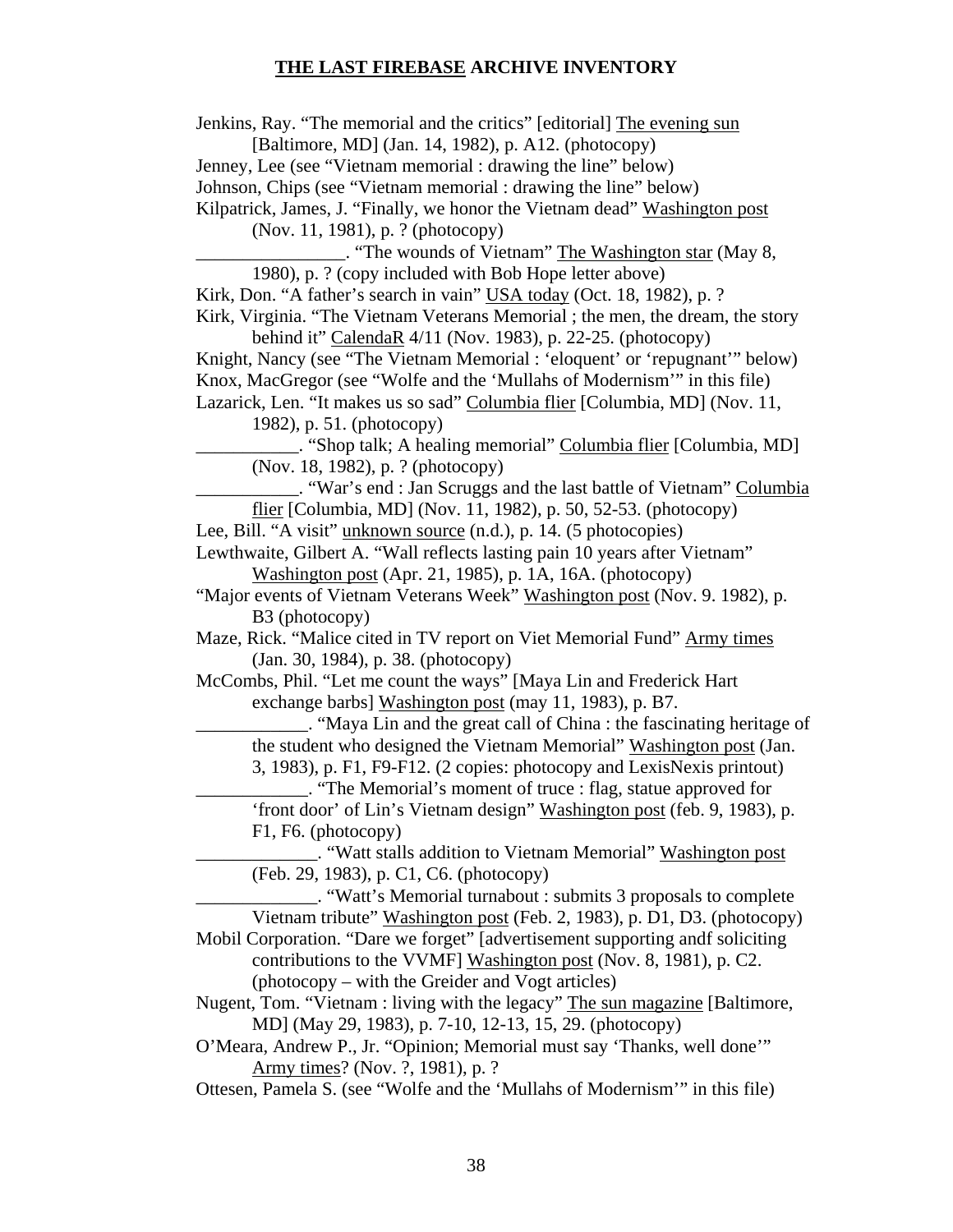- Outlaw, Bill. "The Wall carries a message for all who care to visit" The Washington times (Sept. 12, 1983), p. 10A.
- Parker, Laurie. "Viet vet memorial design remains at issue" Army times (Dec 21, 1981), p. ? (photocopy)

Pool, Gid, Jr. "Nondescript; John's other eyes" The pentagram news [Washington, DC] (Oct. 28, 1982), p. 2. (photocopy)

"Postal service stops delivery at false memorial" source unknown (May 12, 1983), p. ? (photocopy)

Rimer, Sara. "The Memorial : a private place for a multitude of memories" Washington post (Dec. 6, 1982), p. A1, A13-A14. (photocopy)

\_\_\_\_\_\_\_\_\_\_. "'Who were you with ... ?' : honoring Vietnam veterans"

Washington post (Nov. 12, 1982), p. A1, A18. (photocopy)

Scruggs, Jan. "Should we keep building memorials? Yes. Memorials help heal us all" VVA veteran 6/2 (Feb. 1986), p. 18. (photocopy)

\_\_\_\_\_\_\_\_\_\_. (see also "The Vietnam Memorial : 'eloquent' or 'repugnant'" below)

- Shen, Fern. "Soviets, Americans share bond of despised wars : 'Common Fate' Project sponsors visit of Afghan veterans to Vietnam Memorial" Washington post (Aug. 9, 1990), p. C1, C10. (clipping)
- Simmons, John K. "Pilgrimage to the Wall" Christian century 102/34 (Nov. 6, 1985), p. 998-1002. (photocopy)
- Spencer, Duncan. "It's now all right to celebrate Vietnam by selling pieces of it" [commemorative memorabilia] The sun [Baltimore, MD] (May, 19, 1985), p. ?
- Sun, Lana H. "Vietnam generation honors its own... : among the new Vietnam memorials is one in New Castle County, Del., which depicts a black soldier carrying a dying white comrade in arms. A commitment to civil rights is a recurrent theme in new memorials" Washington post (Nov. 6, 1986), p. A6, A7. (photocopy)

"The talk of the town" New Yorker (Mar. 18, 1985), p. 35-6.

- Tauber, Peter. "Monument maker : in Maya Lin's installations, humans are the necessary missing element, unique emotional engagement her specific aim" New York times (Feb. 24, 1991), p. SM49+ [7 p.] (ProQuest printout)
	- \_\_\_\_\_\_\_\_\_\_\_. "Written in stone : monuments, sculptor says, should honor common soldier" [reprint of "Monument maker"] News & observer [Raleigh, NC] (Feb.? 1991), p. ? (clipping)
- "Updating the wall" [photo of corrections being made to the Wall with a sand blaster] Washington times (Oct. 4, 1989), p. B4. (clipping)
- "The 'Vasari' diary : Vietnam Memorial war" ARTnews 82/1 (Jan. 1983), p. 11- 12. (photocopy)
- "Vietnam Memorial : drawing the line" Washington post [letters to the editor from Lawrence P. Earle, Lee Jenney, Chips Johnson, Joseph Donahue, Rose Wilson, David De Vaull) (July 17, 1982), p. ? (clipping)
- "The Vietnam Memorial : 'eloquent' or 'repugnant'" [letters to the editor from Jan Scruggs, Patricia L. Walsh, Nancy Knight and Bernard F. Halloran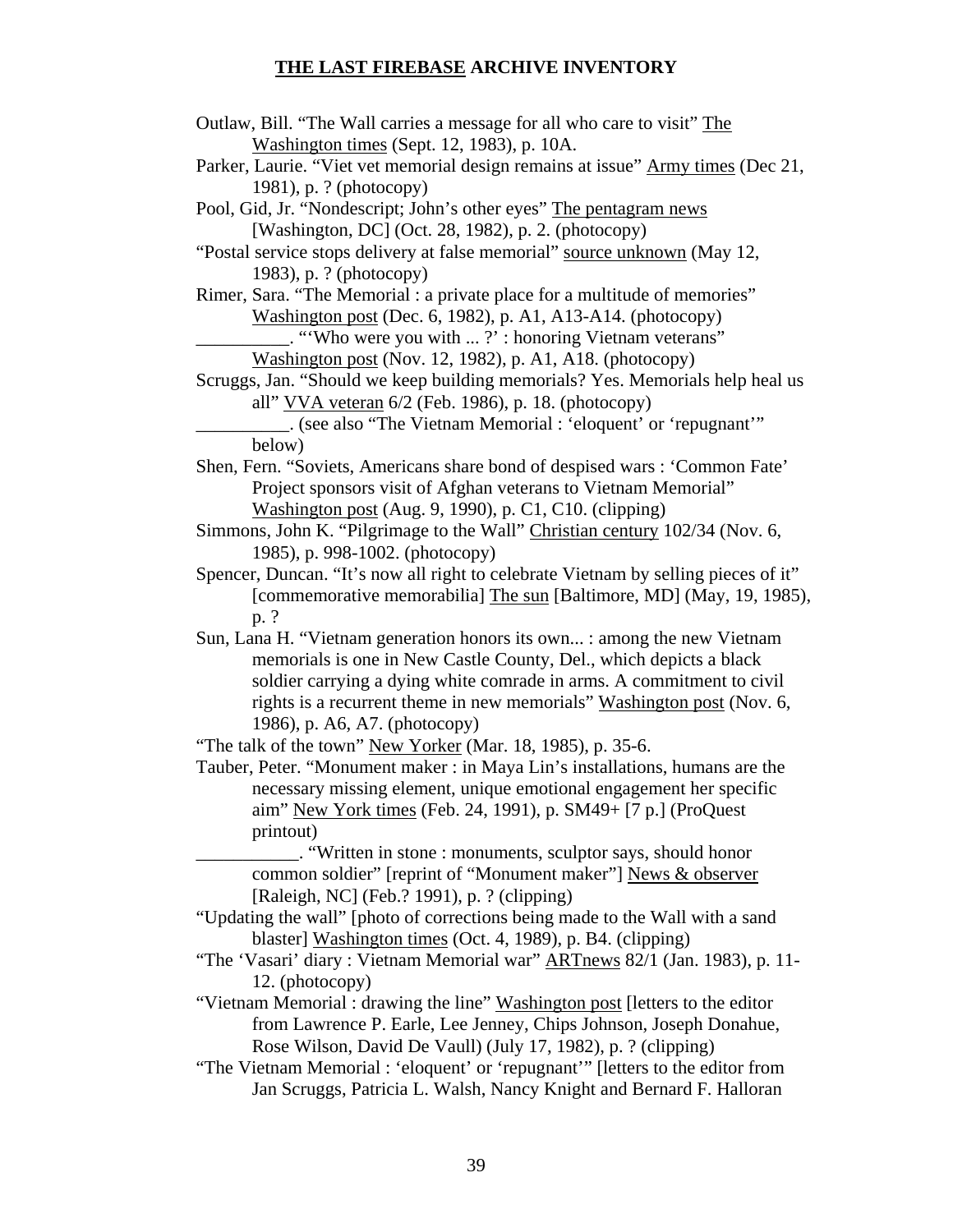responding to Tom Carhart's article] Washington post (Nov. 24, 1981), p. ? (photocopy)

- "Vietnam Memorial lists 14 living men as dead" [AP wire story] Winchester star [Winchester, VA?] (Feb. 11, 1991), p. A8. (clipping)
- Vogt, William J. "Viet vets: doing it ourselves : stop trying to mak us into another welfare constituency" Washington post (Nov. 8, 1981), p. C1, C2. (photocopy)
- Walsh, Patricia L. (see "The Vietnam Memorial : 'eloquent' or 'repugnant'" above)
- Wheeler, John. "How Perot tried to block the Vietnam wall" Los Angeles times? (1992?), p. ? (clipping)
	- \_\_\_\_\_\_\_\_\_\_\_\_. "'The Wall' offers insight into Perot" [Perot's resistance to the VVM] News & observer [Raleigh, NC] (June 9, 1992), p. 9A. (clipping)
- White, Jean. "Watt okays a Memorial plan : site of statue, flagpole still to be decided" Washington post (Mar. 12, 1982), p. C1, C6 (2 photocopies)
- Williams, Christian. "The writing on the Wall : searching for names on the Vietnam Memorial" Washington post (Oct. 20, 1982), p. B1, B9. (photocopy)
- Wilson, Minter L., Jr. "Editorial; A special place in history" The retired officer 40/11 (Nov. 1984), p. 5. (photocopy)
- Wilson, Rose (see "Vietnam memorial : drawing the line" above)
- Wolfe, Tom. "Commentary; Art disputes war : the battle of the Vietnam Memorial : how the mullahs of modernism caused a stir" Washington post (Oct. 13, 1982), p. B1, B3-B4. (photocopy)
- "Wolfe and the 'Mullahs of Modernism'" [5 letters to the editor in response to the Wolfe article of Oct. 13 above and in separate folder below] Washington post (Oct. 18, 1982), p. ? (photocopy)
- Young, Luther. "Servicemen remembered : 2 Marylanders' names have been added to Vietnam memorial" The sun [Baltimore, MD] (May 25, 1986), p. 1G, 6G. (photocopy)

## **Vietnam Veterans Memorial bibliography.**

Five computer printouts from various databases (ca. 1987) listing periodical articles and books (ca. 31 leaves) and one printout titled "Vietnam Veterans Memorial : working bibliography" by LF (10 leaves)

## **Vietnam Veterans Memorial Fund.**

Miscellaneous clippings and photocopies of articles about the VVMF, its management and officers, plus official mailings and publications of the VVMF (ca. 40 items, 1982-1992)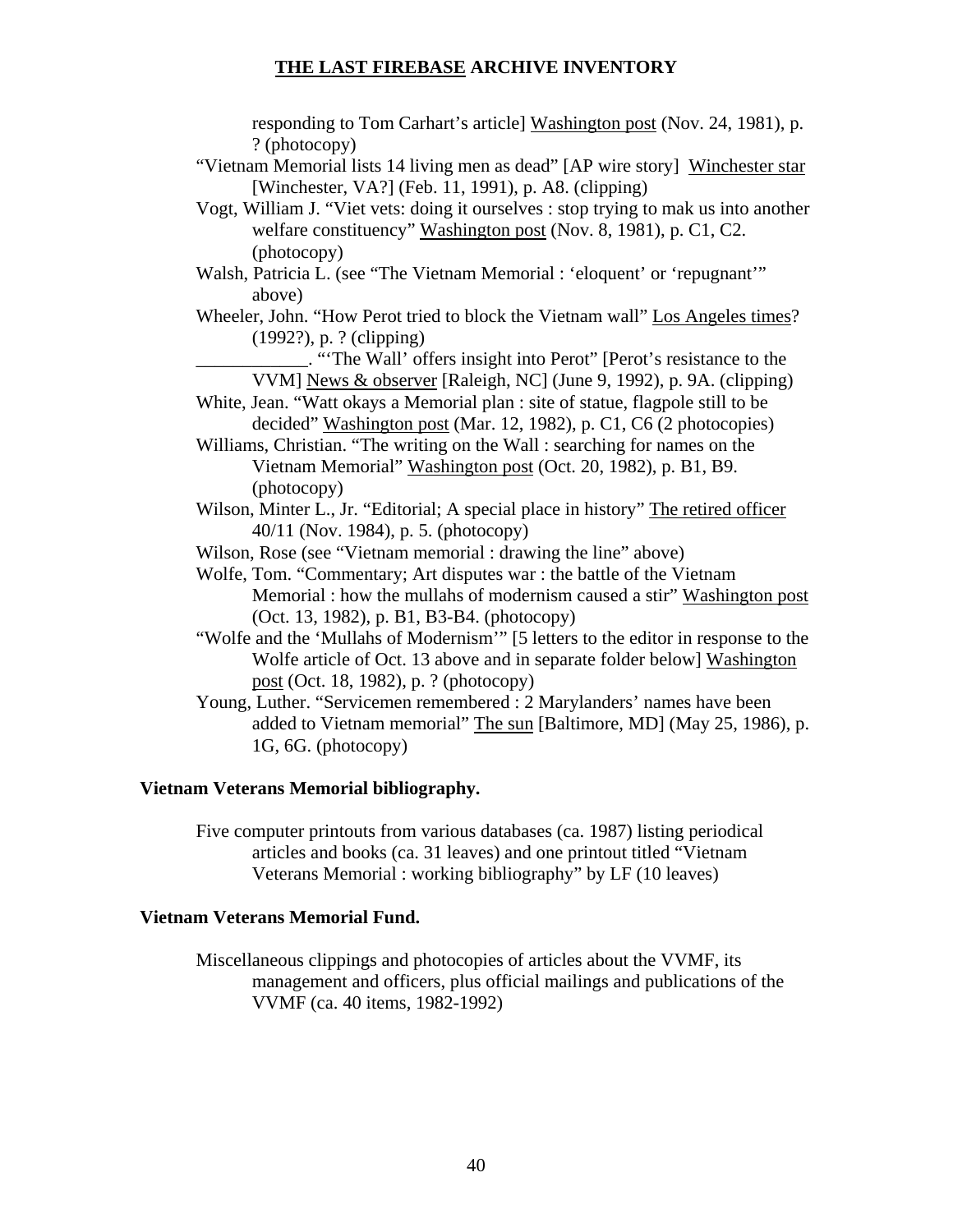## **Vietnam Veterans Memorial miscellaneous.**

- Articles mentioning the Memorial (but not focused on its design or effect on visitors), some poetry and other miscellanea.
- Burgess, Tom. "Demonstration ban set for Viet vets memorial" Army times (Oct. 28, 1984), ? (photocopy)

[Donovan, Pegi (Margaret Ann)] "Margaret Donovan, Hill aide, volunteer at Memorial, dies" Washington post (Feb. 27, 1991), p. D4. (clipping)

Gaines-Carter, Patrice. "Depressed veteran shoots himself at Memorial" Washington post (Jan. 16, 1985), p. A1, A7. (clipping)

\_\_\_\_\_\_\_\_\_\_\_\_\_\_\_\_\_\_. "Viet Memorial Fund closes" Washington post (Jan. 26, 1985), p. A10. (clipping)

\_\_\_\_\_\_\_\_\_\_\_\_\_\_\_\_\_\_. "Viet vet's inner scars slow to heal" Washington post (Jan. 26, 1986), p. A1, A10. (clipping)

- Grossman, Cathy Lynn. "Gulf war leaves mark on memorials" USA today (Feb. 7, 1991), p. ? (clipping)
- Hall, Mimi. "Vietnam memorial elicits old, new war fears" USA today (Feb. 25, 1991), p. 7A. (clipping)
- Karp, Jonathan. "Separated in battle, 3 veterans reunite" Washington post (Aug. 28, 1986), p. A1, A20. (clipping)
- "Leave the Vietnam memorial alone" [editorial against a women's statue at the VVM] Sunday Oregonian [Portland, OR] (n.d.), p. ? (clipping)
- Mac. [cartoonist] "There we were : vets at the Wall tell it like it was" VVA veteran (Feb. 1986), p. 3. (2 photocopies)

McDermott, Peter Richard. "Remember" [poem by a 7<sup>th</sup> grade student from Alexandria, VA] (1987) (1 leaf, 2 photocopies)

"Memorial lists as dead 14 living vets" [AP wire story] Washington times (Feb. 11, 1991), p. ? (clipping)

"A memorial lists living as the dead" [AP wire story] New York times (Feb. 11, 1991), p. A16. (2 copies: 1 clipping, 1 photocopy)

- Moran, Edward. "Long-awaited recognition comes to Vietnam veterans" The record [Buffalo State College] 86/22 (Dec. 7, 1982), p. 1, 4. (clipping)
- Murphy, Caryle (see under Perl, Peter)
- Norton, Diane Blum. "A proud, poignant wall for Vietnam veterans" source unknown (May ?, 1986), p. ? (clipping)
- Novak, Ralph. "Coming to terms with Nam" People extra, the 80s (fall 1989), p. 112-14, 116, 118. (clipping)
- Perl, Peter. "Old soldiers in conflict" [opposing views on Reagan's Latin American policies] Washington post (July 2, 1983), p. A1, A33. (photocopy)

\_\_\_\_\_\_\_\_\_ and Murphy, Caryle. "Opposing groups air Latin American views at Vietnam Memorial" Washington post (July 3, 1983), p. A1, A4. (2 copies: 1 clipping, 1 photocopy)

Price, Dudley. "A tar heel of the week; A Vietnam veteran gauges the war's lingering effects" [profile of Richard A. Kulka, director of a four-year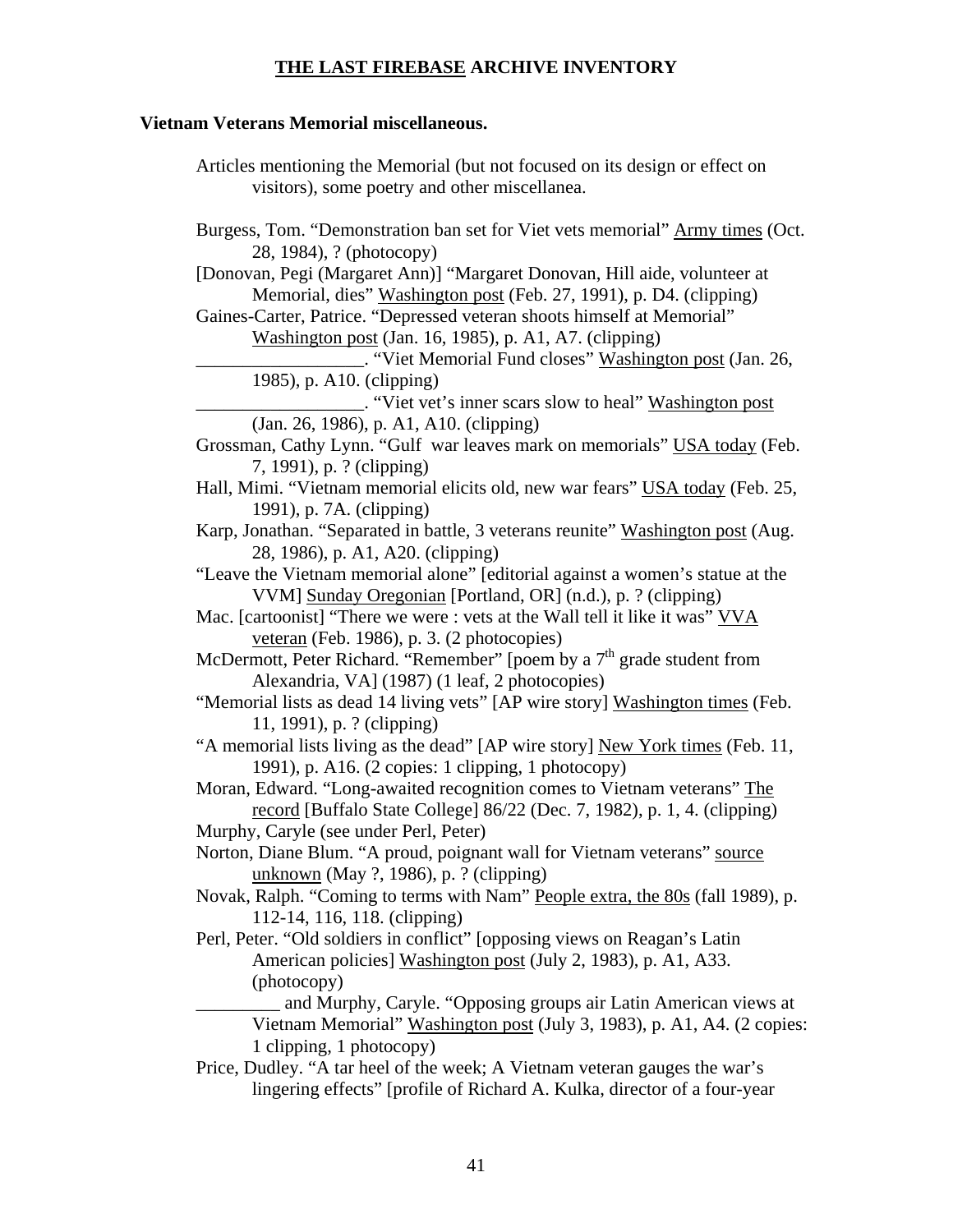Vietnam veterans study] News & observer [Raleigh, NC] (Han. 15, 1989), p. 3D.

- Pugh, J. A. "A certain place" [poem about the Memorial] (c1983) (1 leaf, 2 photocopies)
- Sargent, Edward D. "Park Service proposes to curb demonstrations at Vietnam Memorial" Washington post (Apr. 5, 1984), p. C4. (clipping)
- Smith, C. Fraser. "Cash trickle to Vietnam memorial" The sun [Baltimore, MD] (Jan. 11, 1981), p. B1, B4. (photocopy)
- Tower, Samuel A. "Stamps; Memorial view" [new 20 cent commemorative depicting the Wall] Washington post (Nov. 4, 1984), p. H9, H10. (clipping)
- "2 listed on Vietnam Wall are alive; another may be" unknown source (1991?), p. ? (clipping)
- United States. 98<sup>th</sup> Congress. 1<sup>st</sup> Session. Vietnam Veterans Memorial dignity act (H.R. 4158) [bill to extend the boundaries of the VVM] (Oct. 19, 1983) (2 p.)
- Vogel, Mike. "Vandalism stirs even more pain at war memorial" [vandalism at Buffalo's Vietnam War memorial] Buffalo news [Buffalo, NY] (Apr. 26, 199-?), p. 1? (clipping)
- Wheeler, Linda. "Caring for the Wall : blemishes on Vietnam Veterans Memorial closely watched" Washington post (Apr. 18, 1994), p. B1, B4. (clipping)
- "White caps" [photo of the "Three fightingmen" covered in snow] Winchester star [VA?] (Feb. 12, 1986), p. 5. (clipping)

#### **Vietnam Veterans Memorial Park Service brochures**

Samples of two Park Service brochures dated 1985 (green) and 1989 (black/grey) as well as a Veterans Administration brochure which features the Memorial and solicits veterans to apply for benefits.

# Vietnam Veterans Memorial  $10^{th}$  anniversary.

Portfolios containing miscellaneous fliers, brochures, announcements, press releases, mailings, official programs, clippings, etc. concerning the series of 1992 events sponsored by the VVMF, culminating in the "Reunion '92" events at the Memorial. LF participated in "Reading the Names" (2 portfolios, ca. 20 items in each)

#### **Vietnam Veterans Memorial vandalism.**

- Smith, J. J. "Veterans enraged over vandalism to Vietnam Memorial" unkown source (May ?, 1988), p. A8. (clipping)
- Stepp, Laura Sessions and Wheeler, Linda. "Stonework blamed for Memorial scar : report of new vandalism spurred calls for security" Washington post (July 20, 1988), p. B1, B7. (clipping)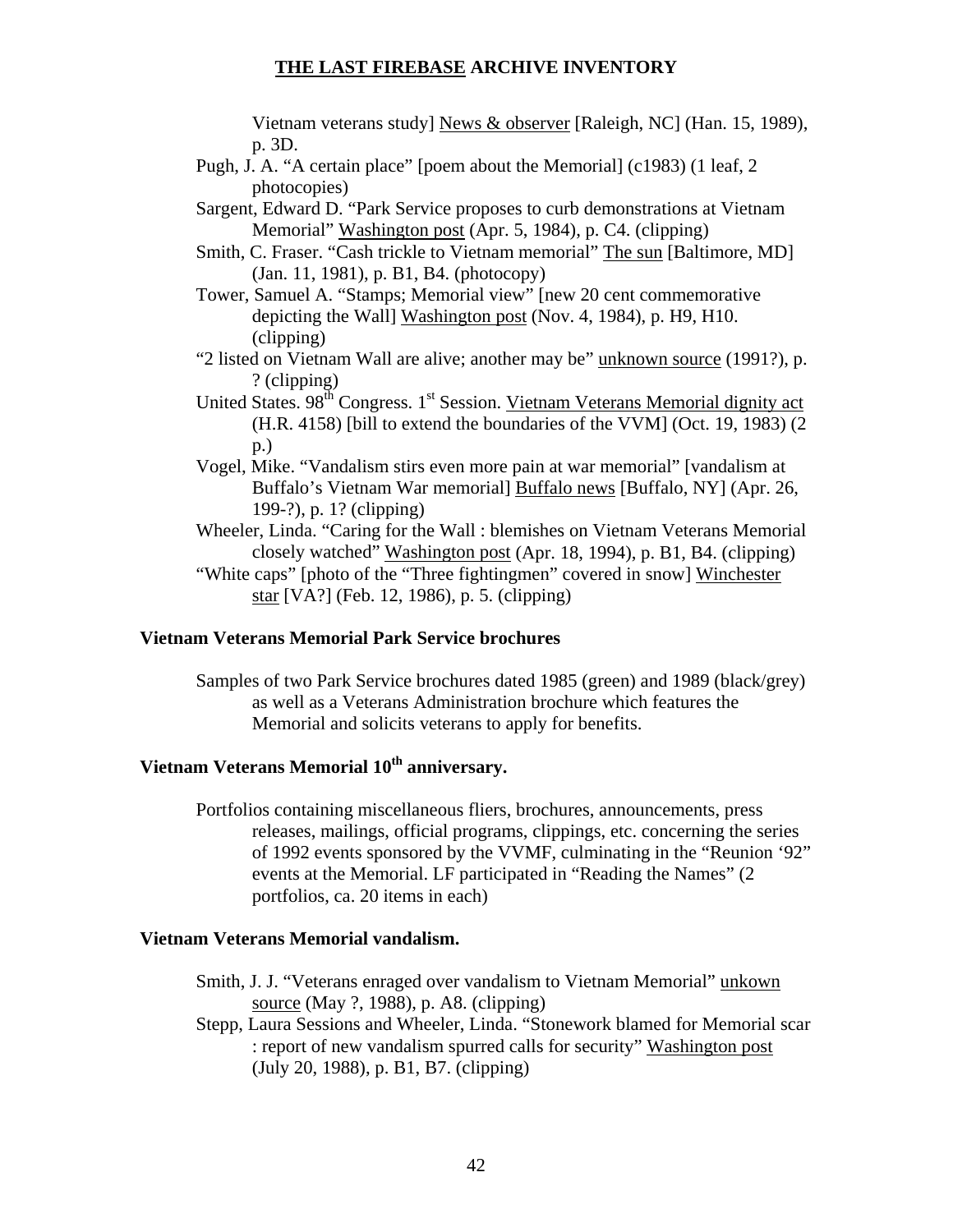"Vietnam memorial damage is minor, specialists say" Washington post (May 7, 1988), p. B5. (clipping) "Wall scratches" Winchester star (May 4, 1988), p. 6. (clipping) Wheeler, Linda. "New, more serious damage found at Vietnam Veterans Memorial" Washington post (July 19, 1988), p. B1, B3. (clipping) \_. "\$20,000 given for Memorial repair" Washington post (May 10, 1988), p. B5. (clipping) \_\_\_\_\_\_\_\_\_\_\_\_. "\$60,000 pours in to repair scratched Vietnam Memorial" Washington post (May 27, 1988), p. C1. (LexisNexis printout) \_\_\_\_\_\_\_\_\_\_\_\_. "Vietnam Vets Memorial defaced with scratches" Washington post (May 3, 1988), p. ?

## Vogt, William J. (see folder titled: **Vietnam Veterans Memorial articles**)

## **Von Eckardt, Wolf.**

- "The Vietnam Veterans Memorial in Washington" [paper delivered at the  $39<sup>th</sup>$ Annual Meeting of the Society of Architectural Historians] (12 leaves, photocopy)
- WTTG (Television station : Washington, D.C.) (see folder titled *The Wall, a healing place*)

## **Wagner-Pacifici, Robin & Schwartz, Barry.**

"The Vietnam Veterans Memorial : commemorating a difficult past" American journal of sociology 97/2 (Sept. 1991), p. 376-420. (photocopy)

## *The Wall, the healing place*

Advertisements and a brochure related to a Nov. 10, 1987 television "tribute" to the VVM produced by WTTG (Fox 5) in Washington, D.C. Includes to letters from LF to WTTG requesting a videocassette copy. Program was rebroadcast by WNYW (Fox 5) in New York on Nov. 11. (5 items)

Walsh, Patricia L. (see folder titled: **Vietnam Veterans Memorial articles**)

## **Weingarten, Paul.**

"The black wall : where America heals the wounds of Vietnam" Chicago tribune [magazine section] (Apr. 21, 1985), p. 13-18, 37, 40. (photocopy)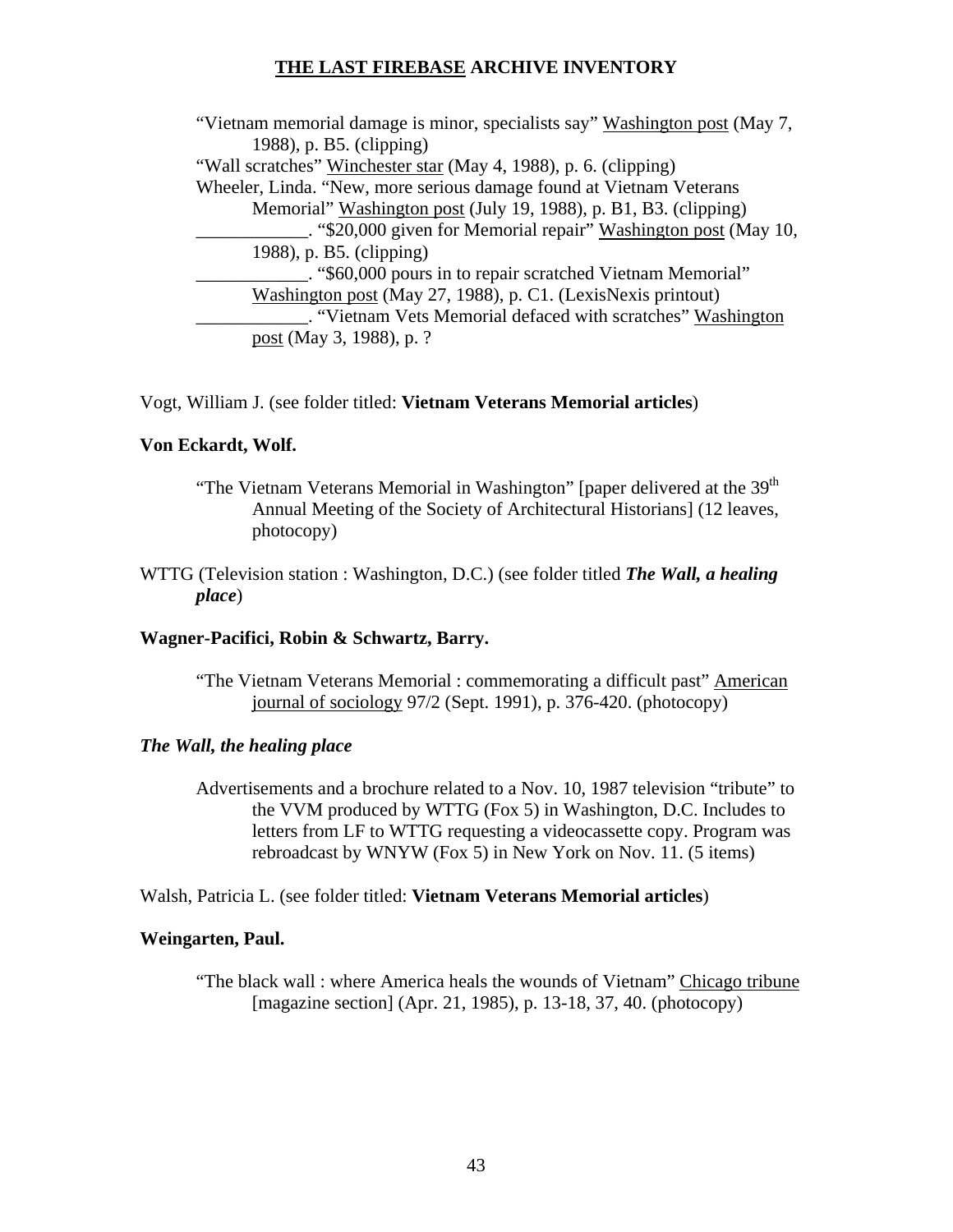## **Weinraub, Judith** (see also folder titled: *Personal legacy***...**)

"The collected grief of a nation : an exhibit of mementos from the Vietnam Wall" Washington post (Oct. 28, 1992), p. D1, D10. (clipping) "Exhibit is made up of items left at Vietnam Veterans memorial" The Buffalo news (Oct. 29, 1992), p. A12. (clipping, 2 copies)

## **Weisz, Pam.**

"Repairs made at the Wall : heavy traffic hurts pathway" Washington times (Aug. 12, 1992), p. B1, B2. (clipping)

**Wheeler, John** (Chairman, Vietnam Veterans Memorial Fund and Director, Project on the Vietnam Generation, National Museum of American History) (see also folder titled: **Palmer, Laura**; and folder titled: **Vietnam Veterans Memorial articles**)

- Atkinson, Rick. The long gray line : the American journey of the class of 1966 (photocopy of Chap. 17 "Walls" about John "Jack" Wheeler and his participation in the VVMF)
- Beyette, Beverly. "A generation advised to plumb its potential : time for Vietnam vets to live up to their responsibilities, says author John Wheeler" [review of Touched with fire] Los Angeles times (May 27, 1984), Pt. VI, p. ? (photocopy)
- Fish, Lydia. Copies of 5 letters to Wheeler (TL June 18, 1986-Mar. 2, 1987) transmitting information about the Wall and The last firebase.
- Marquand, Robert. "Revitalizing the 'Vietnam' generation : a Vietnam vet looks ahead" [review of Touched with fire] Christian science monitor (May 25, 1984), p. 19.
- Wheeler, John. "Face-off: 'Casualties of war' : stop sterotyping Vietnam vets'' USA today (Aug. 29, 1981), p. ? (clipping)

\_\_\_\_\_\_\_\_\_\_\_. "He brought us home" [about Ronald Reagan's help to the VVM] Washington post (Jan. 17, 1989), p. ? (clipping)

- \_\_\_\_\_\_\_\_\_\_\_. Memorial Day 1984 remarks [at the VVM] (1 leaf, 2 copies)
- \_\_\_\_\_\_\_\_\_\_\_. Memorial Day 1985 remarks at the VVM. (3 leaves, 2 copies)
- \_\_\_\_\_\_\_\_\_\_\_. "Vietnam generation defies the stereotypes" Los Angeles times (May 27, 1984), Pt. IV, p. 1? (photocopy)

\_\_\_\_\_\_\_\_\_\_\_. "Vietnam veteran' gains" New York times (May 26, 1984), p. ? (photocopy)

## Wheeler, Linda (see folder titled: **Artifacts left at the Wall**; folder titled: **Vietnam Veterans Memorial miscellaneous**; and folder titled: **Vietnam Veterans Memorial vandalism**)

White, Jean (see folder titled: **Vietnam Veterans Memorial articles**)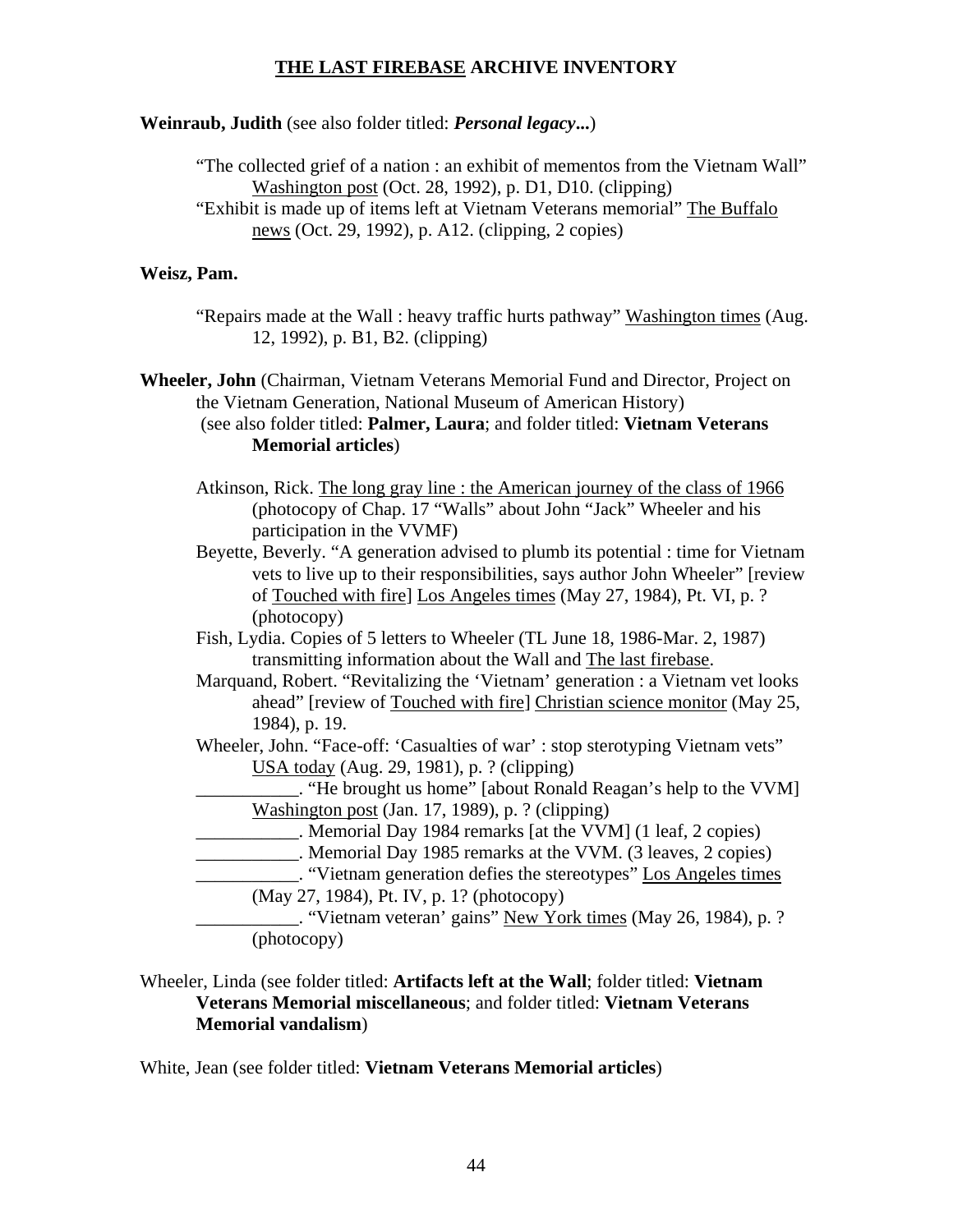Wiley, Foster (see folder titled: *Vietnam Memorial*)

Williams, Christian (see folder titled: **Vietnam Veterans Memorial articles**)

### **Williams, Gurney, III.**

"Children of the Wall : started two years ago, the support group, In Touch, has helped children learn more about their fathers who were killed in Vietnam" American Legion (Apr. 1992), p. 30-31, 57. (clipping)

Wilson, Minter L., Jr. (see folder titled: **Vietnam Veterans Memorial articles**)

**Wimbish, Eleanor.** ("Mrs. Russell," Glen Burnie, MD)

Correspondence and greeting cards exchanged with LF (June 1986-Dec. 1990) concerning the Maryland Vietnam memorial, other VVM events and LF's work on collecting Vietnam War songs (ca. 15 items) "Letters to Billy" [left at the Wall by Eleanor Wimbish for her son who was killed in a helicopter crash in Vietnam in 1969] McCall's 107/9 (June 1985), p. 87, 141. (complete issue)

Wolf, Lloyd (see folder titled: **Spencer, Duncan**)

**Wolfe, Tom.** (see also folder titled: **Vietnam Veterans Memorial articles**)

"Commentary; Art disputes war : the battle of the Vietnam Memorial : how the mullahs of modernism caused a stir" Washington post (Oct. 13, 1982), p. B1, B3-B4. (photocopy)

## **Wright, David K.**

The story of the Vietnam Veterans Memorial Chicago, Ill. : Children's Press, 1989. (31 p. : col. ill. ; 25 cm.)

York, Steve (see folder titled: *Vietnam Memorial*)

Young, Luther (see folder titled: **Vietnam Veterans Memorial articles**)

Ziegele, Greg (see folder titled: **Artifacts left at the Wall**)

**Ziegele, Ron.** (Alhambra, CA)

Letter to LF (ALS postmarked Aug. 3, 1988) transmitting 'a lot of stuff left over in me from Nam": 2 poems ("Dear brothers" and "I went walking in an old place")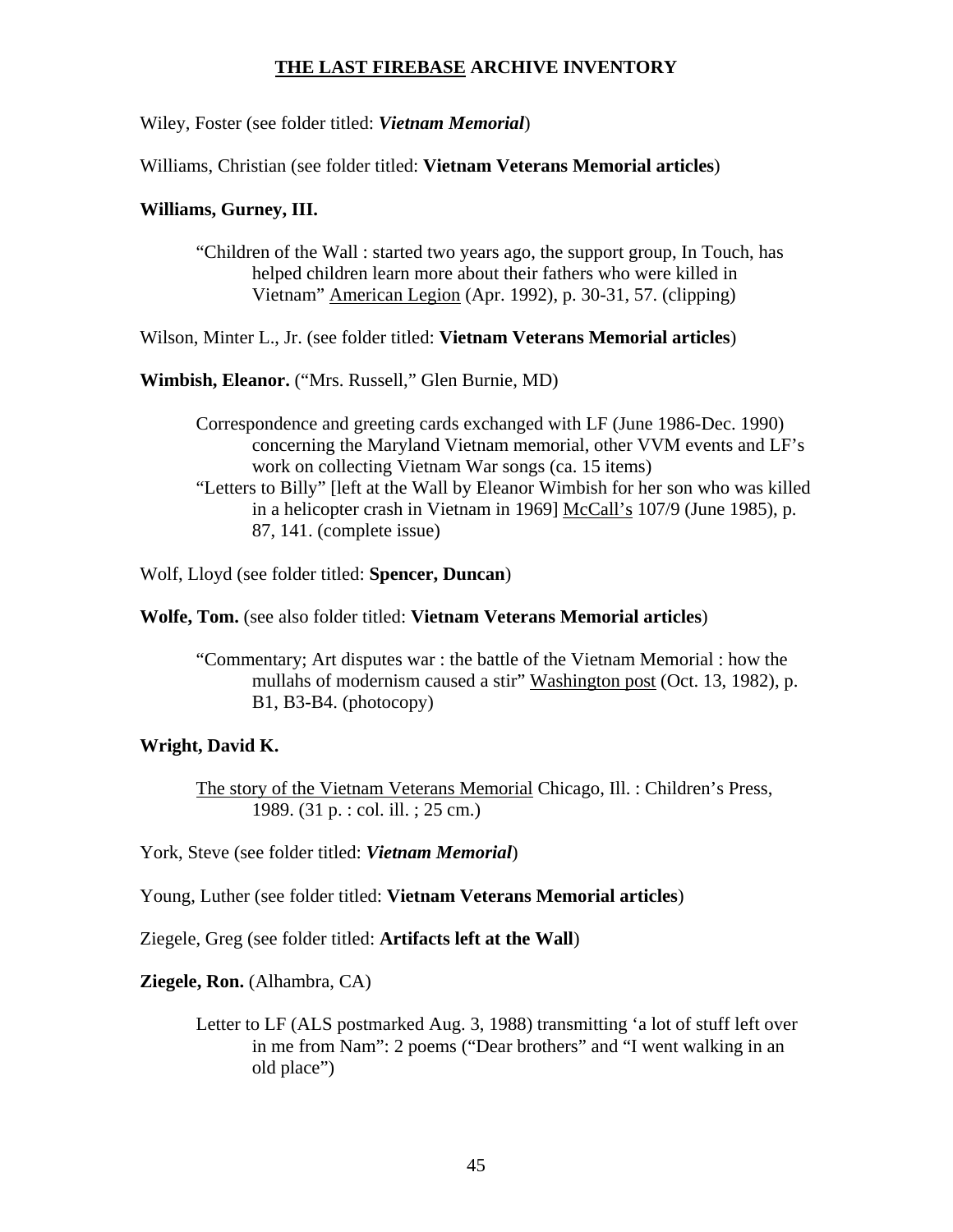# **Ziegeler, Al.**

McCormack, Lisa. "Veteran starves self in cage to get POW data released" [demonstration at the VVM] Washington times (Oct. 26, 1989), p. B1, B4. (clipping)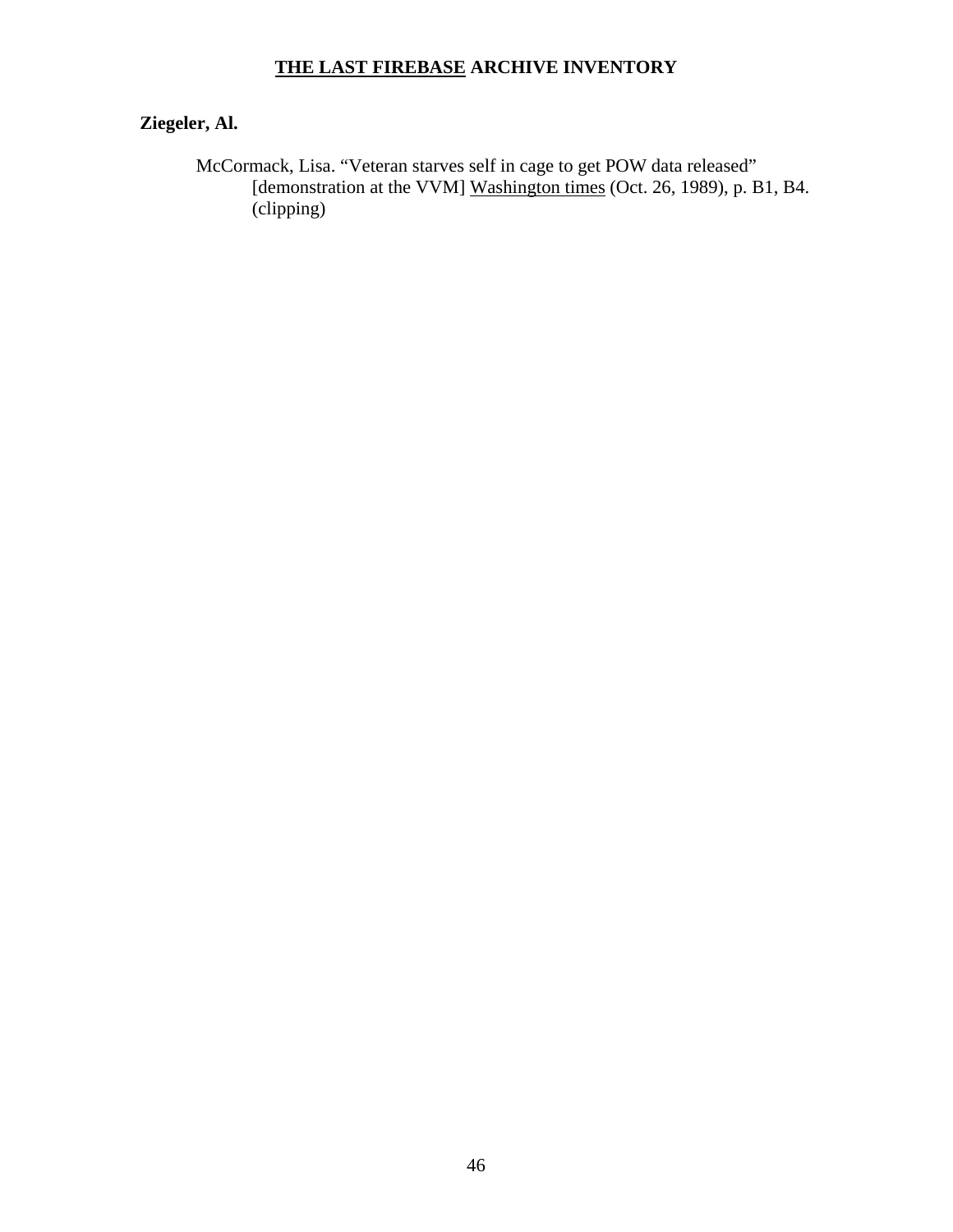## **BOX 3A – INTERVIEW TAPES – A-K (tapes 1-18)**

Sound cassettes (1 7/8 ips) of interviews, mostly conducted by LF at the VVM between Aug. 1983 and May 1986, with guides, veterans and other visitors as fieldwork in conjunction with The last firebase. Portions of these interviews have been transcribed and those transcripts are located in the folder titled "Transcriptions of interviews..." above. Tapes which have such transcripts are indicated by a (T) following the tape number below. The telephone interview with Frederic Hart (Mar. 9, 1987) may be the only one he gave dealing with the "Three soldiers" statue. A transcript of the Hart interview is located in the folder titled **The statue**.

| Tape no.   | Interviewee(s)                                                                                                                            | <b>Location</b> | <b>Date</b> |
|------------|-------------------------------------------------------------------------------------------------------------------------------------------|-----------------|-------------|
| 1.         | Acai, Stephen A., Jr.                                                                                                                     | <b>VVM</b>      | 5/26/1986   |
| 2. (T)     | Alvarez, R. [sic]<br>[e.g. Alveriz, Dennis, a.k.a. Pineapple]<br>Elizabeth, Park Service volunteer<br>Stadler, J.<br>Unidentified veteran | <b>VVM</b>      | 8/14/1983   |
| 3.         | Alvarez, R.<br>[e.g. Alveriz, Dennis, a.k.a. Pineapple]<br>Caton, W.<br>Stadler, J.<br>Unidentified veterans (3)                          | <b>VVM</b>      | 8/14/1983   |
| 4. $(T)$   | Barcroft, Robert                                                                                                                          | <b>VVM</b>      | 8/20/1983   |
| $5-6.$ (T) | Bordelon, Francis<br>[veteran and Park Service volunteer]                                                                                 | <b>VVM</b>      | 8/6/1983    |
| 7.         | Crooks, Ben<br>Roberson, Larry                                                                                                            | <b>VVM</b>      | 11/14/1983  |
| 8. (T)     | Crooks, Ben<br>Crooks, Maggie<br>Unidentified veteteran.<br>Johnson, Cordell                                                              | <b>VVM</b>      | 5/27/1985   |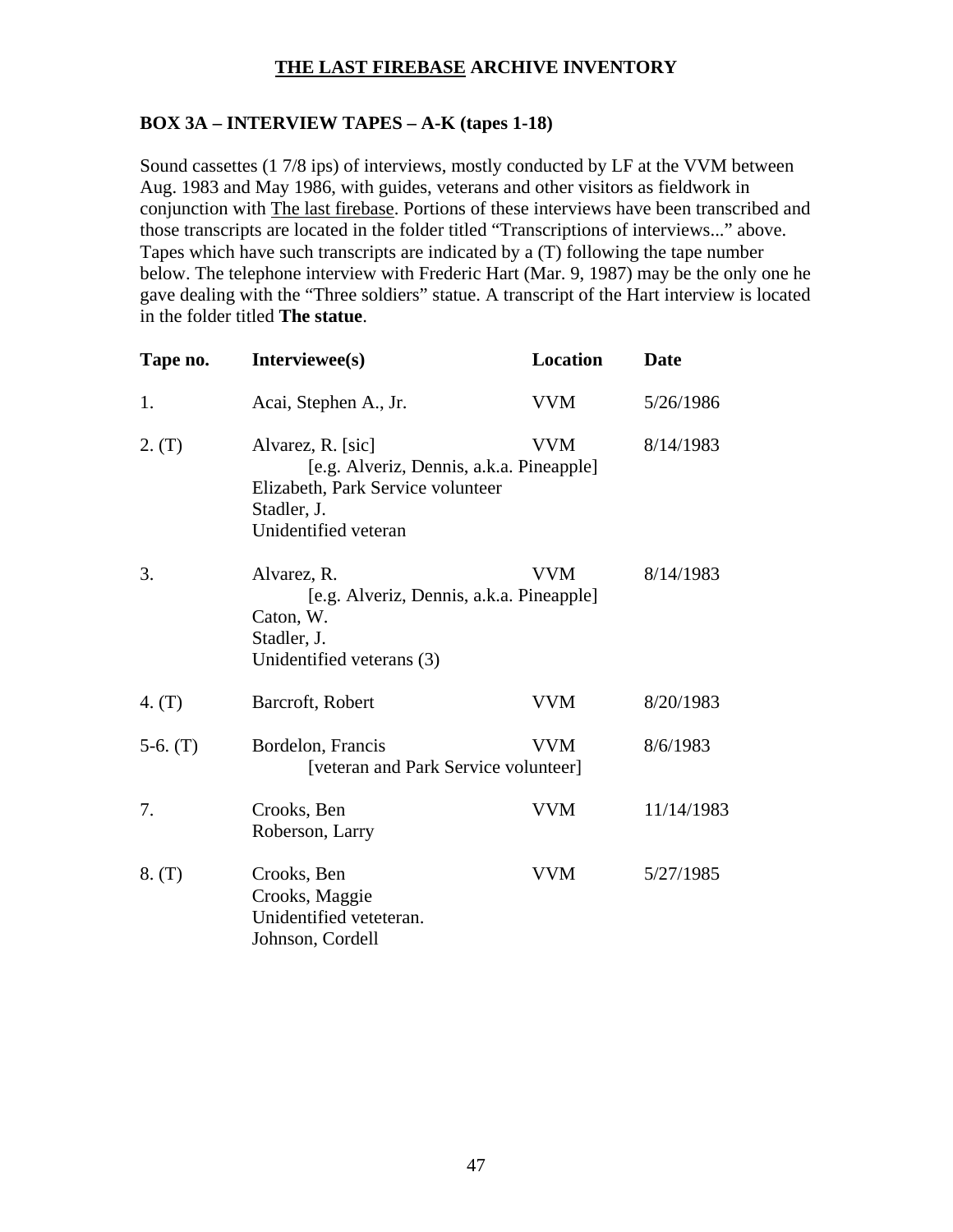| Tape no.     | Interviewee(s)                                                                                                                                                                                                                                 | Location   | <b>Date</b>          |
|--------------|------------------------------------------------------------------------------------------------------------------------------------------------------------------------------------------------------------------------------------------------|------------|----------------------|
| 9.           | Crooks, Ben<br>Crooks, Maggie<br>Dan<br>Lopes, Sal<br>Morehouse, Tom<br>Koeching, Thomas L.<br>Rick                                                                                                                                            | <b>VVM</b> | 5/23/1986            |
| 10. (T)      | Davison, Bill                                                                                                                                                                                                                                  | <b>VVM</b> | 8/20/1983            |
| 11.          | Eatley, Chuck                                                                                                                                                                                                                                  | <b>VVM</b> | 8/6/1983             |
| 12. $(T)$    | Hagen, Mike                                                                                                                                                                                                                                    | <b>VVM</b> | 5/26/1985            |
| 13. (T)      | Hart, Frederick                                                                                                                                                                                                                                | Telephone  | 3/9/1987             |
| $14-15. (T)$ | Holland, John                                                                                                                                                                                                                                  | <b>VVM</b> | 11/13/1983           |
| 16. $(T)$    | Interviews, Washington, D.C.                                                                                                                                                                                                                   | <b>VVM</b> | 8/6/1983-5/27/1985   |
|              | Hagen, Mike (5/26/85)<br>Crooks, Ben (5/27/85)<br>Johnson, Cordell (5/27/85)<br>Nelson, Judith $(8/1/83)$<br>Bordelon, Francis (8/6/83)<br>Patterson, John (8/10/83)<br>Muise, Ted (8/12/83)<br>Elizabeth $(8/13/83)$<br>Pineapple $(8/14/83)$ |            |                      |
| 17. (T)      | Interviews, Washington, D.C.<br>Barcroft, Robert (8/20/83)<br>Davison, Bill (8/20/83)<br>Netting, Tom (8/18/83)<br>Van Hagel, Charlie (8/21/83)<br>Holland, John (11/13/83)<br>Elizabeth $(11/13/83)$                                          | <b>VVM</b> | 8/18/1983-11/13/1983 |
| 18.          | Koeching, Thomas L.                                                                                                                                                                                                                            | <b>VVM</b> | 5/23/1986            |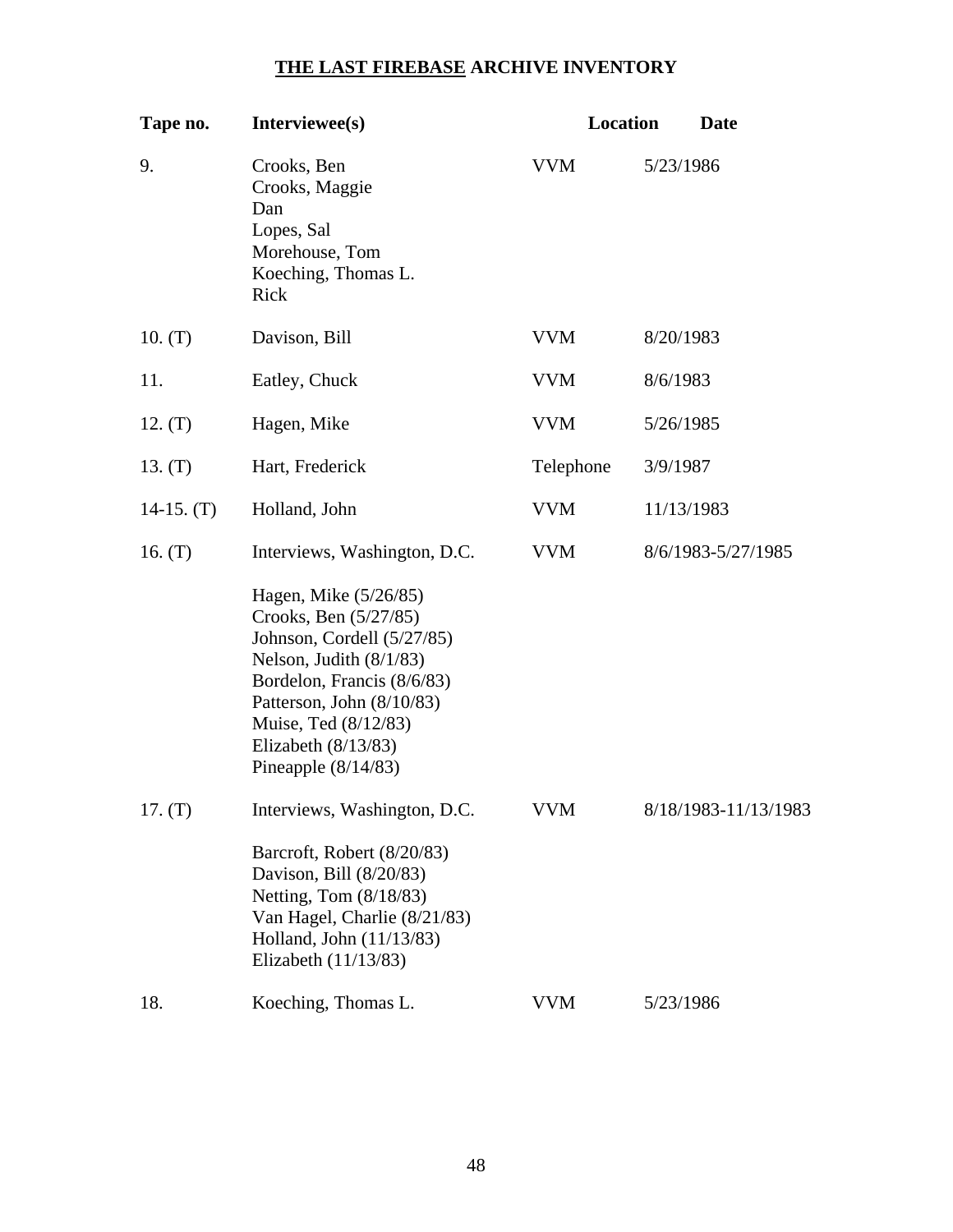## **BOX 3B – INTERVIEW TAPES – L-Z (tapes 19-34)**

Sound cassettes (1 7/8 ips) of interviews, mostly conducted by LF at the VVM between Aug. 1983 and May 1986, with guides, veterans and other visitors as fieldwork in conjunction with The last firebase. Portions of these interviews have been transcribed and those transcripts are located in the folder titled "Transcriptions of interviews..." above. Tapes which have such transcripts are indicated by a (T) following the tape number below. The transcript of the Sal Lopes interview are located in the folder titled: **Lopes Sal. Transcription of interview by Peter Ehrehaus.**

| Tape no.     | Interviewee(s)                                                                                            | <b>Location</b> | Date       |
|--------------|-----------------------------------------------------------------------------------------------------------|-----------------|------------|
| $19-20. (T)$ | Lopes, Sal<br>[interviewed by LF and Peter Ehrenhaus]                                                     | <b>VVM</b>      | 5/25/1985  |
| $21-22.$ (T) | Lopes, Sal (copy 2)                                                                                       | <b>VVM</b>      | 5/25/1985  |
| 23.          | McCullough, Rex<br>Tomasko, Frank                                                                         | <b>VVM</b>      | 8/20/1983  |
| 24. (T)      | Muise, Ted                                                                                                | <b>VVM</b>      | 8/12/1983  |
| 25. (T)      | Nelson, Judith                                                                                            | <b>VVM</b>      | 8/1/1983   |
| 26. (T)      | Netting, Tom                                                                                              | <b>VVM</b>      | 8/18/1983  |
| 27.          | Netting, Tom<br>Spicer, Barbara                                                                           | <b>VVM</b>      | 8/27/1983  |
| 28.          | Notes taken at M.A.R.S. facility                                                                          | Maryland        | 4/3/1986   |
| 29. (T)      | Patterson, John                                                                                           | <b>VVM</b>      | 8/10/1983  |
| 30.          | Schorndorf, William F.                                                                                    | <b>VVM</b>      | 11/10/1985 |
| 31. (T)      | Van Hagel, Charlie                                                                                        | <b>VVM</b>      | 8/21/1983  |
| 32.          | Wheeler, John<br>[Speech, incomplete]                                                                     | <b>VVM</b>      | 5/27/1985  |
| 33-34.       | Wilson, Lee<br>Lopes, Sal<br>Newberry, Joan<br>Ron from L. A.<br>LRRP from N.C.<br>Doc (medic) from N. C. | <b>VVM</b>      | 5/25/1986  |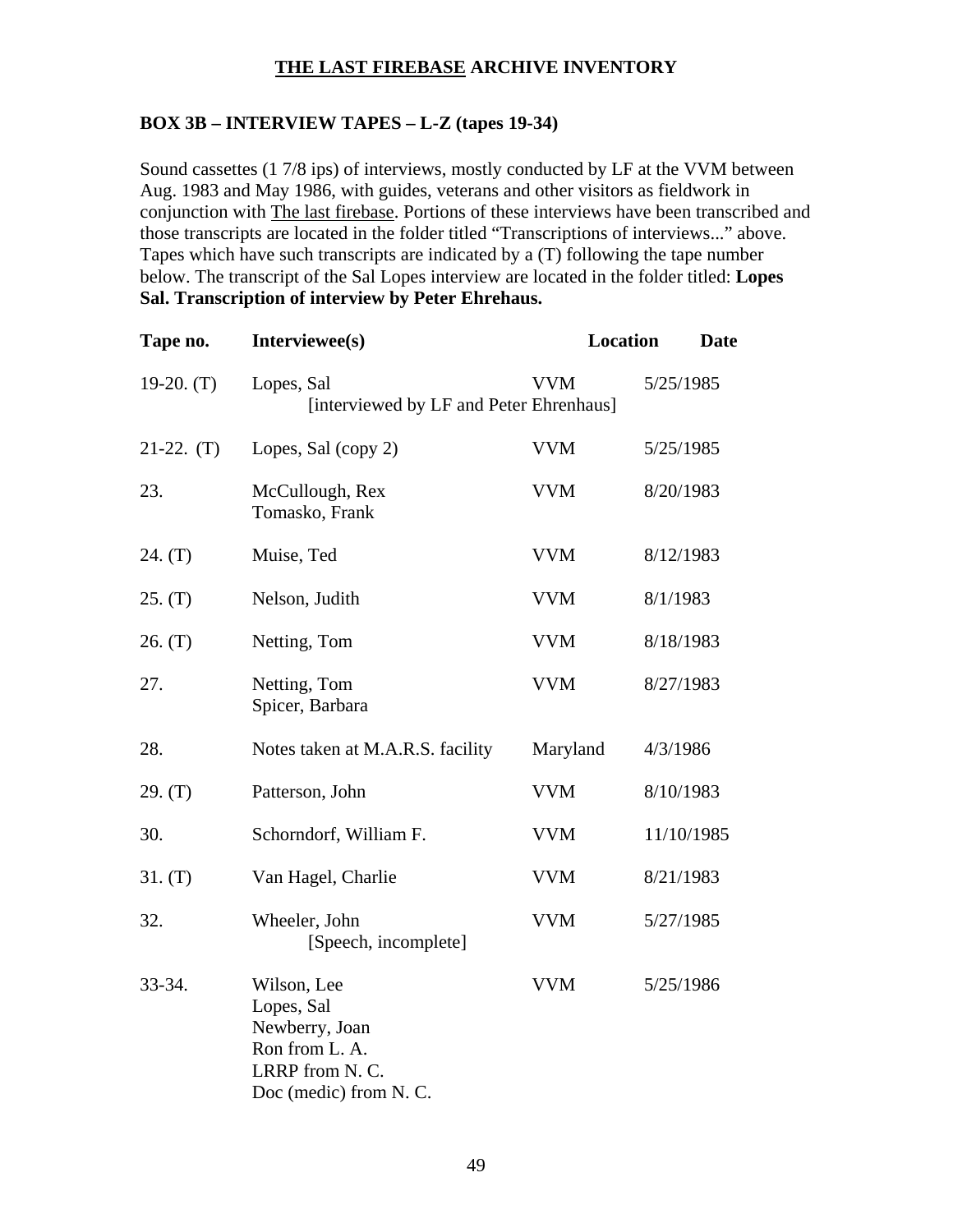## (ENTRIES IN **BOLD** ARE FILE TITLES)

| Abercrombie, Sharon. Box 1  2                                           |
|-------------------------------------------------------------------------|
|                                                                         |
| Acai, Steve. (Stephen A., Jr.) Box 1  2                                 |
| Acai, Steve. (Stephen A., Jr.) Box 3A on                                |
|                                                                         |
| Allen, Christine Hope. Box 1  2                                         |
| Allen, Henry. Box 3 in Vietnam                                          |
| Veterans Memorial articles 35                                           |
| Allen, Jane Addams. Box2 in The statue                                  |
|                                                                         |
|                                                                         |
| Alveriz, Dennis See also Pineapple                                      |
| Alveriz, Dennis. [a.k.a. Pineapple] Box                                 |
|                                                                         |
| Alveriz, Dennis. [a.k.a. Pineapple]. Box                                |
|                                                                         |
| Alveriz, Dennis. Box 2 in Transcriptions                                |
| of interviews (as Pineapple) 32                                         |
|                                                                         |
| Andersen, Kurt. Box 3 in Vietnam                                        |
| Veterans Memorial articles 35                                           |
| Arnheim, Willy. Box 3 in Vietnam                                        |
| <b>Veterans Memorial articles 35</b>                                    |
| Atkinson, Rick Box 3 in Wheeler, John                                   |
|                                                                         |
|                                                                         |
| Ayres, B. Drummond, Jr. Box 3 in                                        |
| Vietnam Veterans Memorial articles                                      |
| 36<br>.                                                                 |
| Baker, B. Kimball. Box 1 in Artifacts 3                                 |
| Barcroft, Robert. Box 2 in                                              |
| Transcriptions of interviews  32                                        |
| Barcroft, Robert. Box 3A on Tapes 4 and                                 |
|                                                                         |
|                                                                         |
| Berg, R. Christian. Box 3 in Vietnam                                    |
| Veterans Memorial articles 36                                           |
| Beyette, Beverly. Box 3 in Wheeler,                                     |
|                                                                         |
| Bledsoe, Michael. Box 3 in<br><b>Vietnam Veterans Memorial articles</b> |
|                                                                         |
|                                                                         |

| Block, Herbert. Box 3 in Vietnam                                            |
|-----------------------------------------------------------------------------|
| Veterans Memorial articles 36                                               |
| Blood, Margie. Box 3 in Vietnam                                             |
| Veterans Memorial articles 36                                               |
| Blum, Shirley Neilsen. Box 3 in Vietnam                                     |
| Veterans Memorial articles 36                                               |
| Bly, Robert. Box 1 in Abercrombie,                                          |
|                                                                             |
| Bordelon, Francis. Box 2 in                                                 |
| Transcriptions of interviews  32                                            |
| Bordelon, Francis. Box 3A on Tapes 5-6                                      |
|                                                                             |
| Boulay, Donna Marie. Box 1 in The last                                      |
| firebase. 14. The women's statue 17                                         |
| Bredemeier, Kenneth. Box 3 in Vietnam                                       |
| Veterans Memorial articles 36                                               |
| Brooks, Dudley M. Box 3 in Vietnam                                          |
| Veterans Memorial articles 36                                               |
| <b>Broyles, William, Jr. Box 1</b> 5                                        |
| Broyles, William, Jr. Box 3 in Vietnam                                      |
| Veterans Memorial articles 36                                               |
|                                                                             |
|                                                                             |
| <b>Buffalo Vietnam Era Veterans</b>                                         |
|                                                                             |
| Burchard, Hank. Box 3 in Vietnam                                            |
| Veterans Memorial articles 36                                               |
| Burgess, Tom. Box 3 in Vietnam                                              |
| Veterans Memorial miscellaneous 41                                          |
|                                                                             |
| Capasso, Nicholas J. Box 1  5                                               |
| Carhart, Tom. Box 3 in Vietnam                                              |
| Veterans Memorial articles 36                                               |
|                                                                             |
|                                                                             |
| Carlson, Peter. Box 1 in Artifacts  3                                       |
| Carman, James. Box 1 in Artifacts 3                                         |
| Carton, Barbara. Box 1 in Artifacts  3                                      |
| Caton, W. Box 3A on Tape 3 47                                               |
| Center for New Leadership Box 1 in                                          |
|                                                                             |
| Center for the Study of the Vietnam<br>Generation Box 1 in Fauriol Sandie 9 |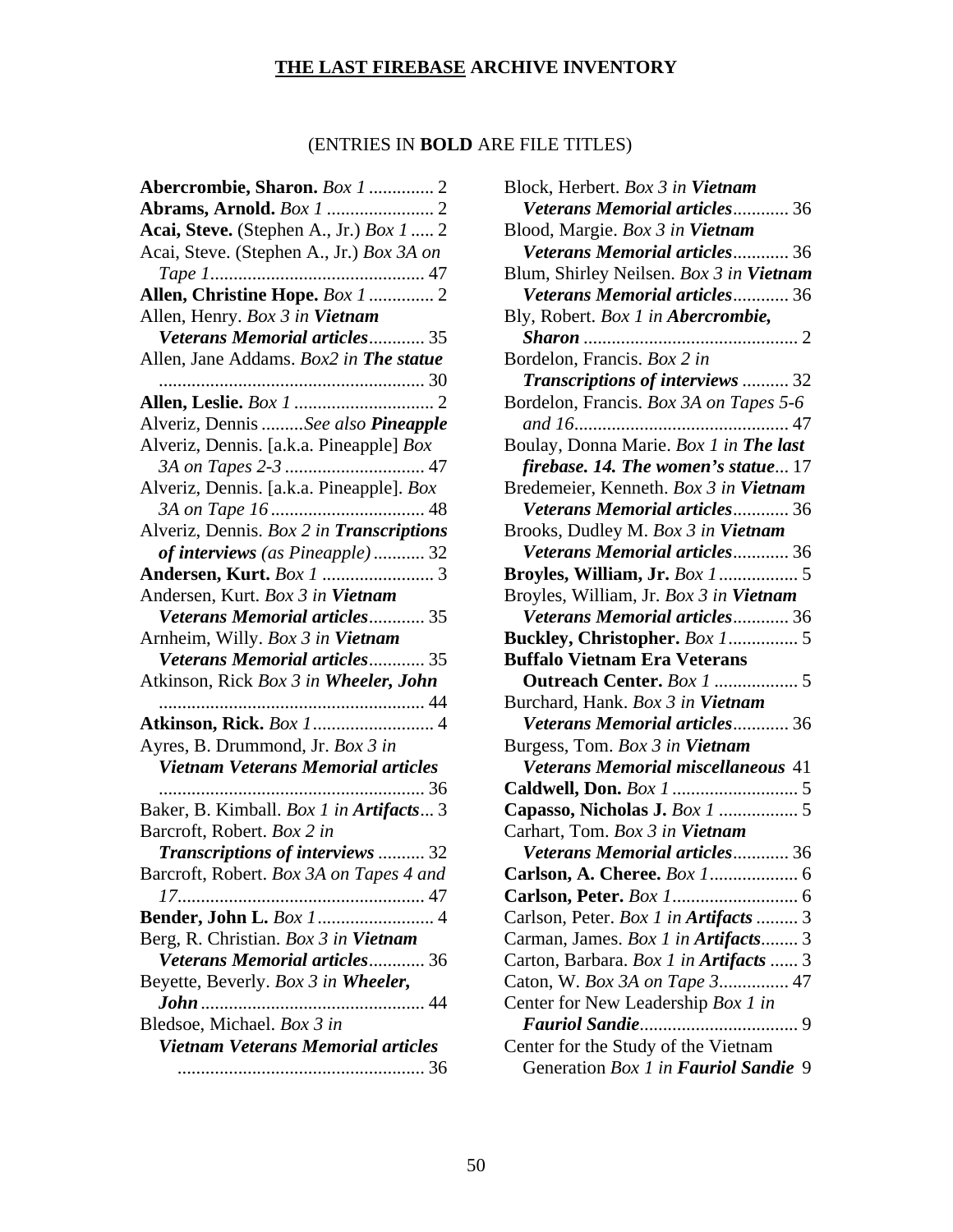| Child, Jack. Box 3 in Vietnam Veterans    |
|-------------------------------------------|
| Memorial articles  36                     |
| Churchville, Victoria. Box 1 in Artifacts |
|                                           |
|                                           |
| Cohen, Richard. Box 3 in Vietnam          |
| Veterans Memorial articles 36             |
| Coleman, Jonathan. Box 2 in Lin, Maya     |
|                                           |
| Conconi, Chuck. Box 2 in Scruggs, Jan     |
|                                           |
| Coppola, Vincent. Box 2 in The statue31   |
| Crooks, Ben. Box 2 in Transcriptions of   |
|                                           |
| Crooks, Ben. Box 3A on Tapes 7-9 and      |
|                                           |
| Crooks, Maggie Box 3A on Tapes 8-9 47     |
| Crosbie, Michael J. Box 3 in Vietnam      |
| Veterans Memorial articles 36             |
| Currier, Donald R. Box 3 in Vietnam       |
| Veterans Memorial articles 36             |
|                                           |
| Danto, Arthur C. Box 3 in Vietnam         |
|                                           |
| Veterans Memorial articles 36             |
| Davison, Bill Box 2 in Transcriptions of  |
|                                           |
|                                           |
| Davison, Bill. Box 3A on Tapes 10 and     |
| De Vaull, David. Box 3 in Vietnam         |
| Veterans Memorial articles 36             |
|                                           |
|                                           |
| DeMouy, Frances E. Box 3 in Vietnam       |
| Veterans Memorial articles 36             |
| Dempsey, Scott. Box 1 in Artifacts 3      |
|                                           |
| Doc (medic) from N. C. Box 3B on          |
|                                           |
| Donahue, Joseph. Box 3 in Vietnam         |
| Veterans Memorial articles 36             |
| Donovan, Pegi (Margaret Ann). Box 3 in    |
| <b>Vietnam Veterans Memorial</b>          |
| $\dots$ 41                                |
| Donovan, Pegi. Box 1 in Friends of the    |
| Vietnam Veterans Memorial 10              |
|                                           |

| Doubek, Robert W. Box 3 in Vietnam                                            |
|-------------------------------------------------------------------------------|
| Veterans Memorial articles 36                                                 |
| DuFour, Garry. Box 2 in Stars and tripes                                      |
|                                                                               |
| Earle, Lawrence P. Box 3 in Vietnam                                           |
| Veterans Memorial articles 36                                                 |
|                                                                               |
| Eatley, Chuck. Box 3A on Tape 11  48                                          |
|                                                                               |
| Eck, Elizabeth. Box 1 in Artifacts 3                                          |
| Edelman, Rob. Box 1 in How far home                                           |
|                                                                               |
| Ehrenhaus, Peter. Box 1 8                                                     |
| Ehrenhaus, Peter. Box 2 in Lopes, Sal.                                        |
| Transcription of interview  20                                                |
| Eisen, Jack. Box 3 in Vietnam Veterans                                        |
| Memorial articles  37                                                         |
| Elizabeth. Box 2 in Transcriptions of                                         |
|                                                                               |
| Elizabeth. Box 3A on Tapes 2, 16 and 17                                       |
| 47                                                                            |
| Evans, Diane Carlson Box 2 in Perl,                                           |
|                                                                               |
| Evans, Diane Carlson. Box 1 in The last                                       |
| firebase. 14. The women's statue 17                                           |
|                                                                               |
|                                                                               |
| Fauriol, Sandie. Box 2 in Palmer, Laura                                       |
|                                                                               |
| Finegan, Jay. Box 1 in Artifacts 3                                            |
|                                                                               |
| Fish, Lydia. Box 1 in The last firebase.<br>14. The women's statue 17         |
|                                                                               |
| Fish, Lydia. Box 2 in The statue 31<br>Fish, Lydia. Box 3 in Wheeler, John 44 |
| Forbes, Timothy C. Box 1 in Allen,                                            |
| 2                                                                             |
| Forgey, Benjamin. Box 2 in The statue                                         |
|                                                                               |
| Forgey, Benjamin. Box 3 in Vietnam                                            |
| Veterans Memorial articles 37                                                 |
| Fox, Matthew. Box 1 in Abercrombie,                                           |
|                                                                               |
| Franklin, Ben A. Box 1 in Ehrenhaus,                                          |
|                                                                               |
|                                                                               |
| Franklin, Ben A. Box 2 in The statue . 31                                     |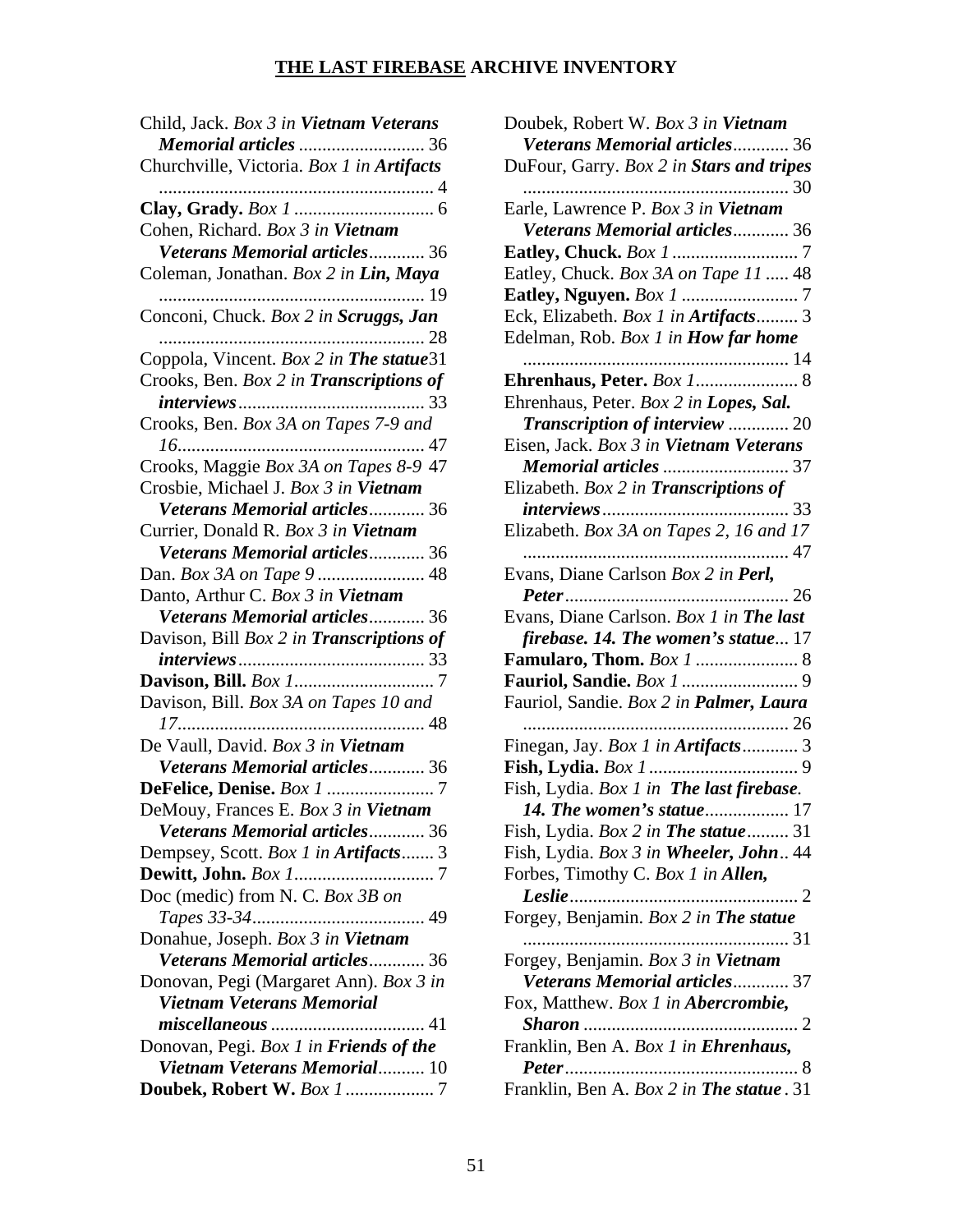| <b>Friends of the Vietnam Veterans</b>            |
|---------------------------------------------------|
| <b>Memorial.</b> <i>Box 1</i> 10                  |
| Friends of the Vietnam Veterans                   |
| Memorial. Box 2 in Songs of the Wall              |
|                                                   |
| Gailey, Phil. Box 3 in Vietnam Veterans           |
| Memorial articles  37                             |
| Gaines-Carter, Patrice. Box 3 in Vietnam          |
| Veterans Memorial articles 37                     |
| Gaines-Carter, Patrice. Box 3 in Vietnam          |
| <b>Veterans Memorial miscellaneous 41</b>         |
| Gallagher, Joseph. Box 3 in Vietnam               |
| Veterans Memorial articles 37                     |
| Gamarekian, Barbara. Box 2 in The                 |
| statue<br>31                                      |
| Garamone, Jim. Box 3 in Vietnam                   |
| Veterans Memorial articles 37                     |
| Garner. [cartoonist] Box 3 in Vietnam             |
| Veterans Memorial articles 37                     |
| Garreth, Wilbur E. Box 3 in Vietnam               |
| <b>Memorial National geographic 35</b>            |
|                                                   |
| Geyelin, Philip. Box 3 in Vietnam                 |
| Veterans Memorial articles 37                     |
|                                                   |
| Goller, Elaine Cloud. Box 1 in Gordon,            |
|                                                   |
| Goodman, Ellen. Box 3 in Vietnam                  |
| Veterans Memorial articles 37                     |
| Gordon, Martin Box 1 in The last                  |
| firebase. 13. White Mane  17                      |
| Gordon, Martin K. Box 1 11                        |
| Goulait, Bert. Box 1 11                           |
| Goulait, Bert. Box 1 in Artifacts  3              |
| Graves, Louise. Box 1 in Let us                   |
|                                                   |
| Greider, William. Box 3 in Vietnam                |
| Veterans Memorial articles 37                     |
|                                                   |
| <b>Grewing, Colleen.</b> Box 1 12                 |
| Griswold, Charles L., Jr. Box 1 12                |
| Grollmes, Eugene E. Box 1  12                     |
| Grossman, Cathy Lynn. Box 3 in                    |
| <b>Vietnam Veterans Memorial</b>                  |
| miscellaneous<br>. 41                             |
| Grunwald, Lisa. <i>Box 1 in <b>Facing the</b></i> |
|                                                   |

| Guynes, David. Box 1  12<br>Hackett-Shaughnessy, Olive. Box 2 in |
|------------------------------------------------------------------|
|                                                                  |
|                                                                  |
|                                                                  |
| Haefele, Donald. Box 2 in Veenis,                                |
| William R.<br>33                                                 |
| Haefele, Stephen. Box 2 in Veenis,                               |
|                                                                  |
| Hagen, Mike. Box 2 in Transcriptions of                          |
|                                                                  |
|                                                                  |
| Hagen, Mike. Box 3A on Tapes 12 and                              |
| $16$                                                             |
| Haines, Harry W. Box 1 12                                        |
| Hall, Mimi. Box 3 in Vietnam Veterans                            |
| Memorial miscellaneous  41                                       |
| Halloran, Bernard F. Box 3 in Vietnam                            |
| <b>Veterans Memorial articles 37</b>                             |
| Hamburg, Ira J. Box 1 in Friends of the                          |
| Vietnam Veterans Memorial 10                                     |
| Hamilton, Andrew. Box 1 in <b>Hess</b> ,                         |
|                                                                  |
| Hammond, William M. Box 2 in The                                 |
| <b>unknown serviceman </b> 33                                    |
| Harbutt, Charles. Box 2 in The things                            |
|                                                                  |
| Harmon, Lisa. Box 1 in The last                                  |
|                                                                  |
| Harrington, Richard. Box 3 in Vietnam                            |
| <b>Memorial (Television program) 35</b>                          |
|                                                                  |
|                                                                  |
| Hart, Frederick. Box 1  13                                       |
| Hart, Frederick. Box 1 in Hess,                                  |
| Elizabeth<br>$\dots$ 13                                          |
| Hart, Frederick. Box 2 in Ryan, William                          |
|                                                                  |
| Hart, Frederick. Box 2 in The statue 31                          |
| Hart, Frederick. Box 3A on Tape 13  48                           |
|                                                                  |
| Hendrickson, Paul. Box 2 in Liteky,                              |
|                                                                  |
| Herblock See Block, Herbert                                      |
| Hess, Elizabeth. Box 1  13                                       |
| Hines, Larry. Box 1  14                                          |
| Hocking, John E. Box 1 in Carlson, A.                            |
|                                                                  |
| Hoekema, David A. Box 1  14                                      |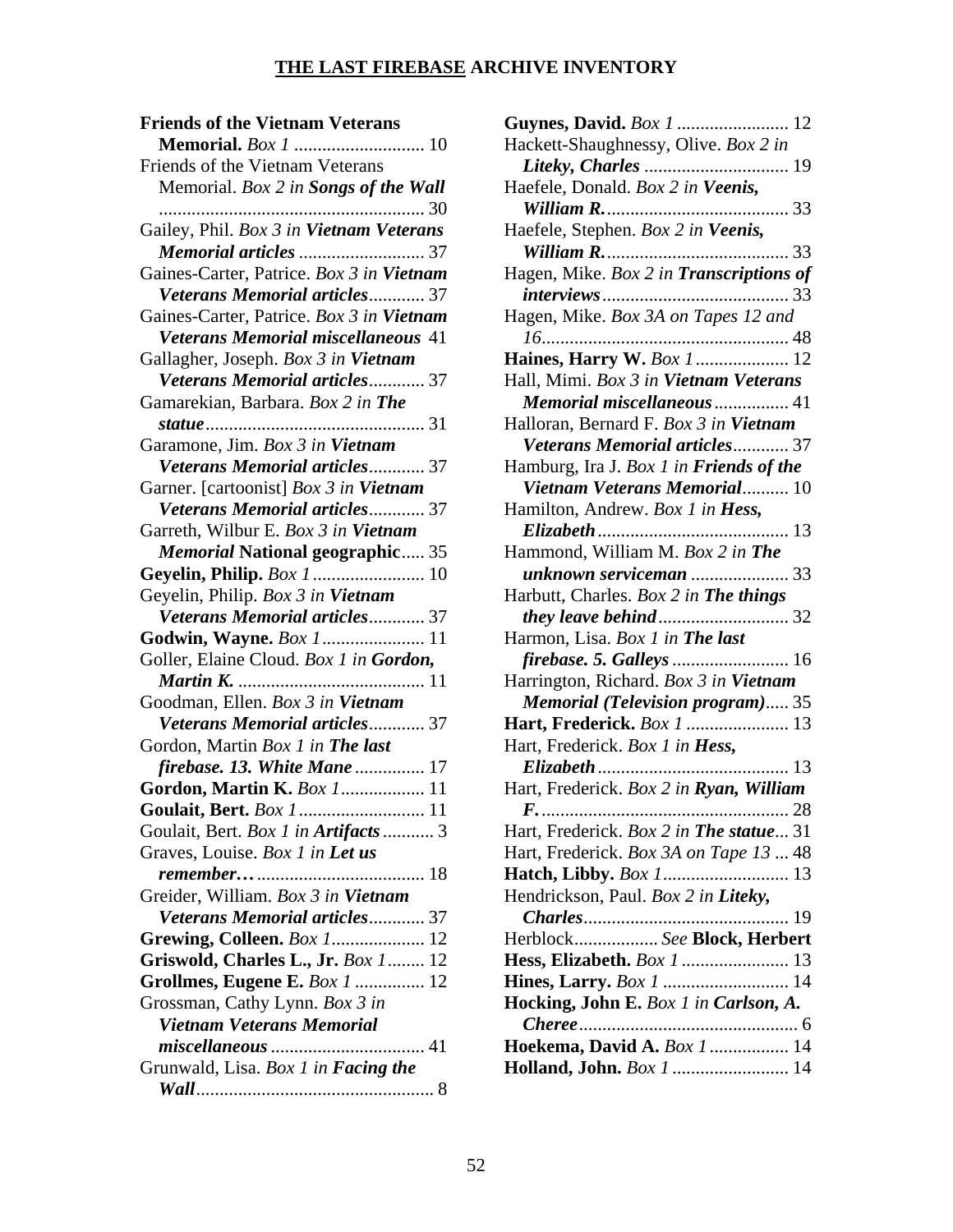| Holland, John. Box 2 in Transcriptions    |
|-------------------------------------------|
|                                           |
| Holland, John. Box 3A on Tapes 14-15      |
| Holman, John. Box 1 in Friends of the     |
| Vietnam Veterans Memorial 10              |
| Hope, Bob. Box 3 in Vietnam Veterans      |
| Memorial articles  37                     |
| Hoppe, Art. Box 3 in Vietnam Veterans     |
|                                           |
| Houtchens, C. J. Box 2 in The statue 31   |
| <b>Howett, Catherine M. Box 1  14</b>     |
| <b>Hubbard, William.</b> Box 1 14         |
| Hughes, Padraic. Box2 in Stars and        |
|                                           |
| Huntington, Richard. Box 1 15             |
| In Touch (Organization) Box 1 in          |
| Williams, Gurney, III 45                  |
| Jenkins, Ray. Box 3 in Vietnam            |
| Veterans Memorial articles 38             |
| Jenney, Lee. Box 3 in Vietnam Veterans    |
| Memorial articles  38                     |
| Johnson, Chips. Box 3 in Vietnam          |
| Veterans Memorial articles 38             |
| Johnson, Cordell. Box 2 in                |
| Transcriptions of interviews  33          |
| Johnson, Cordell. Box 3A on Tapes 8       |
| and 16                                    |
| Jones, Virgil. Box 2 in The statue 31     |
| Kalischer, Peter. Box 1 in DeFelice,      |
|                                           |
| Karp, Jonathan. Box 3 in Vietnam          |
| <b>Veterans Memorial miscellaneous 41</b> |
| Kastor, Elizabeth. Box 2 in Lin, Maya 19  |
| Kilpatrick, James, J. Box 3 in Vietnam    |
| Veterans Memorial articles 38             |
| Kirk, Don. Box 3 in Vietnam Veterans      |
| Memorial articles  38                     |
| Kirk, Virginia. Box 3 in Vietnam          |
| Veterans Memorial articles 38             |
| Knight, Nancy. Box 3 in Vietnam           |
| Veterans Memorial articles 38             |
| Knox, MacGregor. Box 3 in Vietnam         |
| Veterans Memorial articles 38             |
| Koeching, Thomas L Box 3A on Tapes 9      |
|                                           |

| Kohler, Sue A. Box 1  15                    |
|---------------------------------------------|
| Kolly, Timothy S. Box 3 in Vietnam          |
| <b>Memorial National geographic</b>         |
| National geographic  35                     |
| Kramer, Linda. Box 1 in Atkinson, Rick      |
|                                             |
|                                             |
| Lazarick, Len. Box 3 in Vietnam             |
| Veterans Memorial articles 38               |
| Lazazzera, Teresa. Box 2 in Sides, Walt     |
|                                             |
| Lee, Bill. Box 3 in Vietnam Veterans        |
| Memorial articles  38                       |
| Leepson, Marc. Box 1 18                     |
| Leepson, Marc. Box 1 in Hess, Elizabeth     |
|                                             |
|                                             |
| Lewthwaite, Gilbert A. Box 2 in The         |
|                                             |
| Lewthwaite, Gilbert A. Box 3 in             |
| Vietnam Veterans Memorial articles          |
| 38<br>.                                     |
| .<br>Lifetime Learning Systems. Box 2 in To |
|                                             |
|                                             |
| Lindberg, Tod. Box 2  19                    |
| Liteky, Charles. Box 2 19                   |
| Loeb, Vernon. Box 3 in Veterans Day         |
|                                             |
| Lofquist, Karl. Box 2 in The statue  31     |
|                                             |
|                                             |
| Lopes, Sal. Box 3A on Tape 9  48            |
| Lopes, Sal. Box 3B on Tapes 19-22 and       |
|                                             |
| Lopes, Sal. Box 3B on Tapes 33-34  49       |
| LRRP from N. C. Box 3B on Tapes 33-         |
|                                             |
| Ludlum, Steve. Box 2 in The statue  31      |
| M.A.R.S. Box 1 in Guynes, David 12          |
|                                             |
| M.A.R.S. notes. Box 3B on Tape 28  49       |
| Mac. [cartoonist]. Box 3 in Vietnam         |
| Veterans Memorial miscellaneous 41          |
| Magnet Interactive Studios. Box 1 in        |
|                                             |
|                                             |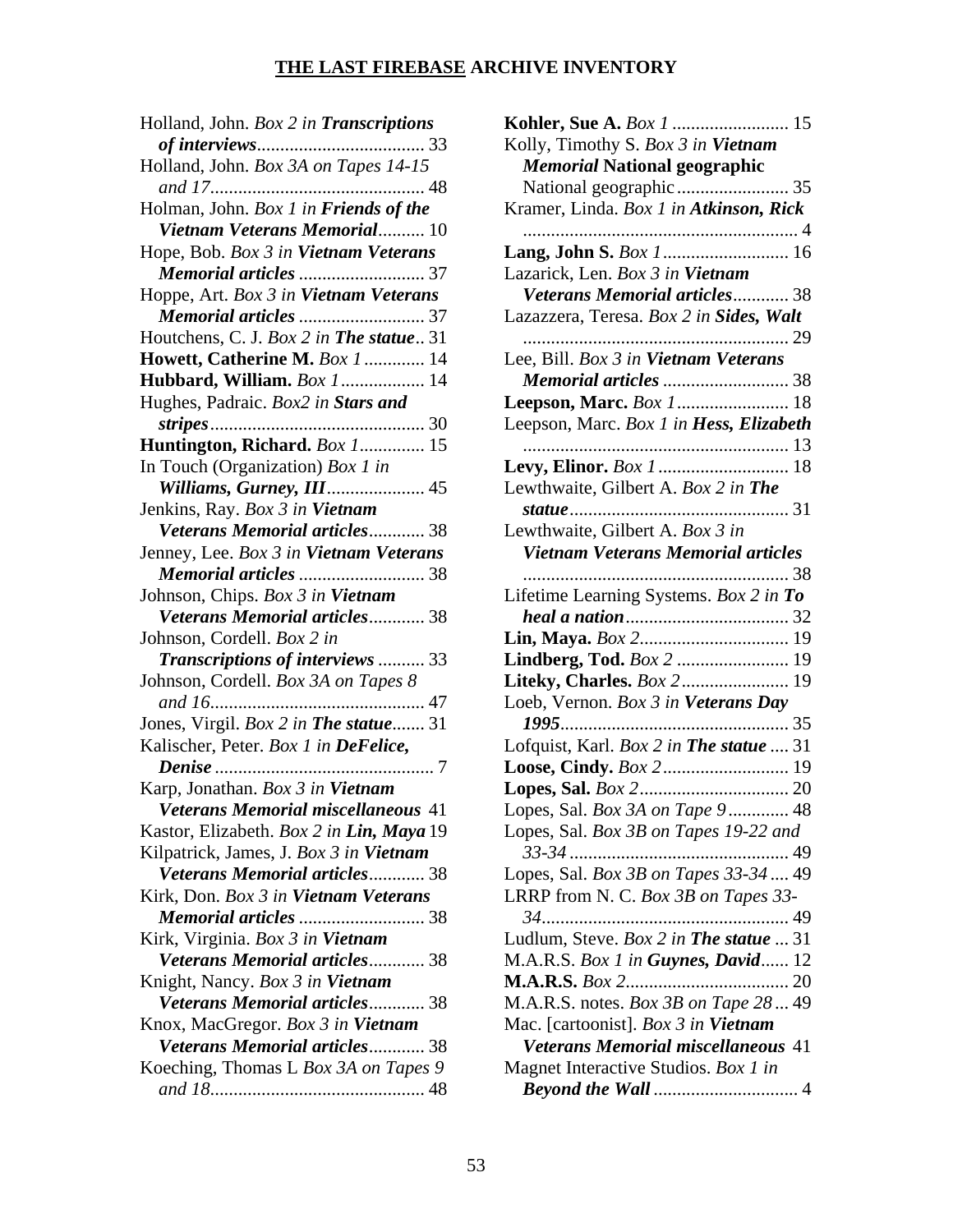| Marling, Karal Ann. Box 2 20                  |
|-----------------------------------------------|
| Marquand, Robert. Box 3                       |
|                                               |
| Maze, Rick. Box 3 in Vietnam Veterans         |
| Memorial articles  38                         |
| McCombs, Phil. Box 2 in Scruggs, Jan          |
| . 28                                          |
| McCombs, Phil. Box 3 in Vietnam               |
| Veterans Memorial articles 38                 |
| McCormack, Lisa. Box 3 in Ziegler, Al         |
|                                               |
| McCullough, Rex. Box 3B on Tape 2349          |
| McDermott, Peter Richard. Box 3 in            |
| <b>Vietnam Veterans Memorial</b>              |
| $\blacksquare$ 41                             |
| McDonnell, Larry. Box 1 in Artifacts  3       |
| McGrory, Mary. Box 2 in Liteky,               |
|                                               |
| McGrory, Mary. Box 2 in Stars and             |
|                                               |
| Mead, Michael. Box 1 in Abercrombie,          |
|                                               |
|                                               |
| <b>Memorial Day 1984.</b> Box 2 21            |
| <b>Memorial Day 1985.</b> Box 2 21            |
| <b>Memorial Day 1986.</b> Box 2 21            |
| Memorial Day 1988. Box 2 22                   |
| Memorial Day 1989. Box 2 22                   |
| <b>Memorial Day 1990.</b> Box 2 22            |
| <b>Memorial Day 1991.</b> Box 2 22            |
| Memorial Day 1992. Box 2 22                   |
| <b>Memorial Day 1993.</b> Box 2 22            |
| <b>Mergen, Bernard.</b> Box 2 22              |
| Mobil Corporation. Box 3 in Vietnam           |
| Veterans Memorial articles 38                 |
| Moran, Edward. Box 3 in Vietnam               |
| Veterans Memorial miscellaneous 41            |
| Morehouse, Tom. Box 3A on Tape 948            |
|                                               |
| Muise, Ted. Box 2 in <b>Transcriptions of</b> |
|                                               |
| Muise, Ted. Box 3A on Tape 16 48              |
| Muise, Ted. Box 3B on Tape 24 49              |
| Murphy, Caryle. Box 3 in Vietnam              |
| Veterans Memorial miscellaneous 41            |
| Murrell, Olin. Box 2  24                      |

| Museum and Archeological Regional                                           |
|-----------------------------------------------------------------------------|
| Storage Facility  See M.A.R.S.                                              |
| National Salute to Veterans II (1984).                                      |
|                                                                             |
| National Salute to Veterans, 1982. Box                                      |
|                                                                             |
| Naylor, Janet. Box 3 in Veterans Day                                        |
|                                                                             |
| Nelson, Judith. Box 2 24                                                    |
| Nelson, Judith. Box 2 in Transcriptions                                     |
|                                                                             |
| Nelson, Judith. Box 3A on Tape 16 48                                        |
| Nelson, Judith. Box 3B on tape 25  49                                       |
| Netting, Tom. Box 2 in Transcriptions                                       |
|                                                                             |
| Netting, Tom. Box 3A on Tape 17  48                                         |
| Netting, Tom. Box 3B on Tapes 26-27 49                                      |
| <b>New York Vietnam Veterans</b>                                            |
| <b>Memorial.</b> Box 2  24                                                  |
| Newberry, Joan A. Box 2  25                                                 |
| Newberry, Joan A. Box 3B on Tapes 33-                                       |
|                                                                             |
| Niebuhr, Gustav. Box 3 in Veterans Day                                      |
|                                                                             |
| Norman, Michael. Box 2  25                                                  |
|                                                                             |
|                                                                             |
| Norton, Diane Blum. Box 3 in Vietnam                                        |
| Veterans Memorial miscellaneous 41                                          |
| <b>Notes on artifacts.</b> <i>Box 2</i> 25                                  |
| Novak, Ralph. Box 3 in Vietnam<br><b>Veterans Memorial miscellaneous 41</b> |
|                                                                             |
| Nugent, Tom. Box 3 in Vietnam                                               |
| Veterans Memorial articles 38                                               |
| O'Brien, Michael G. Box 1 in Artifacts 3                                    |
| O'Meara, Andrew P., Jr. Box 3 in                                            |
| <b>Vietnam Veterans Memorial articles</b><br>. 38                           |
|                                                                             |
| Ottesen, Pamela S. Box 3 in Vietnam                                         |
| <b>Veterans Memorial articles 38</b>                                        |
| <b>Outlaw, Bill.</b> <i>Box 2</i> 25                                        |
| Outlaw, Bill. Box 3 in Vietnam Veterans                                     |
|                                                                             |
|                                                                             |
| Palmer, Laura. Box 2  26                                                    |
| Parker, Laurie. Box 3 in Vietnam<br>Veterans Memorial articles 39           |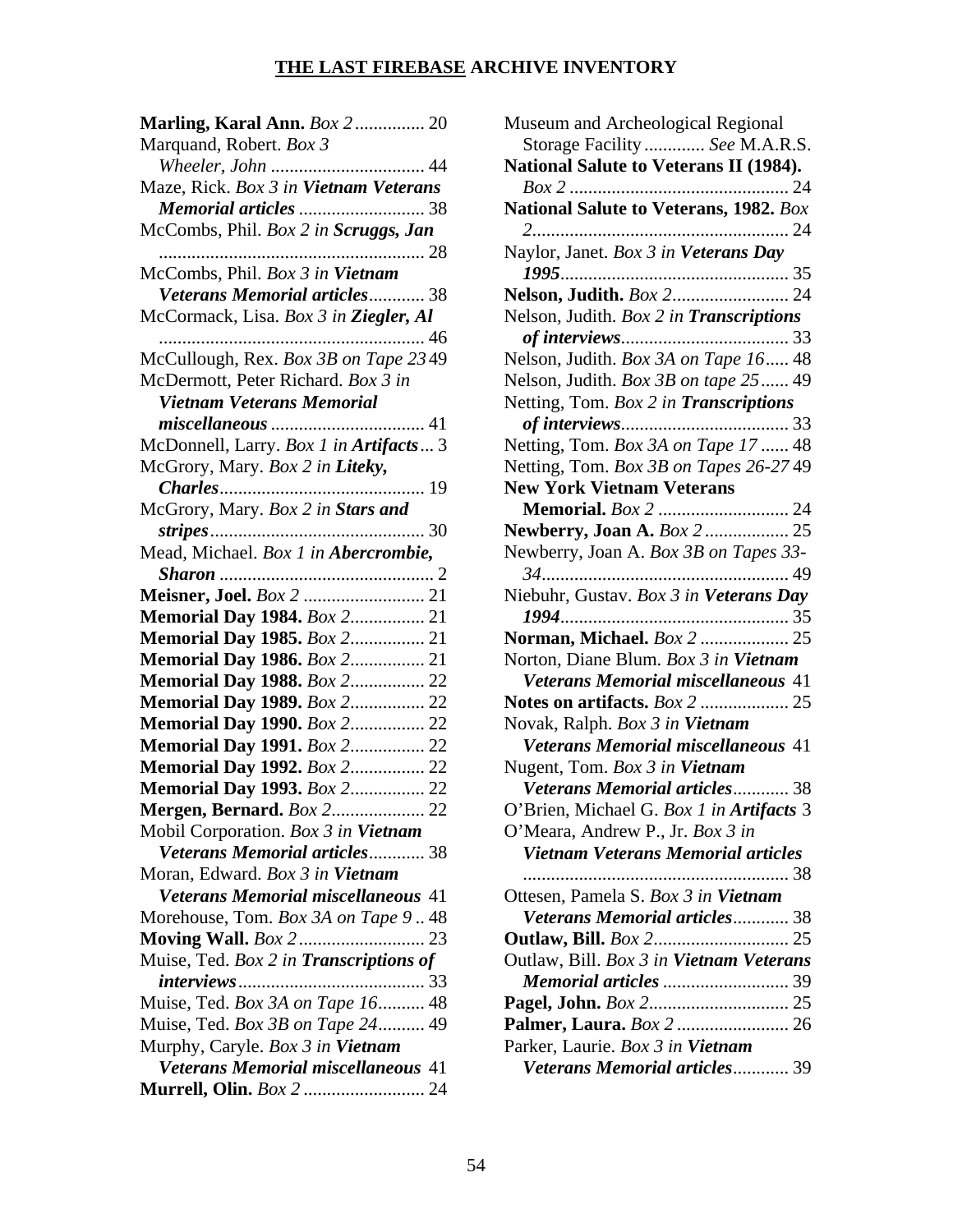| Parks and History Association              |
|--------------------------------------------|
| (Washington, D.C.) Box 1 in Let us         |
| 18                                         |
| Patterson, John. Box 2 in Transcriptions   |
|                                            |
| Patterson, John. Box 3A on Tape 16  48     |
| Patterson, John. Box 3B on Tape 29  49     |
|                                            |
| Perl, Peter. Box 3 in Vietnam Veterans     |
| Memorial miscellaneous  41                 |
| Pineapple (Dennis Alveriz) See also        |
| Alveriz, Dennis                            |
| Pineapple (Dennis Alveriz). Box 2 27       |
| Pineapple (Dennis Alveriz). Box 2 in       |
| Transcriptions of interviews  33           |
| Pool, Gid, Jr. Box 3 in Vietnam            |
| Veterans Memorial articles 39              |
| Powell, Stewart. Box 1 in Artifacts 3      |
| Price, Dudley. Box 3 in Vietnam            |
| Veterans Memorial miscellaneous 41         |
| Project on the Vietnam Generation Box 1    |
|                                            |
| Pugh, J. A. Box 3 in Vietnam Veterans      |
| <b>Memorial miscellaneous  42</b>          |
|                                            |
| Rathbun, Elizabeth. Box 1 in Artifacts . 3 |
| Rimer, Sara. Box 3 in Vietnam Veterans     |
| Memorial articles  39                      |
| Roberson, Larry. Box 3A on Tape 7 47       |
| Ron from L. A. Box 3B on Tapes 33-34       |
| . 49                                       |
| Rosenthal, David. Box 2 in Palmer,         |
| .26<br><i>Laura</i>                        |
| Ruffin, Wanda. Box 2                       |
| Remember Them project  27                  |
| <b>Ryan, William F. Box 2 28</b>           |
| Ryan, William F. Box 2 in The statue 31    |
| Sargent, Edward D. Box 3 in Vietnam        |
| <b>Veterans Memorial miscellaneous 42</b>  |
| Schoettler, Carl. Box 2 in The statue  31  |
| Schorndorf, Bill (William F). Box 3B on    |
|                                            |
| Schorndorf, Bill (William F.). Box 2.28    |
| <b>Schwartz, Barry.</b> Box 2  28          |
| Schwartz, Barry. Box 3 in Wagner-          |
| Pacifici, Robin & Schwartz, Barry 43       |

| <b>Scruggs, Jan.</b> <i>Box 2</i> 28                                              |
|-----------------------------------------------------------------------------------|
| Scruggs, Jan. Box 3 in Vietnam                                                    |
| Veterans Memorial articles 39                                                     |
| Shales, Tom. Box 3 in Vietnam                                                     |
| <b>Memorial (Television program)35</b>                                            |
| Shen, Fern. Box 3 in Vietnam Veterans                                             |
| Memorial articles  39                                                             |
|                                                                                   |
| Silberman, Robert. Box 2 in Marling,                                              |
| Karal Ann and Silberman, Robert. 20                                               |
| Simmons, John K. Box 3 in Vietnam                                                 |
| <b>Veterans Memorial articles 39</b>                                              |
| Smith, C. Fraser. Box 3 in Vietnam                                                |
| <b>Veterans Memorial miscellaneous 42</b>                                         |
| Smith, J. J. Box 3 in Vietnam Veterans                                            |
| Memorial vandalism  42                                                            |
| Sokolov, Raymond. Box 2 in The statue                                             |
|                                                                                   |
| Sons and Daughters in Touch. Box 230                                              |
| Sparks, Samantha. Box 2 in Liteky,                                                |
|                                                                                   |
| <b>Spencer, Duncan.</b> Box 2  30                                                 |
| Spencer, Duncan. Box 3 in Vietnam                                                 |
| Veterans Memorial articles 39                                                     |
| Spicer, Barbara. Box 3B on Tape 27 49                                             |
| Stadler, J. Box 3A on Tapes 2-3  47                                               |
| Stanley, Alessandra. Box 2 in The statue                                          |
|                                                                                   |
| Stepp, Laura Sessions. Box 3 in Vietnam<br>Veterans Memorial vandalism 42         |
|                                                                                   |
| Stouffer, Vicki Box 1 in The last<br>17                                           |
| firebase. 13. White Mane<br>Stouffer, Vicki. Box 1 in The last                    |
|                                                                                   |
| Sun, Lana H. Box 3 in Vietnam                                                     |
| Veterans Memorial articles 39                                                     |
| Swerdlow, Joel L. Box 3 in Vietnam                                                |
| <b>Memorial National geographic</b> 35                                            |
| Tal, Kali Box 1 in Grant - Vietnam                                                |
| generation<br>11                                                                  |
| Tauber, Peter. Box 2 in Lin, Maya 19                                              |
| Tauber, Peter. Box 3 in Vietnam                                                   |
| Veterans Memorial articles 39                                                     |
|                                                                                   |
|                                                                                   |
| Thomas, Bill. $Box 2$ in <b>The statue</b> 31<br><b>Thompson, Toby.</b> Box 2  32 |